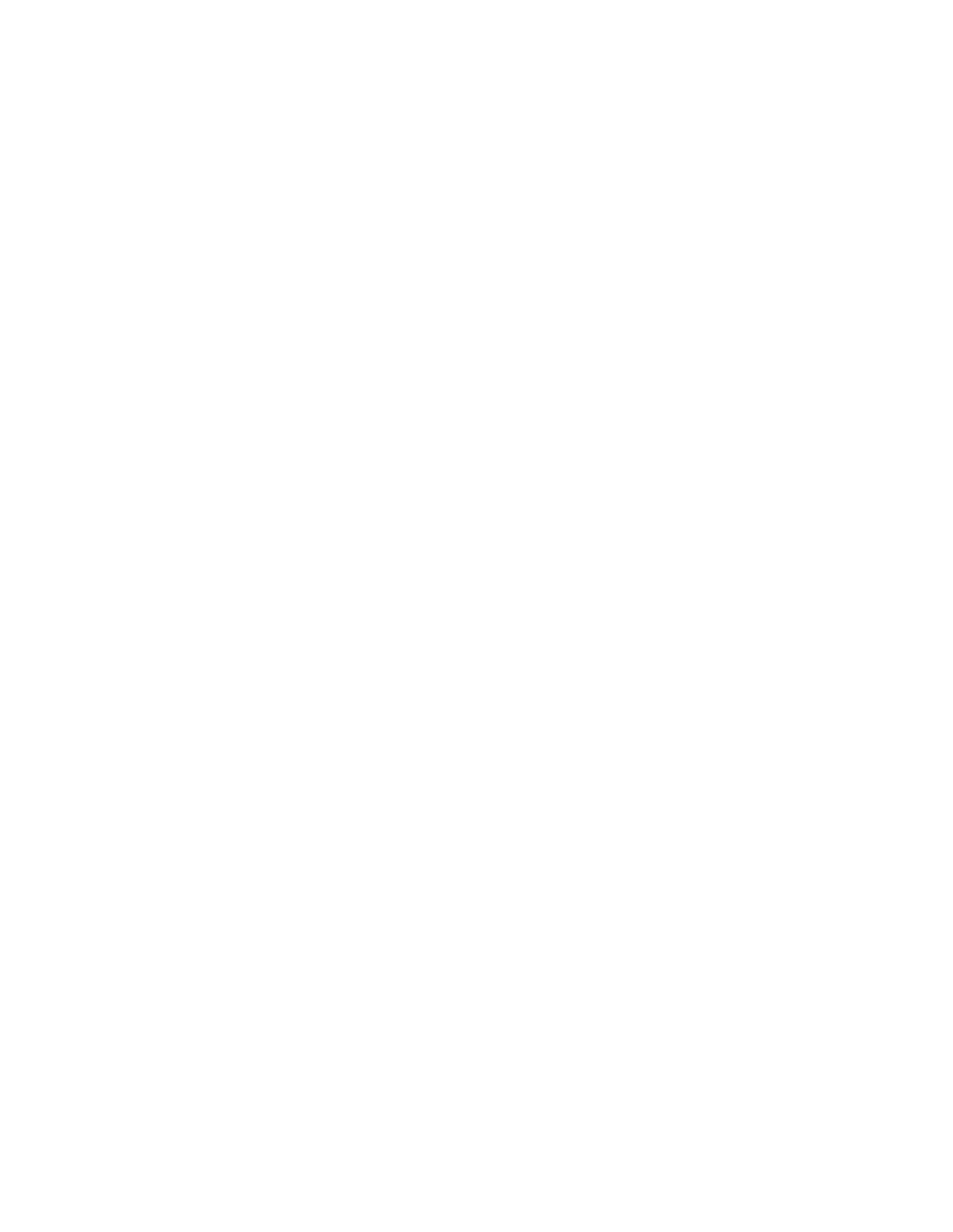The University of Central Florida College of Medicine M.D. Program Student Bulletin is published annually by the College of Medicine Office of Student Affairs. Information contained in this M.D. Program Student Bulletin is subject to change. The most current and updated version is available online at [http://med.ucf.edu/administrative-offices/student-affairs/registrar/college-bulletin/.](http://med.ucf.edu/administrative-offices/student-affairs/registrar/college-bulletin/) Statements in this M.D. Program Student Bulletin may not be regarded in the nature of binding obligations on the institution or the State of Florida, or as an irrevocable commitment from the University to the student.

The University of Central Florida, under applicable rules of the Administrative Procedures Act, may change any of the announcements, information, policies, rules, regulations or procedures set forth in this Bulletin and any of its publications and catalogues.

Updated: 8/29/2016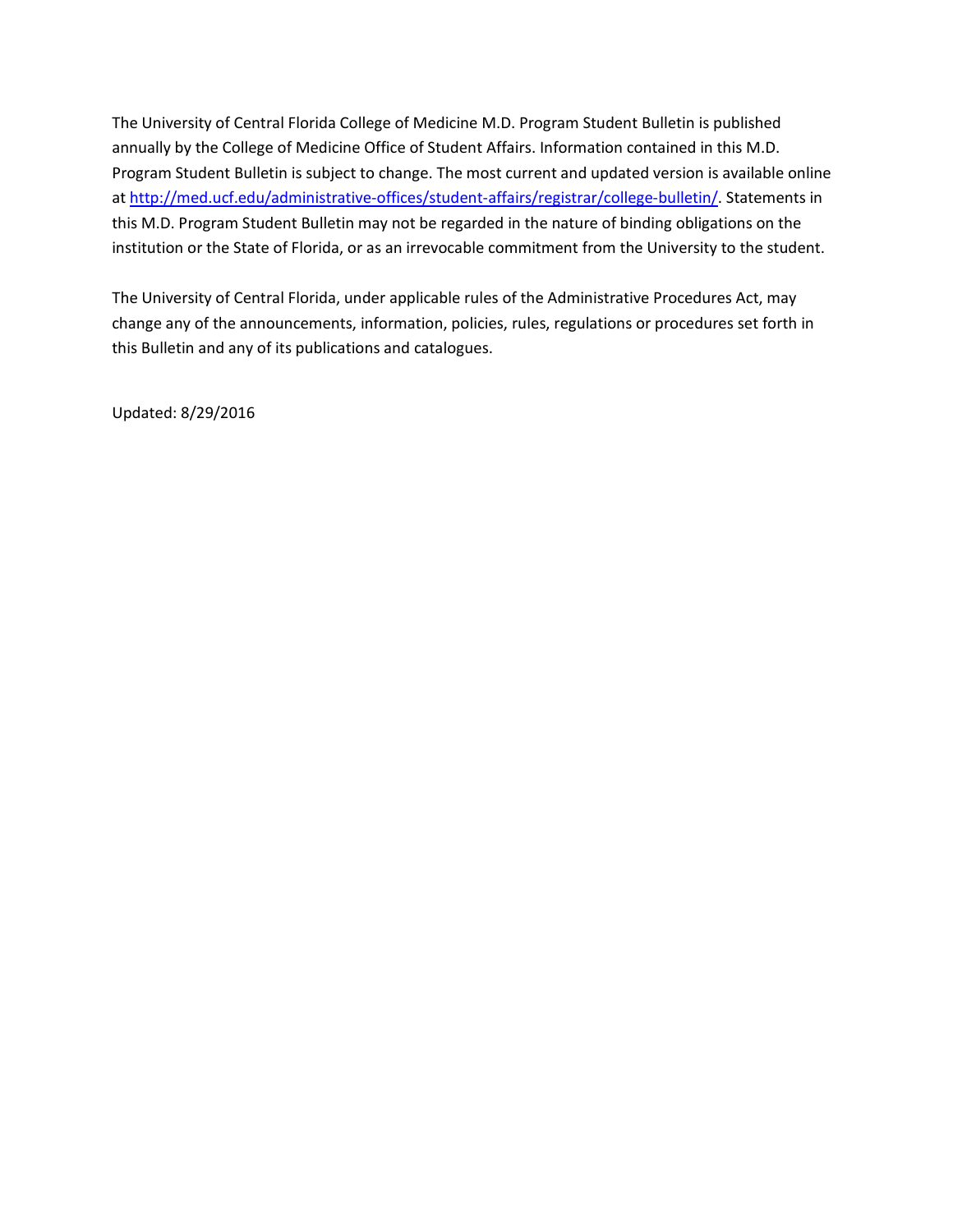# University of Central Florida **College of Medicine** M.D. Program Student Bulletin

# **Table of Contents**

| College of Medicine's Mission, Values, Vision, Goals, Strategic Initiatives 16 |  |
|--------------------------------------------------------------------------------|--|
|                                                                                |  |
|                                                                                |  |
|                                                                                |  |
|                                                                                |  |
|                                                                                |  |
|                                                                                |  |
|                                                                                |  |
|                                                                                |  |
|                                                                                |  |
|                                                                                |  |
|                                                                                |  |
|                                                                                |  |
|                                                                                |  |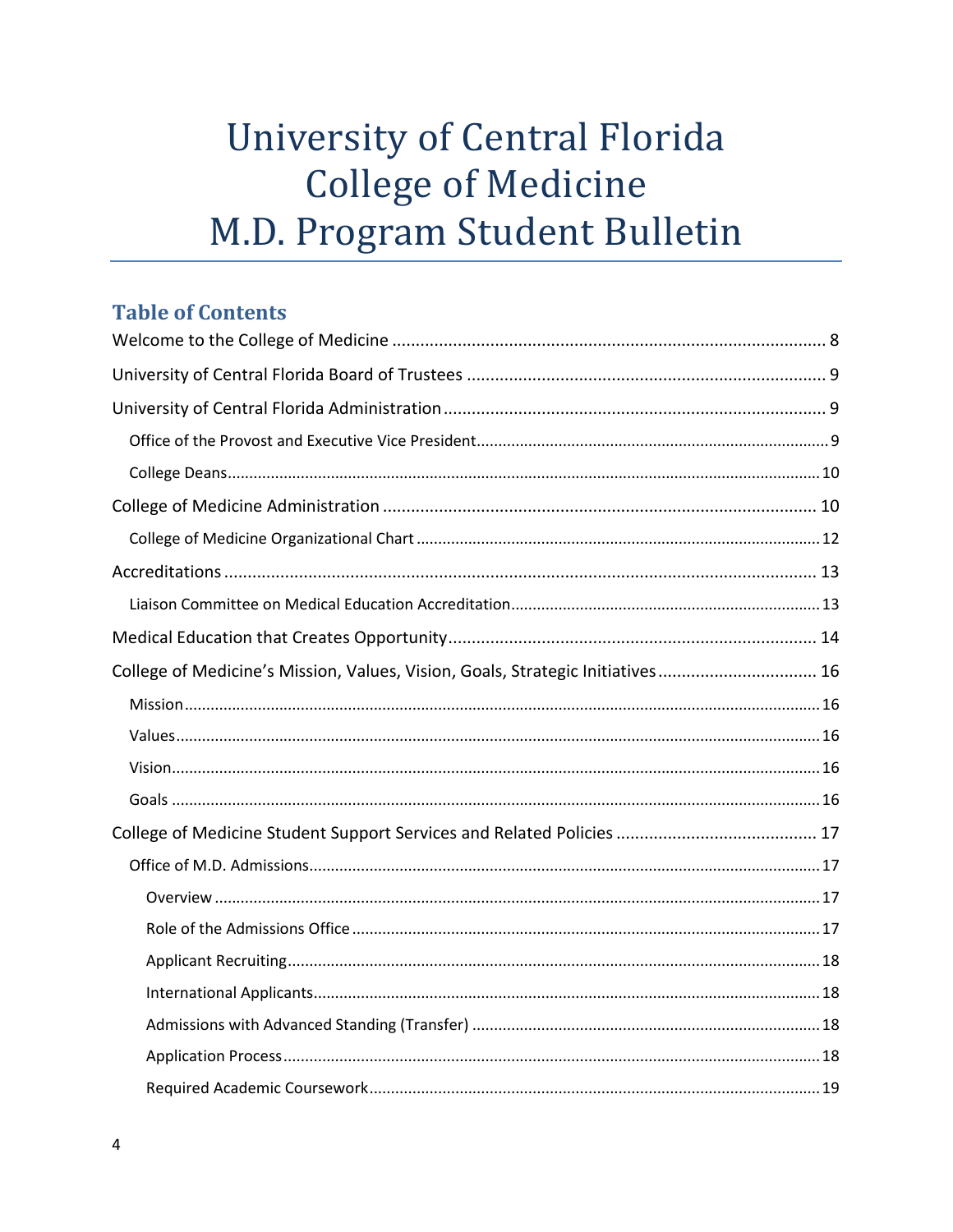| Technical Standards for Medical School Admission, Academic Progression and Graduation22 |  |
|-----------------------------------------------------------------------------------------|--|
|                                                                                         |  |
|                                                                                         |  |
|                                                                                         |  |
|                                                                                         |  |
|                                                                                         |  |
|                                                                                         |  |
|                                                                                         |  |
|                                                                                         |  |
|                                                                                         |  |
|                                                                                         |  |
|                                                                                         |  |
|                                                                                         |  |
|                                                                                         |  |
|                                                                                         |  |
|                                                                                         |  |
|                                                                                         |  |
|                                                                                         |  |
|                                                                                         |  |
|                                                                                         |  |
|                                                                                         |  |
|                                                                                         |  |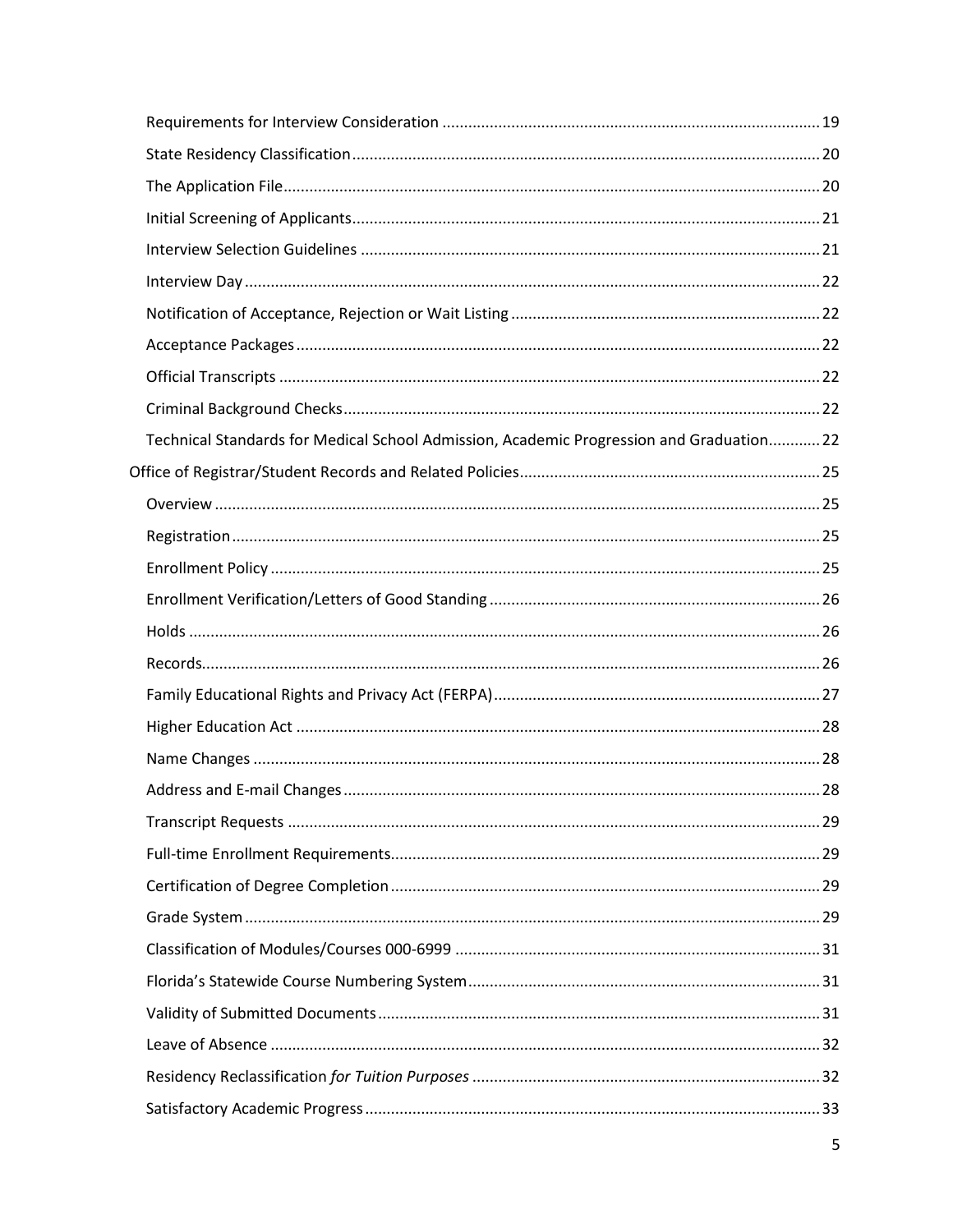| 1.                                                                                   |  |
|--------------------------------------------------------------------------------------|--|
| 2.                                                                                   |  |
| 3.                                                                                   |  |
|                                                                                      |  |
|                                                                                      |  |
|                                                                                      |  |
|                                                                                      |  |
|                                                                                      |  |
|                                                                                      |  |
|                                                                                      |  |
|                                                                                      |  |
|                                                                                      |  |
|                                                                                      |  |
|                                                                                      |  |
|                                                                                      |  |
|                                                                                      |  |
|                                                                                      |  |
|                                                                                      |  |
|                                                                                      |  |
|                                                                                      |  |
| Fourth-Year Curriculum (37 weeks, including elective courses; 6 credit hours each)47 |  |
|                                                                                      |  |
|                                                                                      |  |
| I.                                                                                   |  |
| II.                                                                                  |  |
| Ш.                                                                                   |  |
|                                                                                      |  |
|                                                                                      |  |
|                                                                                      |  |
|                                                                                      |  |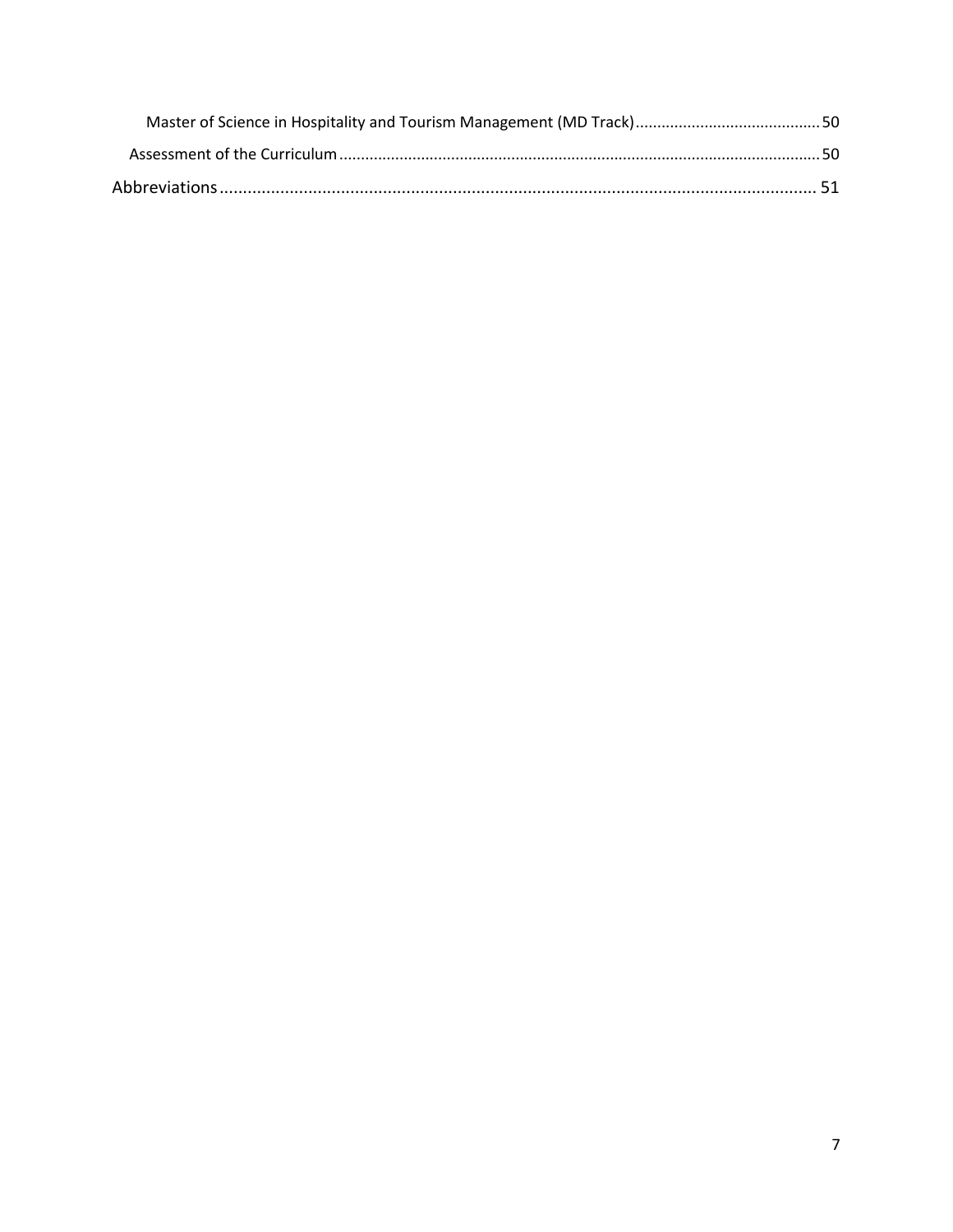# <span id="page-7-0"></span>**Welcome to the College of Medicine**

A Message from the Dean



Deborah C. German, M.D. Vice President for Medical Affairs Dean, College of Medicine

Welcome to the University of Central Florida (UCF) College of Medicine. Our faculty, staff and students are working together to make the College of Medicine the nation's premier 21st century college of medicine.

The college's strength will always lie in the quality of its students and faculty. Students work closely with faculty to create the history and founding traditions of our medical school. We are committed to attracting and engaging a diverse group of leaders and scholars who continually strive for excellence. UCF recognizes the aspirations of each student who can design a curriculum around his or her individual interests. The opportunities for personal and intellectual growth are endless.

The University of Central Florida is the second largest public university in the United States, having its origin in 1963 as Florida Technological University. With a continuing strong focus on the sciences and technology, UCF provides the perfect environment for an integrated research-based college of medicine.

The College of Medicine educates students to become exemplary physicians, leaders in medicine, scholars in discovery, innovators in technology and compassionate providers of health care for our community. Welcome to the future of medical education.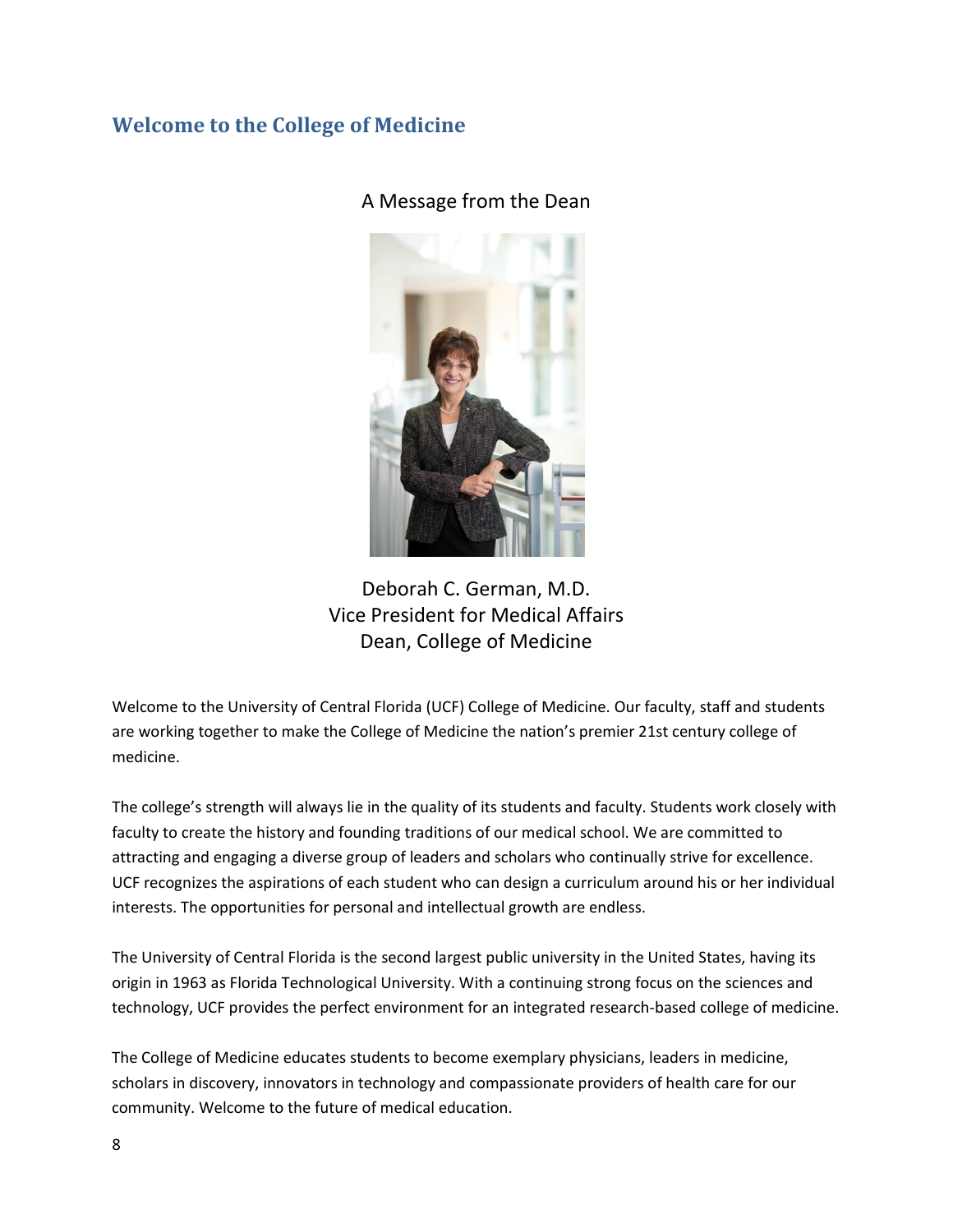# <span id="page-8-0"></span>**University of Central Florida Board of Trustees**

UCF has a governing Board of Trustees composed of 13 members that is the legal body with specific authority over the institution. The board is an active policy-making body for the institution and is ultimately responsible for ensuring that the financial resources of the institution are adequate to provide a sound educational program.

Marcos Marchena, Chair Robert Garvy, Vice Chair Ken Bradley Clarence H. Brown III, MD Joseph Conte Ray Gilley Keith Koons Alex Martins Beverly J. Seay John Sprouls David Walsh William Yeargin Chris Clemente, Student Trustee

# <span id="page-8-1"></span>**University of Central Florida Administration**

| President of the University                                               |
|---------------------------------------------------------------------------|
| <b>Provost and Executive Vice President</b>                               |
| Vice President <i>Emerita</i> and Special Assistant to the President      |
| Vice President and General Counsel                                        |
| Vice President <i>Emerita</i> for Community Relations                     |
| Vice President for Student Development and Enrollment Services            |
| Vice President for Medical Affairs and Dean, College of Medicine          |
| Vice President and Chief Information Officer                              |
| Vice President for Communications and Marketing                           |
| Senior Vice President for University Relations                            |
| Vice President for Administration and Finance and Chief Financial Officer |
| Vice President for Alumni Relations and Development                       |
| Vice President and Chief of Staff                                         |
| Vice President for Research and Dean, College of Graduate Studies         |
| Vice President and Director of Athletics                                  |

# <span id="page-8-2"></span>**Office of the Provost and Executive Vice President**

| Provost and Executive Vice President                                               | A. Dale Whittaker, Ph.D.   |
|------------------------------------------------------------------------------------|----------------------------|
| Vice Provost for Faculty Excellence and Vice Provost for International Affairs and | Cynthia Y. Young           |
| Global Strategies                                                                  |                            |
| Vice Provost for Teaching and Learning                                             | Elizabeth A. Dooley, Ed.D. |
| Vice Provost, Regional Campuses                                                    | J. Jeffrey Jones, Ph.D.    |
| Associate Provost and Associate General Counsel                                    | Sheryl Andrews, J.D.       |
| Associate Provost for Academic Program Quality and Associate VP for Institutional  | Margaret Paige Borden      |
| Knowledge Management                                                               |                            |
| Associate Provost for Budget, Planning and Administration and Associate Vice       | <b>Tracy Clark</b>         |
| <b>President for Finance</b>                                                       |                            |
| Assistant Vice President for Strategic Communications and Marketing                | <b>Christine Dellert</b>   |
|                                                                                    |                            |

John C. Hitt, Ph.D. A. Dale Whittaker, Ph.D. Beth Barnes, Ph.D. W. Scott Cole **Helen Donegan** Maribeth Ehasz, Ph.D. Deborah C. German, M.D.

Joel Hartman Grant J. Heston

Danny White

Dan C. Holsenbeck, Ph.D. William F. Merck, II, M.B.A. Michael Morsberger John F. Schell, Ph.D. Elizabeth Klonoff, Ph.D.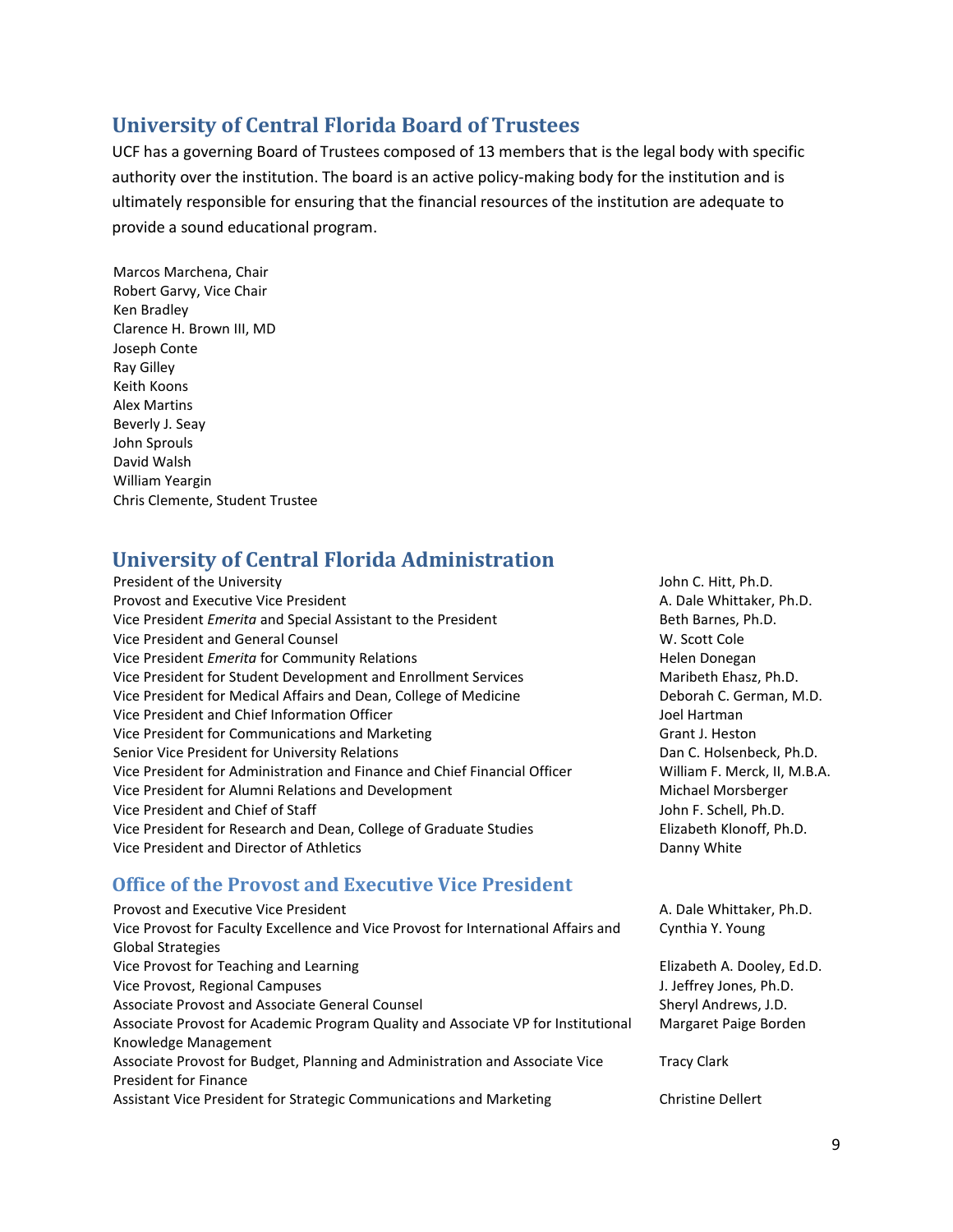Vice President for Student Development and Enrollment Services Maribeth Ehasz, Ph.D. Associate Provost and Director of Operations **Ronnie Korosec** Ronnie Korosec Assistant Vice President **Paul Lartonoix Paul Lartonoix** Vice President for Research **Elizabeth Klonoff** Vice President for Information Technologies & Resources and Martman Joel Hartman

# <span id="page-9-0"></span>**College Deans**

Dean, College of Arts and Humanities **State Article 2006** Securities Jose Fernandez, Ph.D. Dean, College of Business Administration **Paul Jarley, Ph.D.** Paul Jarley, Ph.D. Dean, The Burnett Honors College Alvin Wang, Ph.D. Dean, College of Education and Human Performance **Pamela S. Carroll**, Ph.D. Dean, College of Engineering and Computer Science Michael Georgiopoulos, Ph.D. Vice President for Research and Dean, College of Graduate Studies Elizabeth Klonoff Dean, College of Health and Public Affairs Michael J. Frumkin, Ph.D. Vice President for Medical Affairs and Dean, College of Medicine **Deborah C. German, M.D.** Dean, College of Nursing Mary Lou Sole, Ph.D. Dean, College of Optics and Photonics **Bahaa Saleh, Ph.D.** Bahaa Saleh, Ph.D. Dean, Rosen College of Hospitality Management Abraham Pizam, Ph.D. Vice Provost for Teaching and Learning and Dean, College of Undergraduate Studies Dean, College of Sciences and Sciences Michael Johnson, Ph.D.

Elizabeth Dooley, Ed.D.

# <span id="page-9-1"></span>**College of Medicine Administration**

The organization of the College of Medicine consists of the Enterprise, Dean's Executive Cabinet, the department chairs, the Faculty Council, the Executive Faculty and various administrative and policy committees.

Vice President for Medical Affairs and Dean of the College of Medicine Deborah C. German, M.D. Assistant Dean, Diversity and Inclusion Lisa Barkley, M.D. Lisa Barkley, M.D. Chair, Department of Medical Education, Assistant Dean of Simulation Juan Cendan, M.D. Interim Chair, Department of Clinical Sciences, Assistant Dean, Graduate Medical Education and Immediate Past President, College of Medicine Faculty Council Ph.D. Program Coordinator and President, College of Medicine Faculty Council Steve Ebert, Ph.D. Associate Dean for Veteran's Affairs, Veteran's Affairs Medical Center – Orlando Kenneth Goldberg, M.D. Associate Vice President, Administration, Finance and Operations **David Noel, M.B.A.** Director, Burnett School of Biomedical Sciences Griffith Parks, Ph.D. Associate Dean, Research Sampath Parthasarathy, Ph.D. Associate Dean, Faculty and Academic Affairs **Richard Peppler, Ph.D.** Richard Peppler, Ph.D. Assistant Vice President, Development Charles Roberts Chair, Department of Internal Medicine and Interim Associate Dean of Clinical Affairs Assistant Vice President for Communications and Marketing, Health Affairs Wendy Sarubbi Associate Vice President, Medical Affairs and Chief Legal officer Juneau Meanette Schreiber, J.D., M.S.W. Vice President, College of Medicine Faculty Council and Muslem and Muslem Judith Simms-Cendan, M.D. Special Assistant to the Vice President for Medical Affairs and Dean Karen Smith, M.S.

Associate Dean, Students Marcy Verduin, M.D.

Diane Davey, M.D.

Edward Ross, M.D.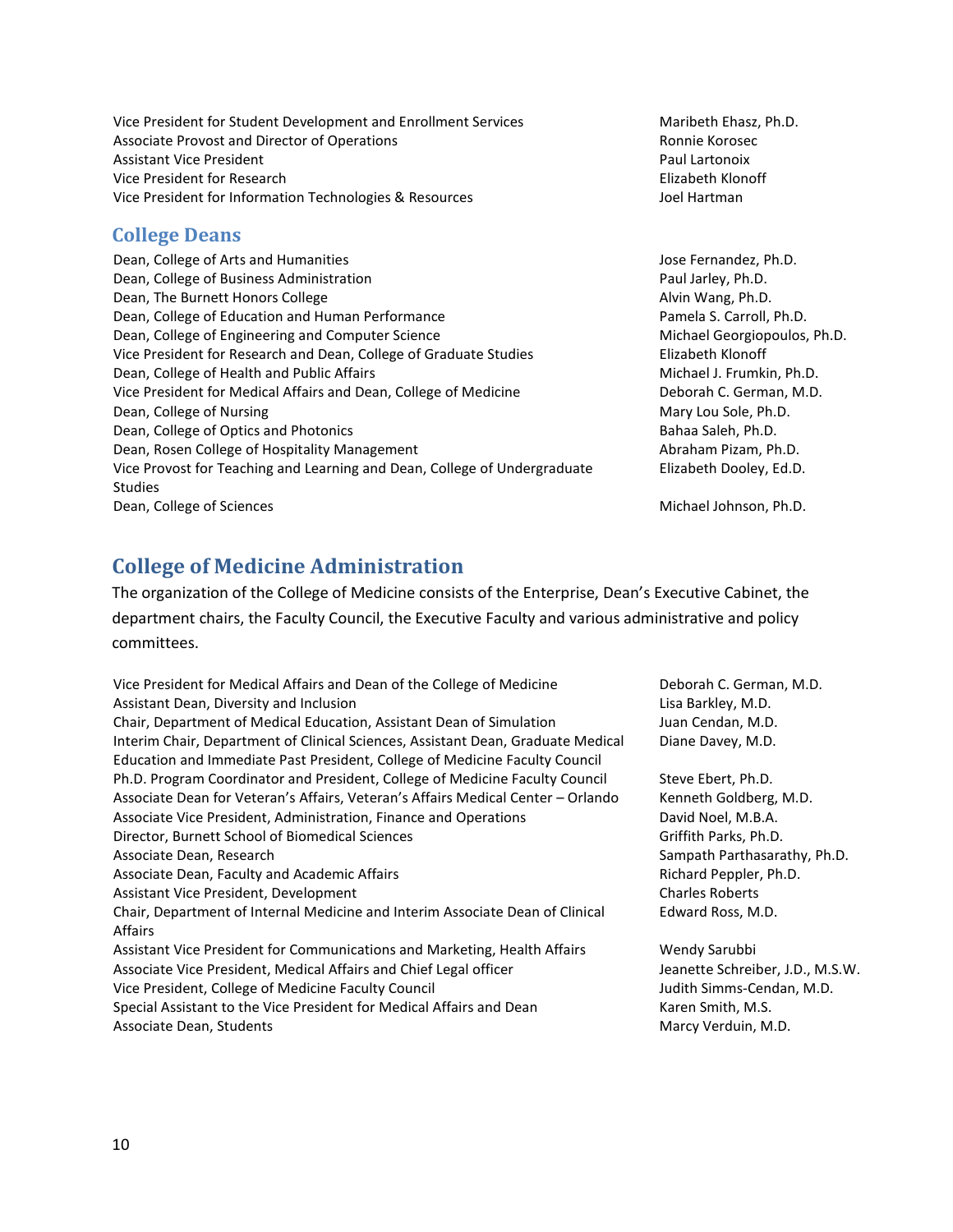Academic Assistant Dean, Bay Pines Veteran's Affairs Healthcare System Dominique Thuriere, M.D. Academic Assistant Dean, Florida Hospital Joseph Portoghese, M.D. Academic Assistant Dean, Nemours Children's Hospital **Heather Fagan, M.D.** Heather Fagan, M.D. Academic Assistant Dean, Orlando Health Mario Mario Mario Madruga, M.D. Academic Assistant Dean, Veteran's Affairs Medical Center – Orlando Jennifer Thompson, M.D. Assistant Dean, Medical Education (M1 and M2) Solution of the Mathematic Muslim Control of the Muslim Control o Assistant Dean, Medical Education (M3 and M4) Martin Klapheke, M.D. Assistant Dean, Planning and Knowledge Management **Basma Selim, Ph.D.** Basma Selim, Ph.D. Assistant Dean, Students Jane Gibson, Ph.D. Assistant Dean, Students Mänette Monroe, M.D., M.Ed. Director, Admissions and Registrar **Robert Larkin** Bobert Larkin Director, Advancement/Alumni Affairs Carlee Thomas, M.A. Director, Anatomical Facilities Jennifer Mark (State Anatomical Facilities Jennifer Mark Director, Clinical Operations **Don Lee** Don Lee Don Lee Don Lee Don Lee Don Lee Don Lee Don Lee Don Lee Don Lee Don Lee Don Lee Don Lee Don Lee Don Lee Don Lee Don Lee Don Lee Don Lee Don Lee Don Lee Don Lee Don Lee Don Le Director, Educational Technology **Dale Voorhees, M.A.** Dale Voorhees, M.A. Director, Facilities and Campus Operations **Barbara O'Hara, M.P.A.** Barbara O'Hara, M.P.A. Director, Faculty and Academic Affairs Geovanna Abreu Director, Faculty Development **Andrea Berry, M.P.A.** Andrea Berry, M.P.A. Director, Finance and Accounting Theorem 2012 Control of the Steven Omli, M.B.A, C.M.A Director, Health Sciences Library Nadine Dexter, MLS Director, Human Resources Nancy Gayton, MPA, CPP Director, Knowledge Management Matthew Gerber, Ph.D. Director, Student Academic Support Services Zoe Brown-Weissmann, M.S.,

Director, Student Financial Services Lisa Minnick Director, Student Services and Service Learning Soraya Smith, M.B.A. Director, Systems Engineering Michael Reaves

M.Ed.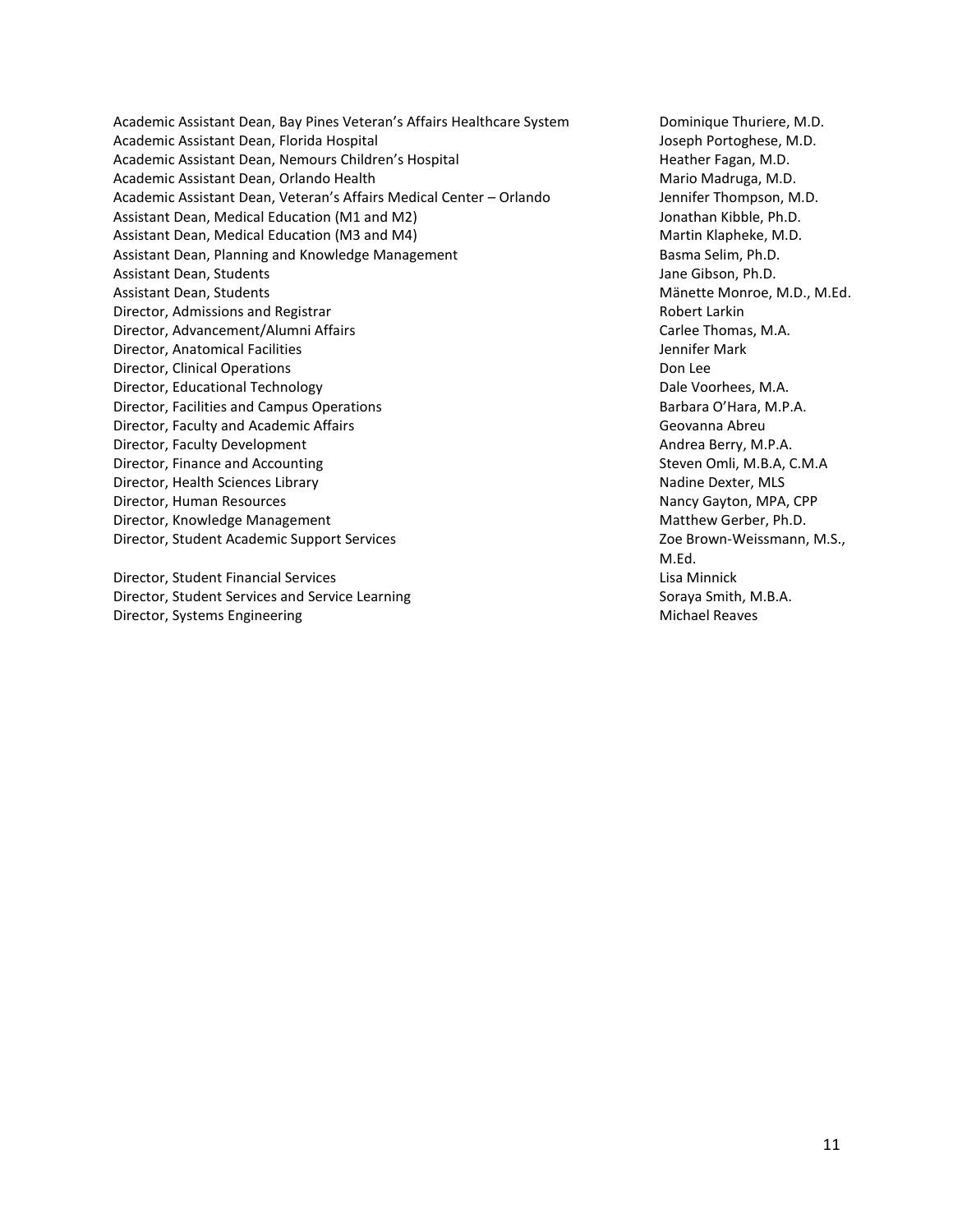# <span id="page-11-0"></span>**College of Medicine Organizational Chart**

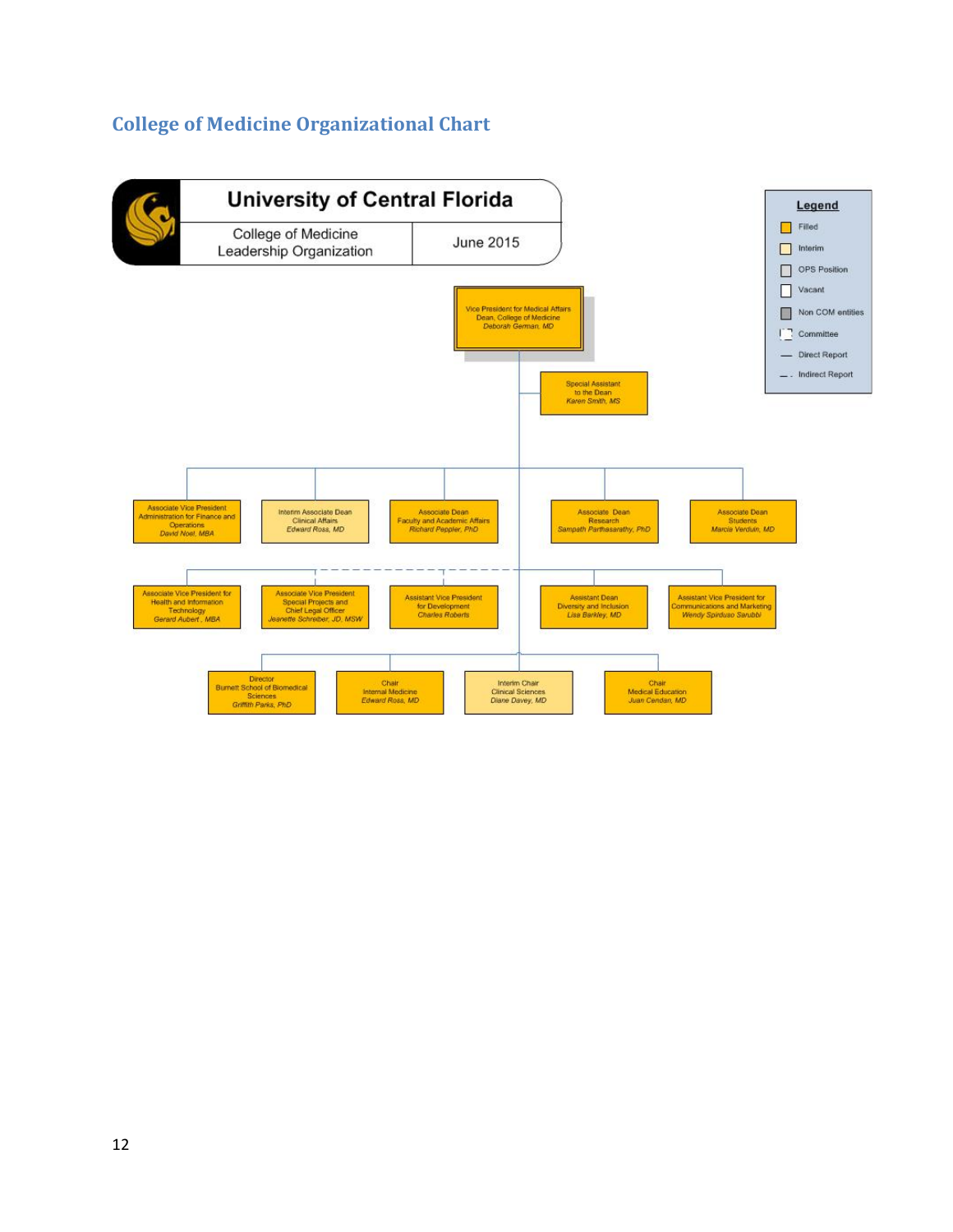# <span id="page-12-0"></span>**Accreditations**

# <span id="page-12-1"></span>**Liaison Committee on Medical Education Accreditation**

Numerous organizations and associations are involved in the voluntary regulation of medical education in the United States. The primary accreditation organization for undergraduate medical education is the Liaison Committee on Medical Education (LCME). The Liaison Committee on Medical Education [\(www.lcme.org\)](http://www.lcme.org/) is the nationally recognized accrediting authority for medical education programs leading to the M.D. degree in U.S. and Canadian medical schools. The LCME is jointly sponsored by the Association of American Medical Colleges and the American Medical Association. All state licensing boards in the United States require graduation from an LCME-accredited school to be eligible for licensure as an allopathic physician.

The LCME has a three-step process for granting accreditation to new medical schools: preliminary accreditation granted prior to recruiting the charter class of students (granted to UCF College of Medicine on February 5, 2008); provisional accreditation, granted during the second year of operation of the Charter class (granted to UCF College of Medicine on June 20, 2011); and full accreditation, granted on February 11, 2013, during the fourth year of the Charter class. The next reaccreditation visit is scheduled for 2017-2018.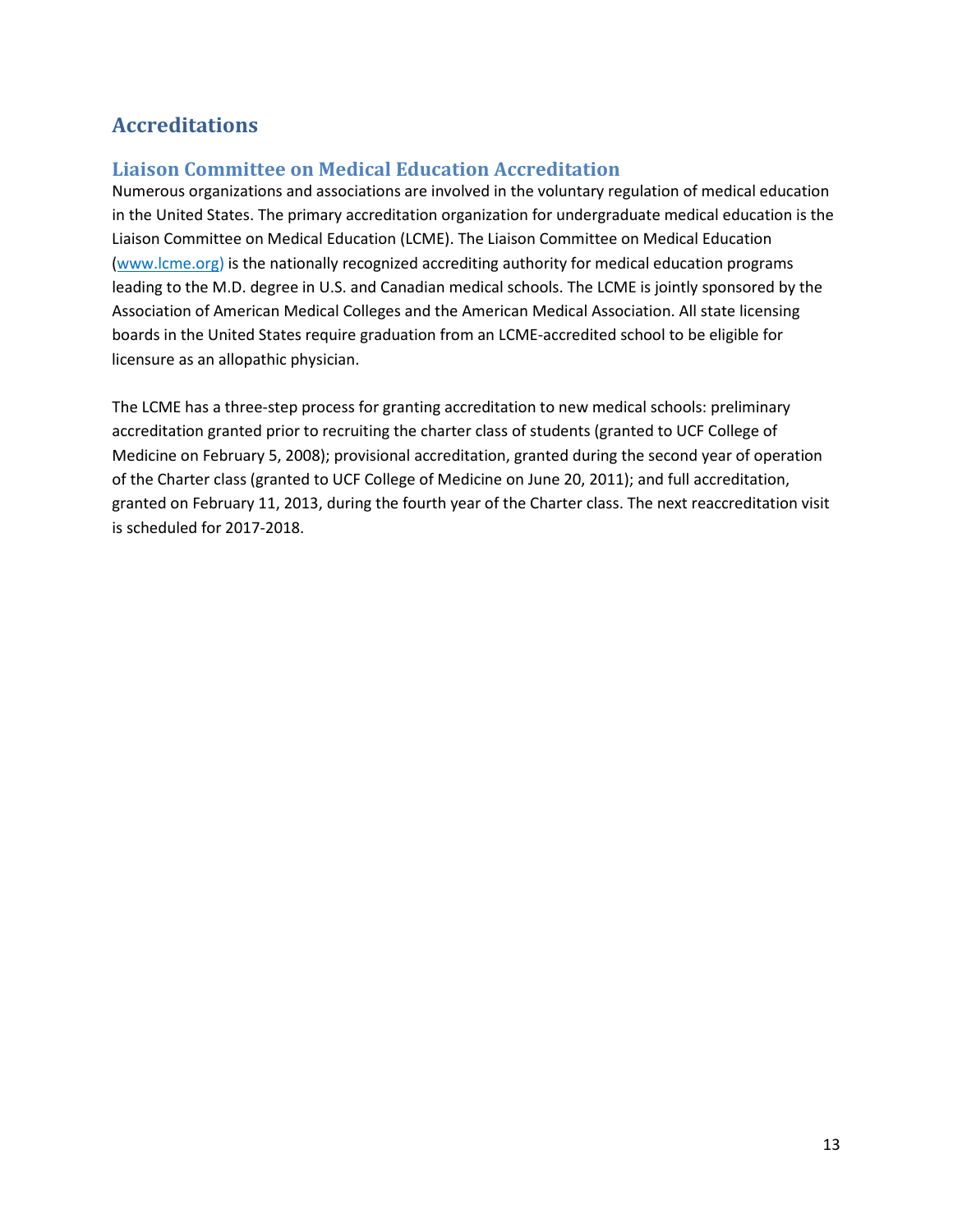# <span id="page-13-0"></span>**Medical Education that Creates Opportunity**

The M.D. Program learning experience at the University of Central Florida (UCF) is a unique and exciting blend of state-of-the art technology, virtual patients, clinical and laboratory experiences, research, facilitator-directed small group sessions, and interactive didactic lectures. Classes include live patient interaction. Innovative simulation and animation experiences have been developed explicitly for the study of medicine that integrate and reinforce the curriculum. From basic science concepts to clinical diagnoses and treatments, the Clinical Skills and Simulation Center enhances and complements learning.

The M.D. Program curriculum at UCF fully integrates basic and clinical sciences across all four years. The first two years of the curriculum are structured into modules with the first year focusing on a fundamental understanding of how the various basic science disciplines relate to the normal human body. The second year takes an organ system-based approach and applies the basic knowledge of the first year to the study of clinical disease, pathological processes and treatment. In concert with these aspects of medicine the curriculum presents psychosocial issues, cultural differences, communication skills, and physical diagnosis skills as they relate to the different topics in medicine.

Educational experiences throughout the curriculum are designed to enhance the learning environment, emphasize student-centered learning, application and synthesis of information, and foster an appreciation of life-long learning. All modalities of learning are incorporated into the curriculum including interactive lectures using audience response systems, simulation, Web-based activities and clinical cases, team-based learning, and standardized patient encounters.

Clinical experiences occur throughout the first two years in the Practice of Medicine. Students work with community preceptors in a variety of settings, including primary care, specialty practices and hospitalbased practices. These clinical experiences provide students the opportunity to observe the application of their studies to real patients, as they gain experience in communication, history taking, physical exam skills, and cultural competency.

An exciting component of the curriculum at UCF is best described by the Dean as the "Keep the Dream Alive" module. This Focused Inquiry and Research Experience (FIRE) module continues throughout the first two years. The scope of these projects is limited only by the student's imagination, and may include every aspect from bench to clinical research, quality of care, hospitality in medicine, quality of life, disease prevention, legal aspects of medicine, and more. Each student works with a mentor to develop an individualized project or area of study that focuses on the student's unique interest in medicine.

The third and fourth years of the curriculum are devoted to clinical experience through clerkships, selectives, and electives. Fundamental knowledge from the first two years is reinforced through lectures, simulations, journal clubs, and conferences during the six core clerkships.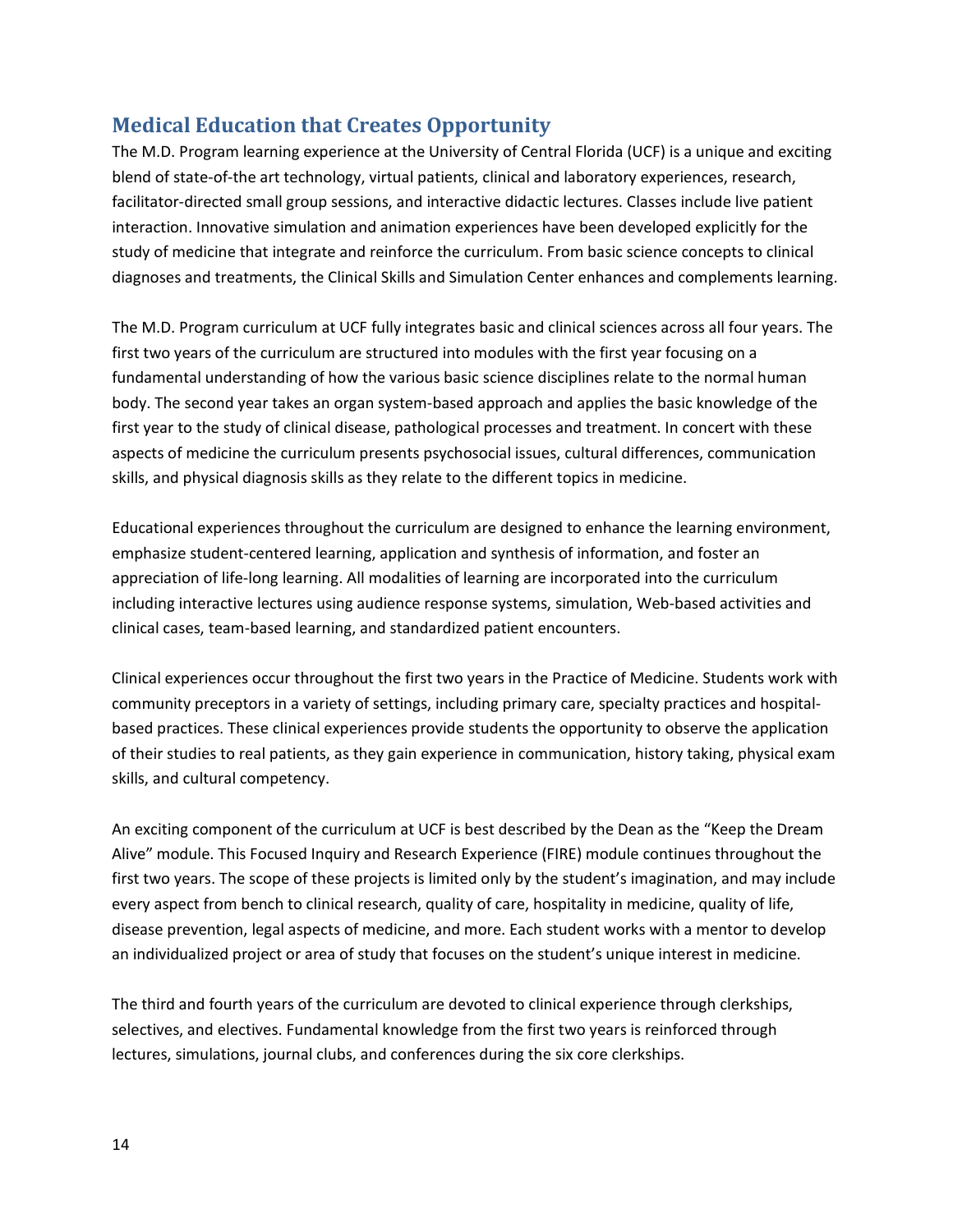Overall, the four-year medical curriculum at UCF is designed to fully integrate basic sciences and clinical medicine, give students an appreciation of cultural diversity and the need for sensitivity in treating patients, foster professionalism in all interactions, and ignite a passion for lifelong learning.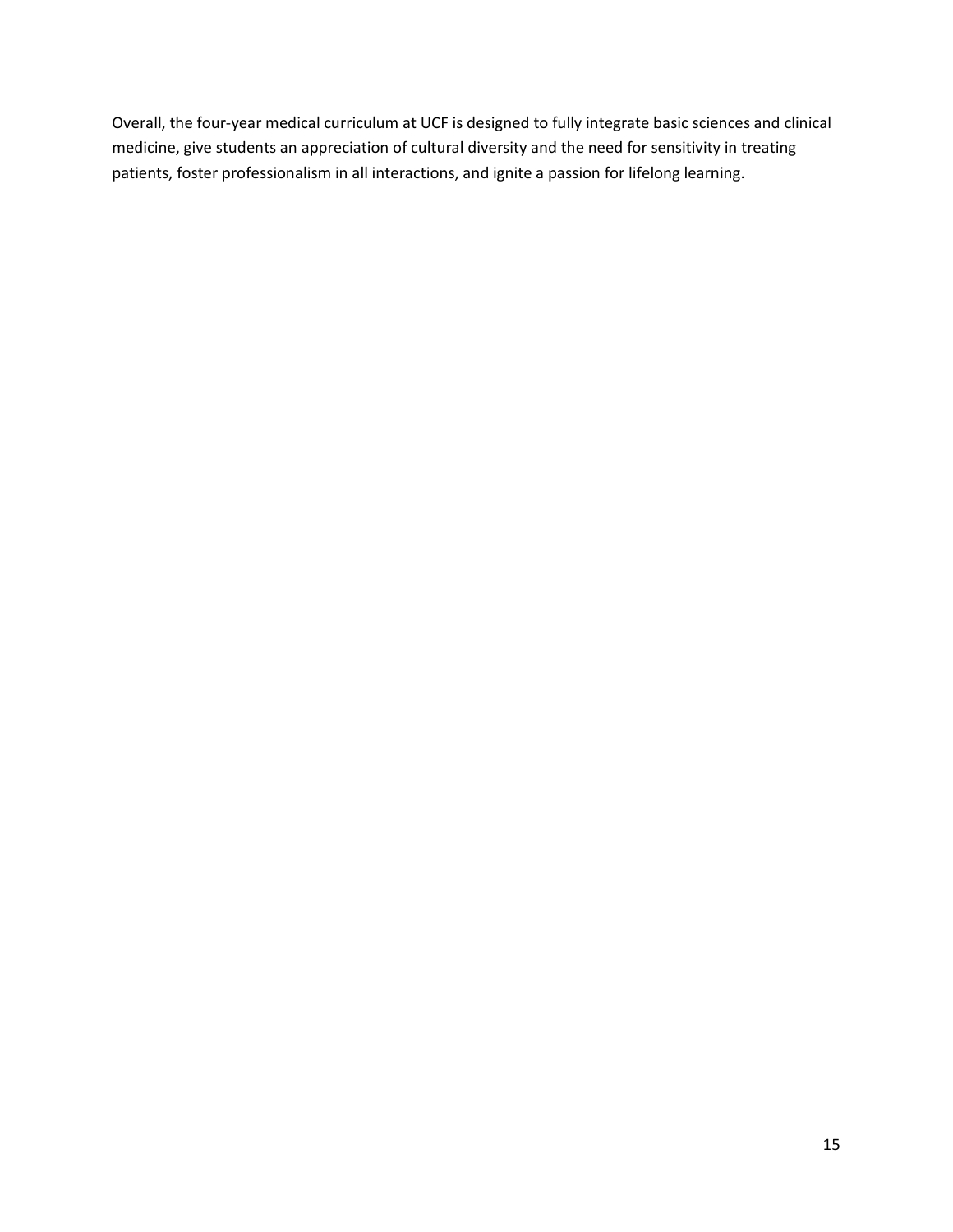# <span id="page-15-1"></span><span id="page-15-0"></span>**College of Medicine's Mission, Values, Vision, Goals, Strategic Initiatives**

# **Mission**

*The University of Central Florida College of Medicine educates and inspires individuals to be exemplary physicians and scientists, leaders in medicine, scholars in discovery, and adopters of innovative technology to improve the health and well-being of all.* 

# *Our patient-centered mission is achieved by outstanding medical care and services, groundbreaking research, and leading edge medical and biomedical education in an environment enriched by diversity.*

# **Values**

<span id="page-15-2"></span>We value the individual worth, dignity and well-being of those with whom we teach, study, work and serve. The core values that guide our conduct, performance and decisions and that form the foundation of our relationships are:

- Excellence to achieve the highest standards in everything we do
- Integrity to be honest, ethical and consistent in our actions
- Patient-centricity to focus on the health and wellness of patients in all that we do
- Knowledge-centricity to discover, create, value, evaluate and share knowledge
- Creativity to be curious, open and innovative
- Collaboration to work together regardless of organizational boundaries
- Communication to listen and be open and transparent with students, patients and colleagues
- Diversity  $-$  to be inclusive and value differences
- Reverence to treat each person with respect and dignity and value his or her being
- Compassion to treat others with kindness and empathy
- Dedication to maintain commitment to the mission
- Service to understand and respond to the needs of individuals and the community

# **Vision**

<span id="page-15-3"></span>The University of Central Florida College of Medicine aspires to be the nation's premier 21st century college of medicine.

The UCF College of Medicine will be a national leader in education, research, and patient care, recognized for supporting and empowering its students and faculty to realize their passion for discovery, healing, health, and life, and for its ability to create partnerships to transform medical education, health care, and research.

# **Goals**

<span id="page-15-4"></span>Goal 1: Excel in medical and biomedical education

Goal 2: Excel in research and discovery in: biomedical science, medical education, and health care

Goal 3: Provide outstanding, innovative, patient-centered care while transforming health care delivery

Goal 4: Be America's leading partnership college of medicine

Goal 5: Achieve a diversified self-sustaining infrastructure to support future operations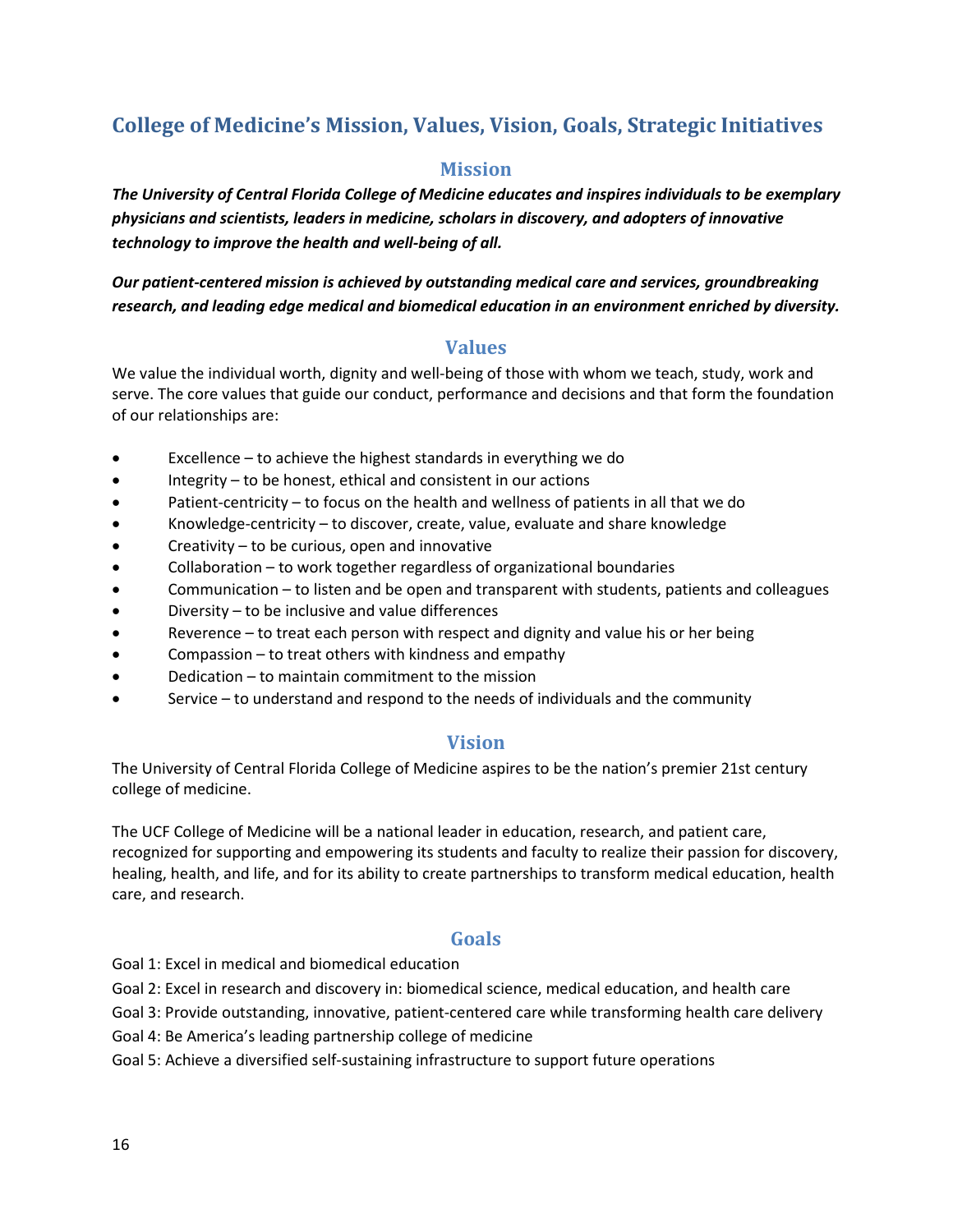# <span id="page-16-0"></span>**College of Medicine Student Support Services and Related Policies**

# <span id="page-16-1"></span>**Office of M.D. Admissions**

<http://www.med.ucf.edu/admissions/> *Lake Nona Health Sciences Campus, Suite 115 Office: (407) 266-1350 Fax: (407) 266-1399 E-mail[: mdadmissions@ucf.edu](mailto:mdadmissions@ucf.edu) Office Hours: Monday-Friday, 8 am – 5 pm (Hours subject to change during holidays and term breaks)*

# <span id="page-16-2"></span>**Overview**

The College of Medicine seeks to matriculate students of the highest quality into this very competitive M.D. Program. In addition, UCF College of Medicine encourages applications from a diverse population and values diversity in the medical program. Admissions decisions are made on the basis of a wide variety of information provided in the admissions package of each applicant. The Medical Student Admissions Committee (MSAC) considers factors such as academic qualifications, demonstrated humanism and empathy, research and work experience, teamwork and leadership skills, as well as motivation for medicine. An applicant's character, integrity and general fitness to practice a particular profession may also be considered in the admission process. Admission to the M.D. Program is competitive and, although qualified, many applicants will not be invited for an interview.

### <span id="page-16-3"></span>**Role of the Admissions Office**

The College of Medicine M.D. Admissions Office guides students through the medical application and admissions processes. The office develops and implements a College of Medicine recruiting plan that serves to fulfill the mission of the college.

The College of Medicine Admissions Office manages the M.D. admissions process for the college. As such, the office is primarily responsible for overseeing the recruitment, application, interview and admissions processes ensuring that they are in compliance with all College of Medicine, UCF, state and American Association of Medical Colleges (AAMC) governing directives. The Admissions Office works in tandem with the MSAC and other College of Medicine offices to ensure that each matriculated class embodies strength in academics, research, work experiences, professional goals and skills, professionalism and medical motivation that contributes to a diverse, team-oriented, culturally competent classroom. The Admissions Office provides administrative support to the MSAC chair and committee.

The Admissions Office uses the American Medical College Application Service (AMCAS) as the primary application processing system and works with College of Medicine and UCF offices to ensure that supporting data is made available on a timely basis. The College of Medicine Admissions Office both receives and maintains applicant file components in electronic format whenever possible.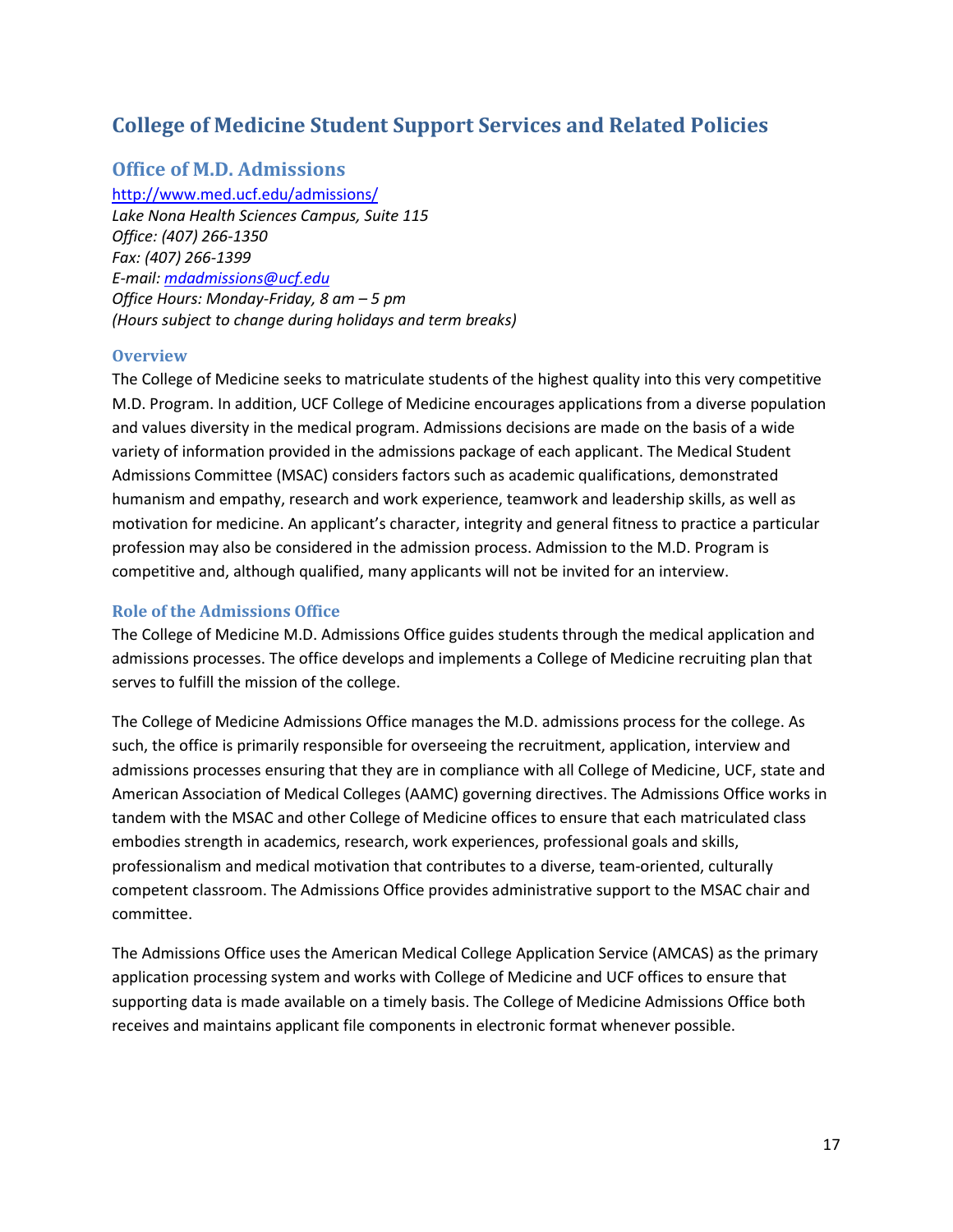### <span id="page-17-0"></span>**Applicant Recruiting**

As the primary recruiting office for applicants to the M.D. Program, the Admissions Office represents the program and uses all means necessary to ensure that viable applicants understand the mission, culture and objectives of the College of Medicine. The Admissions Office participates in as many medical student forums and meetings as deemed appropriate to achieve a diverse, motivated and academically solid student body. The Admissions Office works closely with undergraduate program advisors and special high school advisors to ensure that their students have been prepared properly to begin the medical school application process. This office is also the primary office to provide program advising to applicants to ensure that they understand the application and admissions process. They work with applicants who were not accepted to help them to understand the areas where their application may be strengthened for possible success in a future application year. Finally, the Admissions Office attends AAMC and other meetings deemed necessary to ensure that the office is cognizant of all admissions rules and requirements.

### <span id="page-17-1"></span>**International Applicants**

As a state-supported M.D. Program in Florida, only applicants who are U.S. Citizens or who are Permanent Resident Aliens or Asylees with permanent INS documentation in their possession will be allowed to matriculate. Applicant files that are not one of these three groups will not be considered for an interview.

### <span id="page-17-2"></span>**Admissions with Advanced Standing (Transfer)**

The M.D. Program does not plan to accept Advanced Standing (Transfer) applicants for the first several years of the admissions cycle.

### <span id="page-17-3"></span>**Application Process**

The only method by which applicants (excluding transfer applicants) may apply to the UCF M.D. Program is through the on-line American Medical College Application Service (AMCAS). AMCAS is the national application service that processes applications for M.D. Programs throughout the nation. Through AMCAS, an applicant may apply to most M.D. Programs by completing one application document and paying the appropriate fees. AMCAS is considered a service organization to both the student and the school. Although there is an application fee to the student, the institution is not charged for any of the services that AMCAS provides. In addition to processing the application (which includes the verification of all college grades), AMCAS provides the school with current, categorically summarized information regarding all applicants immediately upon completion of AMCAS transcript verification.

The AMCAS application period begins in late May and, for most M.D. Programs, terminates on or before December 1st of the year prior to that year in which the applicant anticipates matriculation. The AMCAS application deadline is the date by which the applicant must have their application, all fees and associated data verified by AMCAS. Schools are allowed to make exceptions to the established deadline date for individual applicants when deemed appropriate by the Admissions Office. This institution honors the AMCAS Fee Assistance Program waiver as a basis for waiving the Supplemental Application Fee.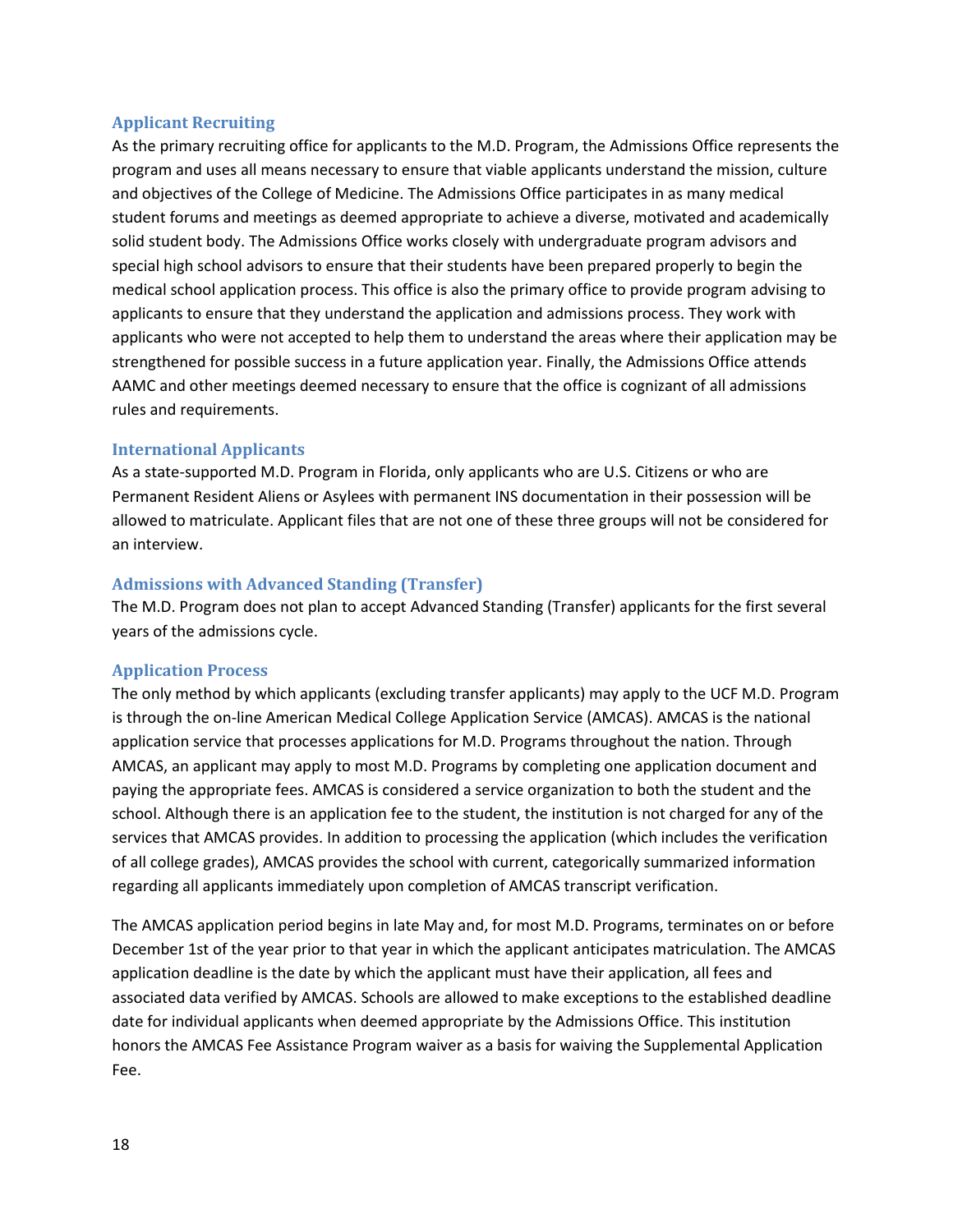The M.D. Program will evaluate completed applications from both residents and nonresidents of the state of Florida. Qualified non-Florida residents may be invited for an interview. As a state-supported institution, a large majority of each matriculating class will be composed of Florida residents.

# <span id="page-18-0"></span>**Required Academic Coursework**

The College of Medicine has established certain required academic prerequisite coursework for admissions. These requirements must be taken in residence (not online) from a properly accredited college or university in the United States. Applicants must also have completed at least a bachelor'slevel degree prior to matriculation into the M.D. Program.

| <b>General Biology</b> | 2 Semesters (with labs)                   |
|------------------------|-------------------------------------------|
|                        | General Chemistry 2 Semesters (with labs) |
|                        | Organic Chemistry 2 Semesters (with labs) |
| <b>General Physics</b> | 2 Semesters (with labs)                   |
| College English        | 2 Semesters                               |
| <b>College Math</b>    | 2 Semesters                               |

Please note that the College of Medicine does not recommend or encourage an undergraduate college major in any discipline as the "best" major for entry to the M.D. Program. Undergraduate majors in either the humanities or sciences are equally acceptable as students are encouraged to follow their own desires when pursuing majors. The College of Medicine recognizes that both the sciences and the humanities are essential to the practice of medicine and encourages studies in that applicant's area of interest. Non-science majors are encouraged to take as many science courses as possible to assist the MSAC in understanding the applicant's science aptitude.

Additional coursework that is recommended, but not required, includes biochemistry (with lab), embryology, cell biology, comparative anatomy and genetics. Coursework in humanities, natural sciences or communication arts is also encouraged. While no specific college math courses are required, some college work in calculus is strongly recommended; familiarity with the principles of statistics for analysis of data is also important.

For those applicants who have completed upper-level degrees, all academics are considered and some of the undergraduate prerequisites may be substituted with upper-level coursework in the same discipline.

# <span id="page-18-1"></span>**Requirements for Interview Consideration**

In addition to the coursework noted in the preceding section, the College of Medicine expects that each applicant selected for admissions will have demonstrated strong academic skills as well as a motivation for medicine and compassion for others. As such, all applicants invited for an interview should have achieved a minimum of a 3.00 overall and science GPA and have scored a minimum of a 24 (old) or 500 (new) on a single MCAT exam which is not older than the last 3 application cycles (i.e. an applicant for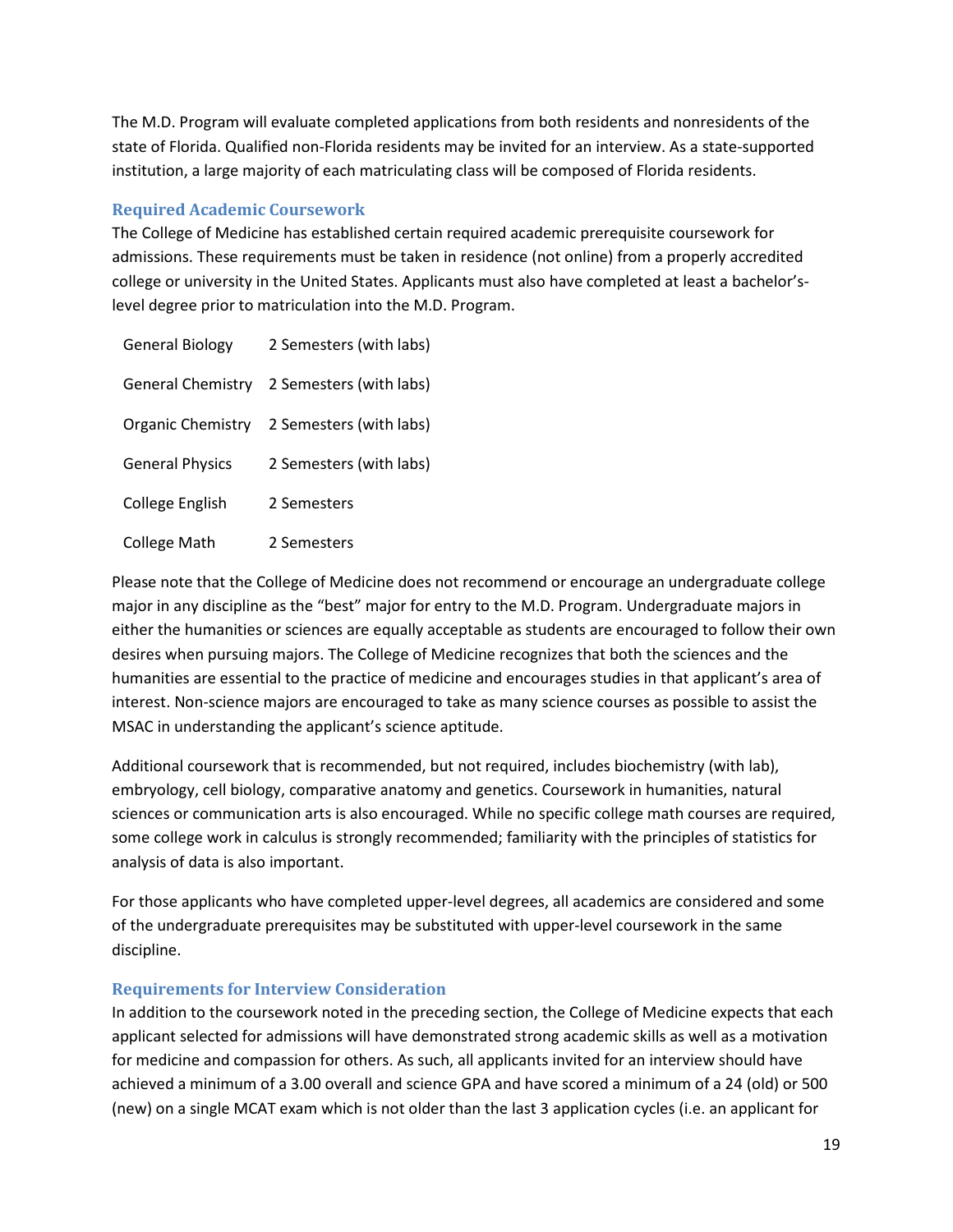the class entering in August 2017 must have taken the MCAT in 2014-2016). Applicants competitive for an interview should have demonstrated a strong motivation for medicine by having consistently participated in meaningful volunteerism, both in the medical and community service areas. Furthermore, motivated applicants are expected to have participated in some physician shadowing and also have demonstrated teamwork, leadership and preferably basic science laboratory research skills.

# <span id="page-19-0"></span>**State Residency Classification**

The College of Medicine Office of Admissions for the M.D. Program determines residency for all firsttime-on-campus medical students; the College of Medicine M.D. Registrar's office reviews student requests for changes in residency once the student is enrolled. A first-time-on-campus student will be classified according to the information he or she includes on the application for admission and state residency affidavit, providing that no other information is available that calls into question the information contained on these documents. The M.D. Admissions Office strictly observes the Florida Residency Guidelines, and no exceptions will be made regarding a student's legal state of residence unless it is in accordance with the office of general counsel.

# <span id="page-19-1"></span>**The Application File**

The major portion of the applicant file is maintained electronically in the AMCAS system. AMCAS updates schools with information initiated by the applicant and, using official school transcripts, verifies the academic work of the student. The M.D. Admissions Office collects additional documents submitted on behalf of an applicant and monitors all files until they are complete or until the application deadline has passed. A completed application consists of the following items at a minimum:

- Verified AMCAS Application
- Completed Supplemental Application
- Letters of Recommendation (via AMCAS only)
	- o three Faculty Recommendation Letters OR Pre-professional Committee Letter
	- o two Character Recommendation Letters
- Application Fee or AMCAS Fee Waiver Designator
- Passport Type Photo (Requested but not required for completion of file)
- Official Transcripts (after Acceptance)
- State Residency Affidavit (after Acceptance)
- Additional Information Provided by the Applicant (Optional)
	- o Letters providing updated or amplifying information
	- o Recent Grade Sheets/Transcript
	- o U.S. Citizenship Forms
	- o Change of Name Information

The M.D. Admissions Office will send an e-mail to each applicant immediately upon file completion and will continue to provide status updates via the Supplemental Application dashboard as warranted. It is the responsibility of each applicant to meet established deadlines and to monitor completion of their application.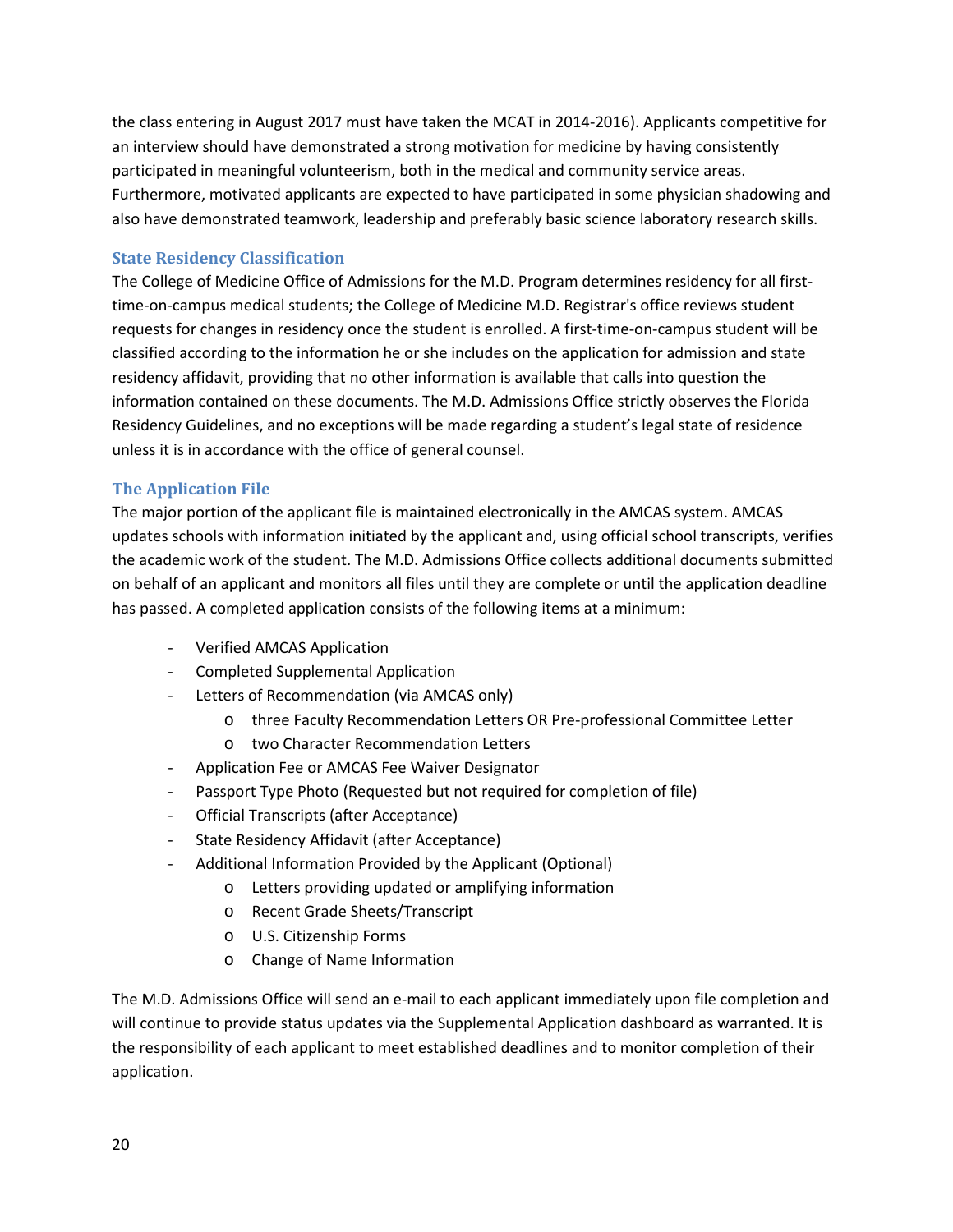The M.D. Admissions Office maintains the electronic/paper files for all applicants that contain all of the above as well as any other documentation which is pertinent to the applicant for each application year. While in the M.D. Admissions Office, all applicant files are treated as privileged and confidential information. None of the data will be shown to the applicant or any other individual that does not have the need to view the information in the course of their own university business responsibility. Upon the date of matriculation, the M.D. Admissions Office will provide all appropriate documentation to the College of Medicine M.D. Registrar Office which will begin the student educational record that is subject to FERPA Guidelines.

# <span id="page-20-0"></span>**Initial Screening of Applicants**

The initial indication that an applicant has begun the application process is provided by AMCAS. The M.D. Admissions Office communicates with applicants upon receipt of a verified AMCAS application and ensures that qualified applicants receive Supplementary Applications. Once all components of the applicant file have been received, the Director of Admissions for the M.D. Program reviews the file to ensure that the applicant meets, or will meet, all requirements for admission prior to matriculation. Files that meet all requirements are evaluated by being placed in a pool of applicants which may be selected for an interview. Files that do not appear to meet all requirements are reviewed by the Director of Admissions and the MSAC chair to determine whether to reject the application or allow it to remain in the pool for possible interview selection. The M.D. Admissions Office will release Letters of Rejection to all applicants as sanctioned by the MSAC chair.

### <span id="page-20-1"></span>**Interview Selection Guidelines**

The MSAC chair works in tandem with the Director of Admissions for the M.D. Program to ensure that all applicants chosen for an interview are those who are not only academically talented, but also have demonstrated the desire to pursue medicine. As such, during the rolling admissions process, the Director of Admissions for the M.D. Program constantly reviews the pool of interview-ready applications to select the best students available for interview. Those students should have averages which meet or exceed the committee's minimum GPA and MCAT scores. Ideally, those selected for an interview should have:

- experienced meaningful and consistent medical clinical activities
- demonstrated consistent service to the community
- shadowed a physician
- displayed teamwork and leadership skills
- participated in basic science research
- showed perseverance or excelled in an activity (sports, research, etc.) at a very high level

Not all applicants selected for an interview will have all of the qualities listed above; however, the Admissions Office seeks to interview applicants who are academically solid, motivated for medicine and bring diversity to the classroom.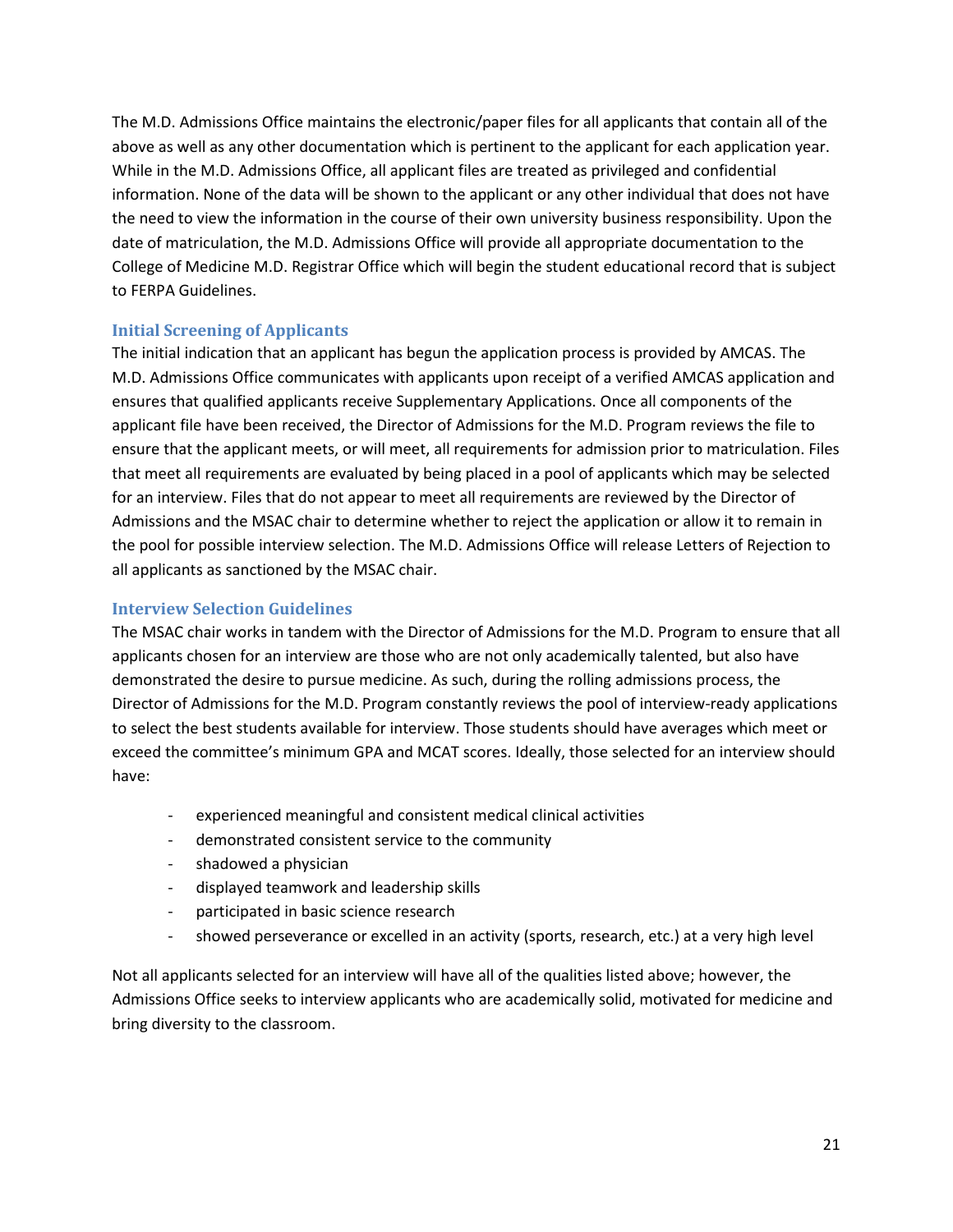### <span id="page-21-0"></span>**Interview Day**

Once an interview group has been created and the applicants have selected an interview date, the Admissions Office provides the applicant with an e-mail confirming the date of interview. This confirmation e-mail provides additional information to include an agenda and information regarding overnight stay, local travel, parking and other details to enhance the applicant's visit. The interview day structure includes a visit of approximately seven hours which includes interviews, program overview, student financial information, a visit to a clinical training site, tour of the medical education building, interaction with current students and administrators, and a discussion regarding the admission and acceptance process.

### <span id="page-21-1"></span>**Notification of Acceptance, Rejection or Wait Listing**

When the MSAC has made a final decision regarding each interviewed applicant, the Director of Admissions for the M.D. program makes immediate contact with each applicant via telephone to inform them of the committee decision. MSAC meetings normally occur within two weeks of the applicant's interview visit.

### <span id="page-21-2"></span>**Acceptance Packages**

Acceptance packages include an Acceptance Letter signed by the MSAC chair. Other items in the package include a Combined Response Form which includes a link to the College of Medicine Technical standards. A written response is desired from the applicant within two weeks of the date of the acceptance letter. If a response letter is not received from the applicant, the Admissions Office will make every effort to contact the applicant to determine their intent. The response to the Technical Standards is filed with the applicant's response to the acceptance offer in the Admissions File. Those responses that indicate that an accommodation may be necessary are forwarded immediately to the Office of Student Affairs for further action.

### <span id="page-21-3"></span>**Official Transcripts**

All applicants that have been selected for admission to the M.D. Program must provide an official transcript showing a bachelor's degree earned at a regionally accredited U.S. institution to the College of Medicine M.D. Admissions Office prior to matriculation. To be official, transcripts and diploma/degree certificate must bear the original seal or signature of the school's registrar or of the appropriate school official or office. An official transcript bearing the applicant's bachelor's degree must be provided prior to matriculation.

### <span id="page-21-4"></span>**Criminal Background Checks**

Accepted applicants' Criminal Background Checks (CBC) are currently funded by AMCAS. AMCAS initiates the CBC process after January  $1<sup>st</sup>$ , for all applicants that have been accepted by any AMCAS member institution. As additional institutions offer acceptance to that applicant, they too will be provided access to the result of the original CBC.

### <span id="page-21-5"></span>**Technical Standards for Medical School Admission, Academic Progression and Graduation**

The M.D. Program educates physicians who are capable of entering residency training (graduate medical education) and meet all requirements for medical licensure. All candidates are evaluated according to the same standards and criteria.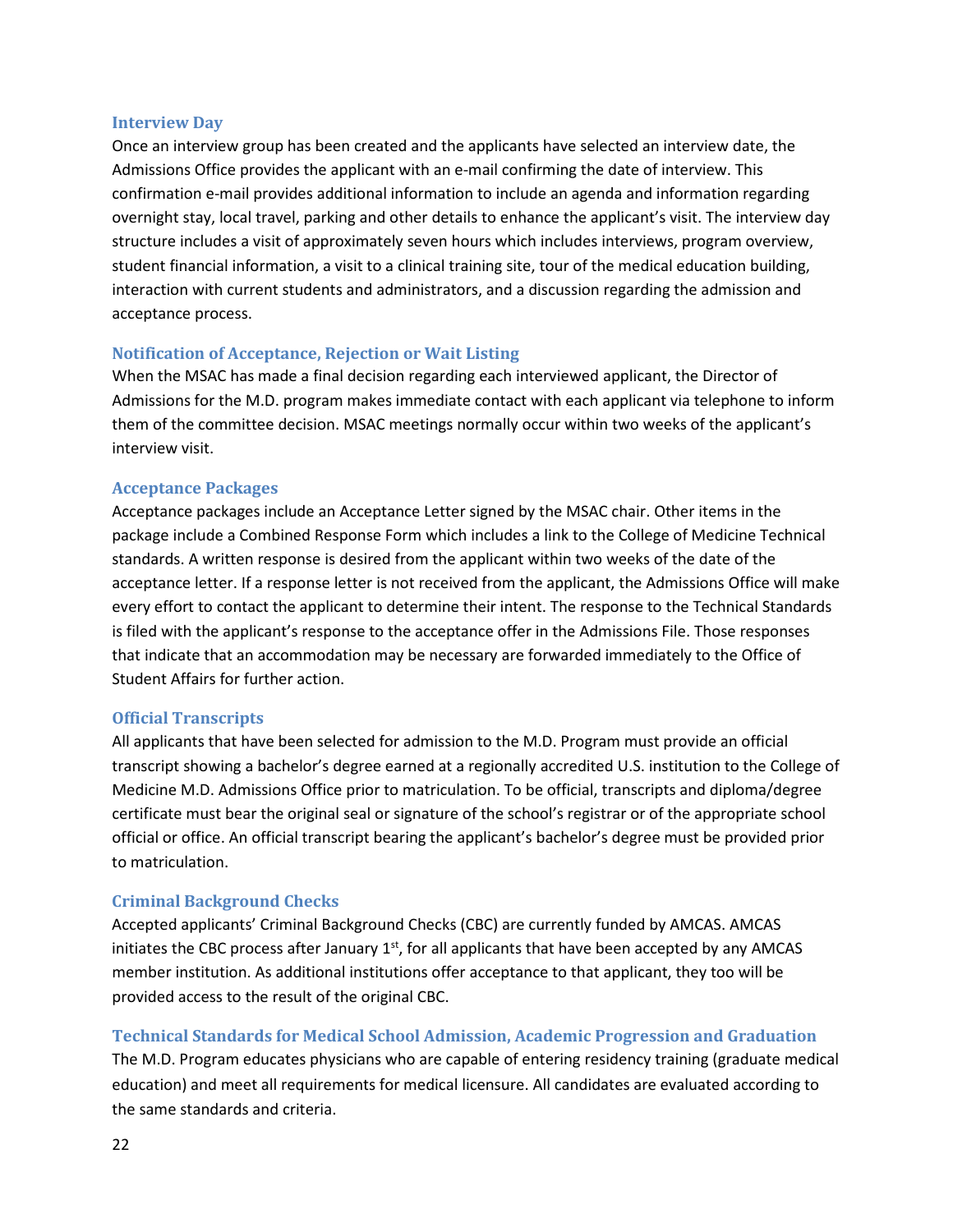Delineation of technical standards is required for the accreditation of U.S. medical schools by the Liaison Committee on Medical Education (LCME). The technical standards describe the essential abilities required of all candidates.

Reasonable accommodation in achievement of the standards is defined under federal statutes applied to individuals with disabilities. Such accommodations are intended to support the successful completion of all components of the M.D. degree.

The technical standards for the M.D. degree are applied in concert with other policies of the university, including academic policies, academic standards established by the faculty, and student conduct policies.

Standards in five areas must be met by all candidates: Observation, Communication, Motor Function, Cognitive Standards, and Professionalism.

### **1. Observation**

Candidates are reasonably expected to observe demonstrations and participate in experiments in the basic sciences; observe patients at a distance and close at hand; demonstrate sufficient use of the senses of vision and hearing and the somatic sensation necessary to perform a physical examination; and integrate findings based on these observations and to develop an appropriate diagnostic and treatment plan.

# **2. Communication**

Candidates are reasonably expected to communicate in verbal and written form with health care professionals and patients, including eliciting a complete medical history and recording information regarding patients' conditions; perceive relevant non verbal communications such as changes in mood, activity, and posture as part of a physical examination of a patient; establish therapeutic relationships with patients; and demonstrate reading skills at a level sufficient to individually accomplish curricular requirements and provide clinical care for patients using written information.

Accommodation through use of a trained intermediary or other communications aide may be appropriate when this intermediary functions as an information conduit.

### **3. Motor Function**

Candidates' motor and sensory functions must be sufficient to diagnose and deliver effective patient care by consistently, quickly, and accurately integrating all data gathered through whatever sense(s) employed.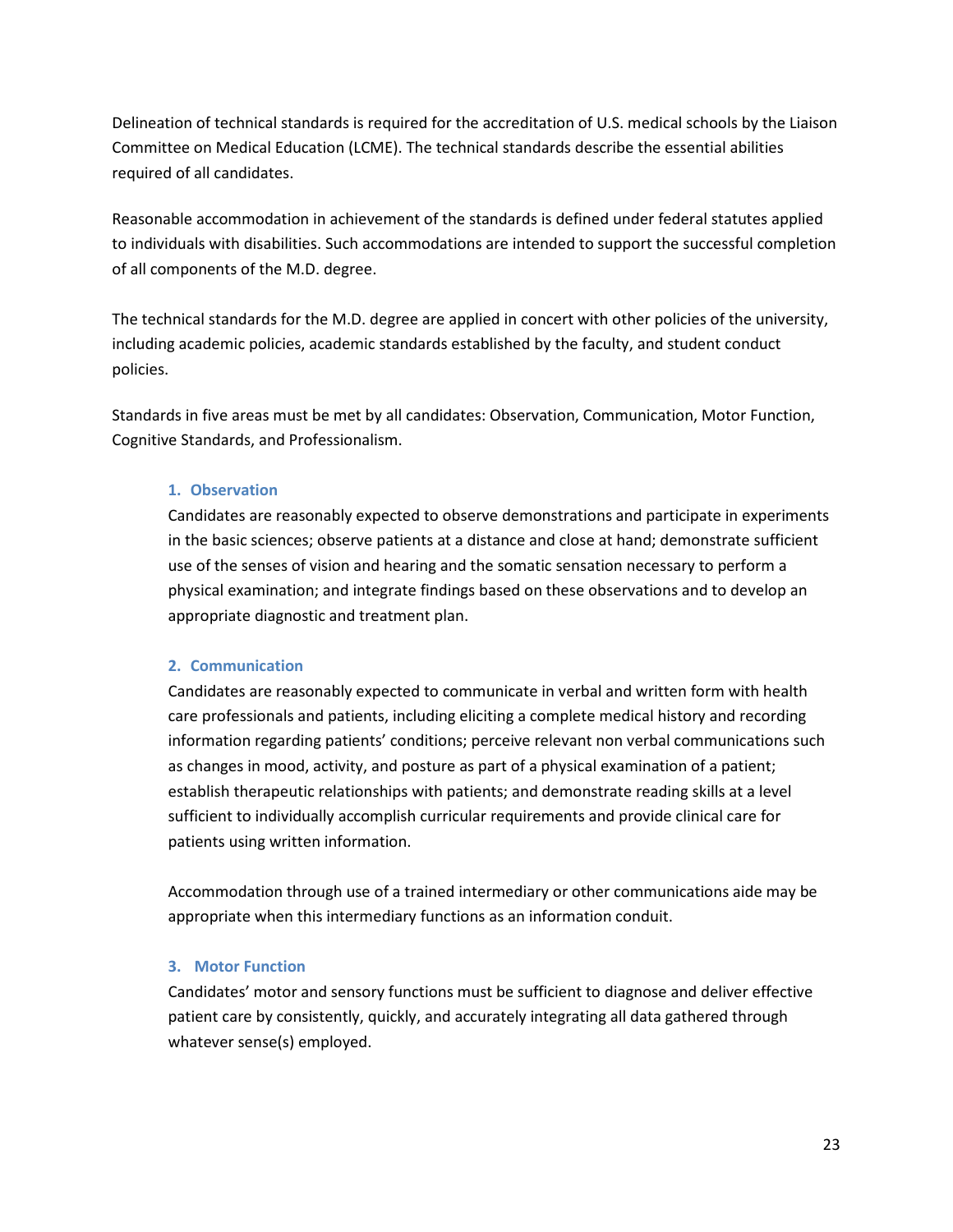Candidates are reasonably expected to perform physical examinations and diagnostic procedures, using such techniques as palpation, auscultation, and percussion; complete routine invasive procedures as part of training, using universal precautions without substantial risk of infection to patients; perform basic laboratory tests and evaluate routine diagnostic tools such as EKGs and X-rays; respond in emergency situations to provide the level of care reasonably required of physicians; and participate effectively in physically taxing duties over long hours and complete timed demonstrations of skills.

#### **4. Cognitive Standards**

Candidates must have sufficient cognitive abilities and effective learning techniques to assimilate the detailed and complex information presented in the medical curriculum. They are reasonably expected to: measure, calculate, analyze, synthesize, extrapolate, and reach diagnostic and therapeutic judgments; recognize and draw conclusions about three-dimensional spatial relationships and logical sequential relationships among events; formulate and test hypotheses that enable effective and timely problem-solving in diagnosis and treatment of patients in a variety of clinical modalities; understand the legal and ethical aspects of the practice of medicine; and remain fully alert and attentive at all times in clinical settings.

Problem-solving, the critical skill demanded by physicians, requires all of these intellectual abilities.

#### **5. Professionalism**

Candidates are expected to demonstrate behavior and social attributes that enable the effective practice of medicine. Candidates are reasonably expected to demonstrate the judgment and emotional stability required for full use of their intellectual abilities; possess the perseverance, diligence, and consistency to complete the medical college curriculum and prepare to enter the independent practice of medicine; exercise good judgment in the diagnosis and treatment of patients; complete all responsibilities attendant to the diagnosis and care of patients within established timelines; function within both the law and ethical standards of the medical profession; work effectively and professionally as part of the health care team; relate to patients, their families, and health care personnel in a sensitive and professional manner; participate effectively in physically taxing duties over long work hours, function effectively under stress, and display flexibility and adaptability to changing and uncertain environments; maintain regular, reliable, and punctual attendance for classes and clinical responsibilities; contribute to collaborative, constructive learning environments, accept constructive feedback from others, and respond with appropriate modification.

Compassion, integrity, interpersonal skills, interest, and motivation are all personal qualities that are assessed during the admission and educational processes.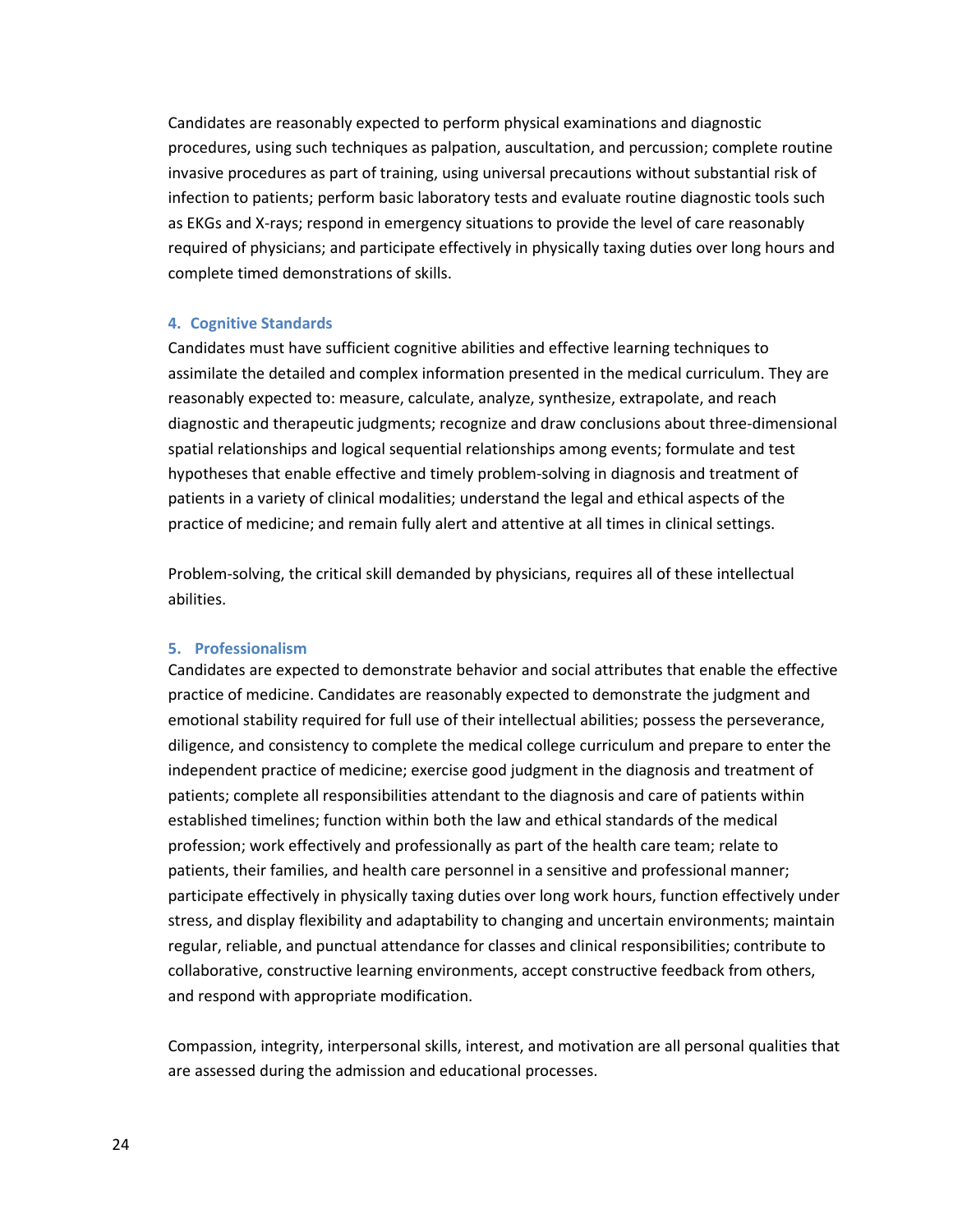All candidates are responsible for meeting acceptable standards for behavior and intellectual functioning. Only minimal accommodation is foreseen with regard to the professional section of the technical standards.

# <span id="page-24-0"></span>**Office of Registrar/Student Records and Related Policies**

<http://med.ucf.edu/academics/registrar/> *Health Sciences Campus at Lake Nona, Suite 115 Office: (407) 266-1373 Fax: (407) 266-1389 E-mail[: comregistrar@ucf.edu](mailto:comregistrar@ucf.edu) Office Hours: Monday-Friday, 8 am – 5 pm (Hours subject to change during holidays and term breaks)*

# <span id="page-24-1"></span>**Overview**

The College of Medicine M.D. Registrar manages and maintains the academic records of all medical students. The primary role of the Registrar is to maintain the permanent records and documents pertinent to each matriculated student's progress throughout medical school. The Registrar is also responsible for maintaining the documents that preserve the institutional memory of the college pertaining to the student academic record.

The College of Medicine M.D. Registrar's office provides services to students, faculty, administrators and alumni first among its priorities, recognizing these individuals as the office's primary constituency. As the primary information resource for students and faculty, this office actively seeks to communicate effectively and to inform students about academic policies and procedures, and to provide prompt access to information. The office seeks ways to continuously improve the quality of service provided and to anticipate ways to better meet the changing needs of the College of Medicine community.

# <span id="page-24-2"></span>**Registration**

Before the beginning of the first and second year of classes, medical students are enrolled by the College of Medicine M.D. Registrar's office in all required coursework for the upcoming academic year. Third and fourth year medical students use an online process, (monitored by the College of Medicine Office of Student Affairs, and the Office of Academic Affairs), to select and enroll in their clerkships and electives. It is important for fourth-year students to consult with the College of Medicine Office of Student Affairs and their faculty advisor to gain advice on the acting internships or electives that they may want to enroll in, consistent with their career goals. **Students may view their schedule by using the Student Self Service web site at** [https://my.ucf.edu](https://my.ucf.edu/)**.**

### <span id="page-24-3"></span>**Enrollment Policy**

Students enrolled in the College of Medicine are not permitted to enroll in courses or degree programs in any other school/college of the university or in any other institution of learning without the consent of the Dean of the College of Medicine. Request to enroll in dual degree programs are handled on an individual basis and may be permitted with approval of each program involved. Continuation in that program related to academic performance may be reviewed as appropriate by the Student Evaluation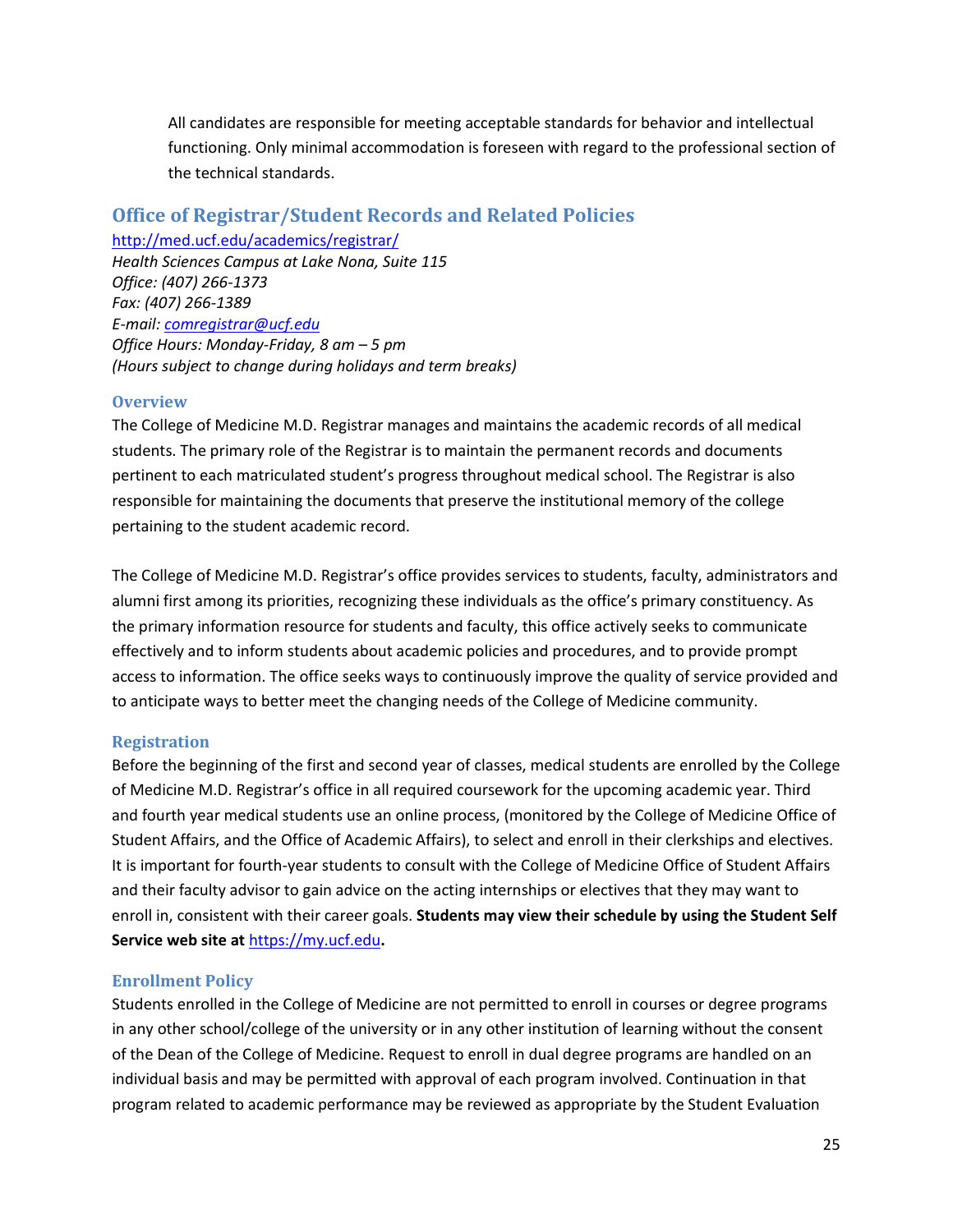and Promotion Committee (SEPC). Requests should be initiated through the Associate Dean for Students for advice and administrative assistance and support.

### <span id="page-25-0"></span>**Enrollment Verification/Letters of Good Standing**

M.D. students can verify their enrollment at the University of Central Florida College of Medicine by downloading the **Enrollment Documentation Request Form** and submitting it to the College of Medicine M.D. Registrar's office.

Third parties including individuals, businesses, loan companies or lenders may request enrollment verification directly from the National Student Clearinghouse online <http://www.studentclearinghouse.org/> or call the National Student Clearinghouse directly at (703) 742- 4200. This is a paid service.

### <span id="page-25-1"></span>**Holds**

A hold (negative service indicator) may be placed on a student's records, transcripts, grades, diplomas or registration due to financial or other obligations to the university. Satisfaction and clearance of the hold is required before a release can be given. Students may check for holds at [https://my.ucf.edu.](https://my.ucf.edu/) To obtain an immediate release for a financial hold, payment to the UCF Main Campus Cashier's Office must be made either in cash, credit card, cashier's check or money order.

#### <span id="page-25-2"></span>**Records**

The College of Medicine M.D. Registrar is responsible for maintaining permanent records and documents that pertain to each matriculated student's progress through medical school. These records include application materials, medical school course evaluations, official transcripts of all medical school coursework, documentation of grade changes, official dates of enrollment, Medical Student Performance Evaluation (MSPE), documentation of dismissal or withdrawal, copy of diploma, copy of Federation of State Medical Boards and other state licensing forms. The procedures used in managing these records are consistent with established standards and existing regulations. As a student, the educational records are considered confidential. Under most circumstances an individual student's records will not be released without the student's written and signed consent.

The College of Medicine M.D. Registrar provides access to student records to faculty and administrative staff with a legitimate educational interest. Students have the right, under the Family Educational Rights and Privacy Act (FERPA), to inspect and review their educational records. Student records submitted to the university become the property of the university and cannot be returned to or copied for the student or released to a third party. Students may request to amend their records under the provisions outlined in the regulation. Challenges to medical student academic records will follow the appeal process included in the university's *[Golden Rule](http://www.goldenrule.sdes.ucf.edu/)* adapted to the College of Medicine.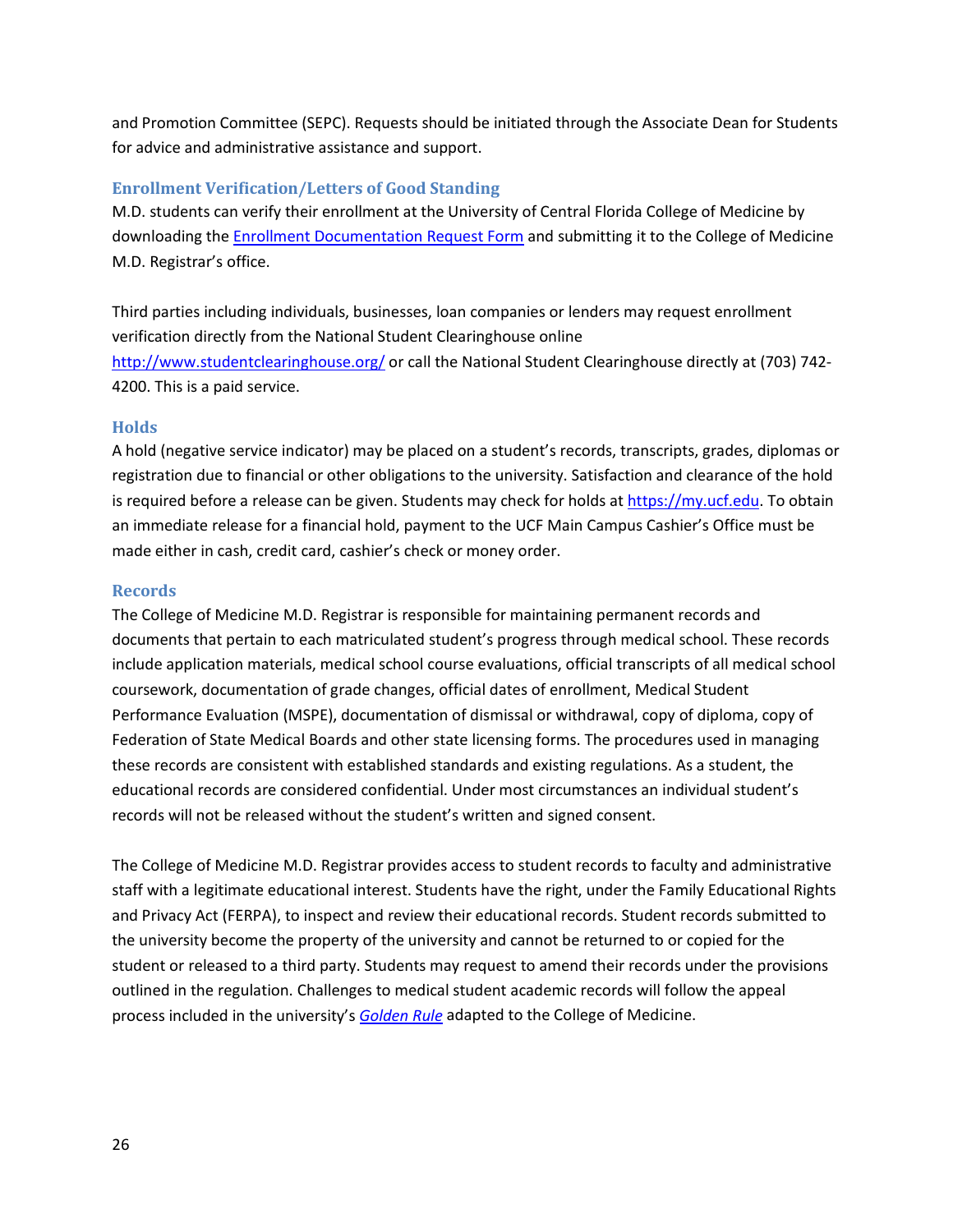# <span id="page-26-0"></span>**Family Educational Rights and Privacy Act (FERPA)**

The procedures for protecting the confidentiality of student records privacy review and disclosure are based on state regulations and the federal Family Educational Rights and Privacy Act of 1974 (FERPA). FERPA affords students certain rights with respect to their education records. These rights include:

- 1. *The right to inspect and review educational records within 45 days (State of Florida law = 30 days)*;
- 2. *The right to seek to amend educational records;*
- 3. *The right to have some control over the disclosure of information from – educational records;*
- 4. *The right to obtain a copy of the institution's student records policy;*
- 5. *The right to file a complaint with the Department of Education*

The university can disclose educational records without written consent to the following:

- Personnel within the University that have a legitimate educational interest.
- School officials at other institutions where the student is seeking to enroll.
- Personnel or organizations determining financial aid decisions or providing financial aid to the student.
- Parents of students where the student status is determined as a dependent under IRS code of 1986, section 152.
- Accrediting organizations in the performance of their accrediting duties.
- Persons in compliance with a judicial order or lawfully issued subpoena. The institution shall first make reasonable attempt to notify the student, unless the subpoena is issued from a federal grand jury, or issued for a law-enforcement purpose, and orders the university not to notify the student.
- Persons in an emergency, if the knowledge or information is necessary to protect the health or safety of the student or person.

Educations records include (but not limited to): grades, class schedule, test scores, academic standing, and academic transcripts. These records may not be released to anyone but the student and only then with the proper identification.

The following is a non-comprehensive list of information items that FERPA does not consider as educational records and therefore are not subject to a student's request for review:

- Law enforcement records
- Records maintained exclusively for individuals in their capacity as employees. Records of those who are employed as a result of their status as students (e.g., work-study, student workers, etc.), however, are considered educational records
- Medical treatment records
- Doctor-patient privileged records
- Alumni records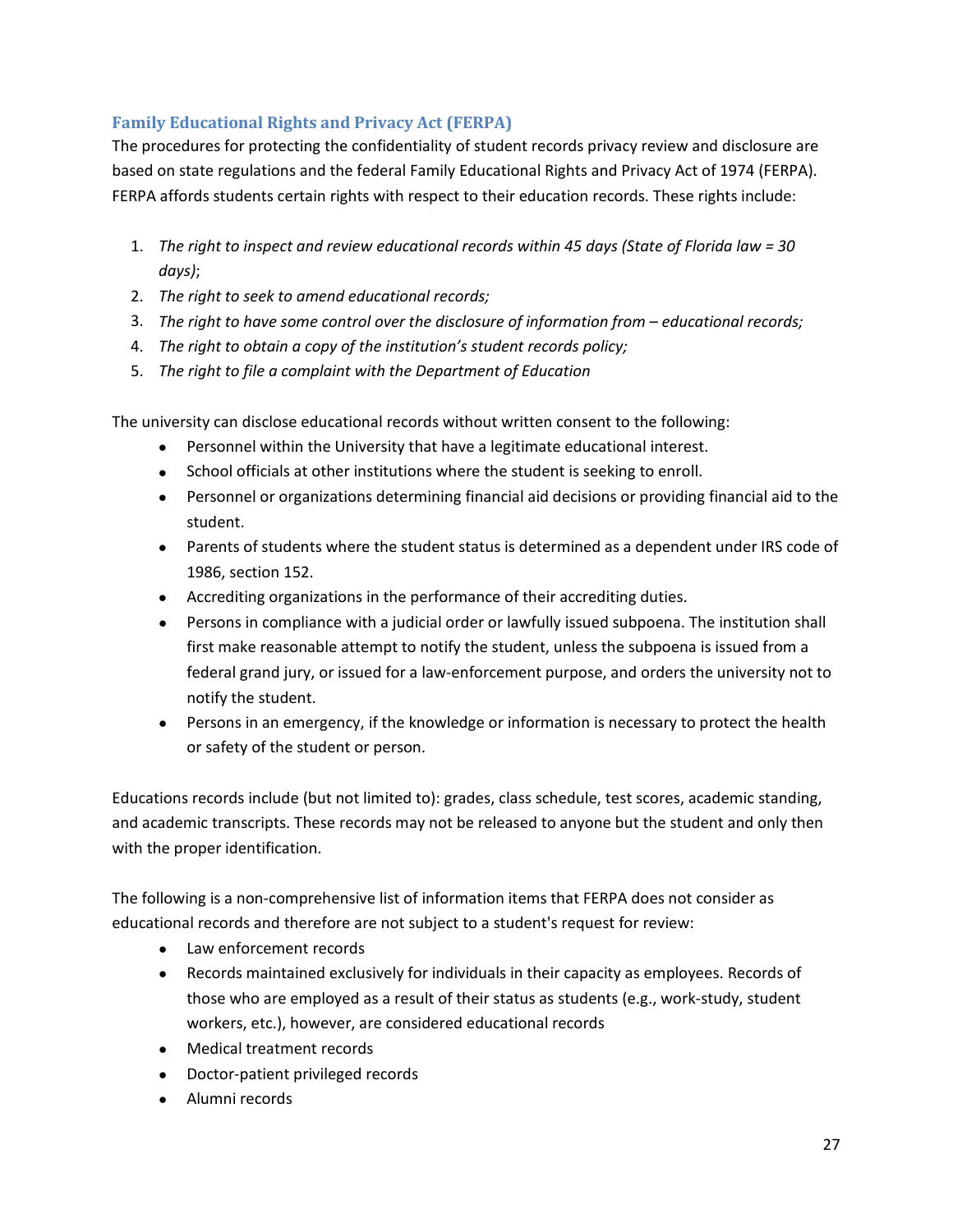- Sole source notes
- Records maintained exclusively for individuals in their capacity as employees

# *Directory Information*

Under the provisions of the FERPA, students have the right to withhold the release of the following items designated by UCF as "Directory Information:"

- name
- current mailing address
- telephone number
- date of birth
- major field of study
- dates of attendance
- enrollment status
- degrees and awards received
- participation in officially registered activities and sports
- athletes' height and weight

Unless otherwise indicated, these informational items may be released at the discretion of the university.

The university will honor a student's request to withhold "Directory Information" until such time as that student's request to withhold "Directory Information" is rescinded. Until such rescindment is affected, the university will continue to withhold such information, even after enrollment has terminated.

For more information, please refer to the [Student Rights to Privacy \(FERPA\).](http://registrar.ucf.edu/ferpa)

### <span id="page-27-0"></span>**Higher Education Act**

Lists, descriptions and sources of information required for disclosure under the Higher Education Act may be obtained from the UCF registrar's office (Millican Hall 161) or from the UCF registrar's website [http://registrar.sdes.ucf.edu/hea/.](http://registrar.sdes.ucf.edu/hea/)

### <span id="page-27-1"></span>**Name Changes**

To change the legal name maintained on the student's official UCF record, the student must submit a completed "Change of Name" form and supporting documentation to the College of Medicine M.D. Registrar. A copy of a legal name change document (e.g., marriage certificate, divorce decree, etc.) must be attached to the form. The "Change of Name" form is available online at [http://med.ucf.edu/media/2012/08/name\\_change\\_form.pdf.](http://med.ucf.edu/media/2012/08/name_change_form.pdf)

# <span id="page-27-2"></span>**Address and E-mail Changes**

To communicate in a more expedient manner, UCF uses e-mail as the primary means of notifying students of important university business and information dealing with registration, deadlines, financial assistance, scholarships, tuition and fees, etc. The College of Medicine sends all business-related and academic messages to a student's Knights e-mail address to ensure that there is one repository for that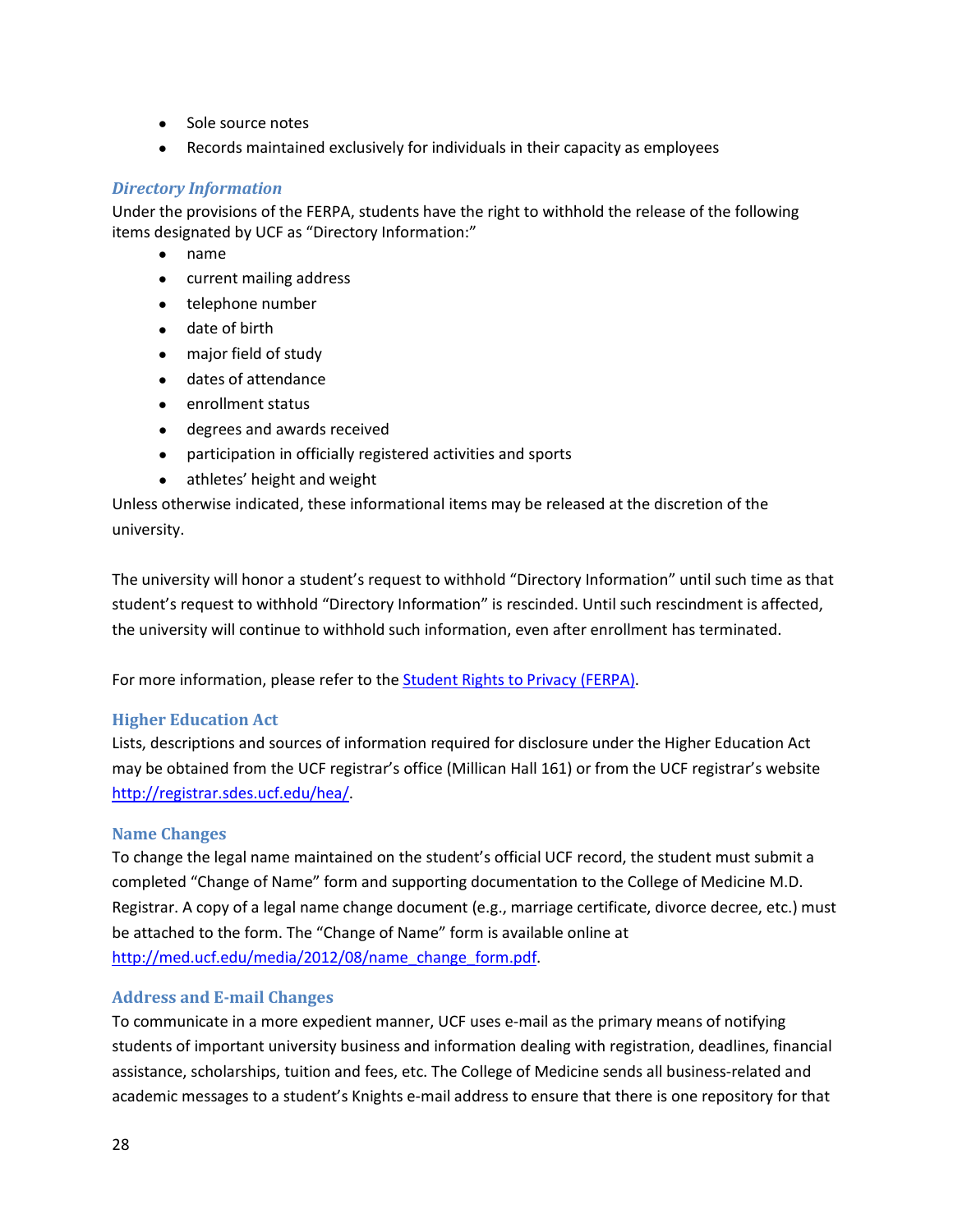information. It is critical that students maintain and regularly check their Knights e-mail account for official announcements and notifications. Communications sent to the Knights e-mail address on record will be deemed adequate notice for all university communication, including issues related to academics, finances, registration, parking, and all other matters. The university does not accept responsibility if official communication is rejected or fails to reach a student who has not registered for, or maintained and checked on a regular basis, their Knights e-mail account.

Students must ensure that permanent and mailing (local) addresses and telephone numbers are current with the university at all times. Students can update their contact information online at [https://my.ucf.edu.](https://my.ucf.edu/)

### <span id="page-28-0"></span>**Transcript Requests**

Official UCF COM transcripts can be requested via paper form or email. Telephone requests are not accepted. Transcripts cannot be released if the student has a hold due to a financial obligation to the university. Transcript requests must include the student's signature, full name, and the name and complete address of the person(s) or organizations to which transcripts are to be sent. If final grades or degree statement are needed, a student may indicate that the transcript request is to be held until all requested data are posted.

Official transcript costs for the M.D. program have been assessed as part of yearly fees; consequently, transcripts are provided to enrolled students at no charge. There is a transcript fee of \$10 per transcript for requests made one year after graduation, dismissal or withdrawal from the program.

### <span id="page-28-1"></span>**Full-time Enrollment Requirements**

All students enrolled in the M.D. Program must attend full-time. The educational modules and clerkships in the first, second, and third academic years must be taken as a cohort group. Students must be enrolled and active in the corresponding academic term at the time of graduation. Exceptions to these enrollment requirements are granted only in cases of documented medical hardship. Requests for an exception should be directed to the College of Medicine Associate dean for students in writing.

### <span id="page-28-2"></span>**Certification of Degree Completion**

The College of Medicine certifies that all program and college requirements have been met. Degree certification is prepared in the College of Medicine M.D. Registrar's office and forwarded to the Student Evaluation and Promotion Committee (SEPC) for final determination that all requirements for the M.D. degree have been met. Medical students who have completed all the requirements for the degree and have successfully completed the required clerkships may request a letter to that effect prior to the receipt of the degree. Such letters will be issued by the College of Medicine M.D. Registrar's office.

#### <span id="page-28-3"></span>**Grade System**

The College uses a letter system for the M.D. Program where grades are assigned for overall performance in a given module or clerkship. Students' performance in academic course work is evaluated by assignment of grades of (A) Excellent Performance, (B) Good Performance, (C) Passing Performance, in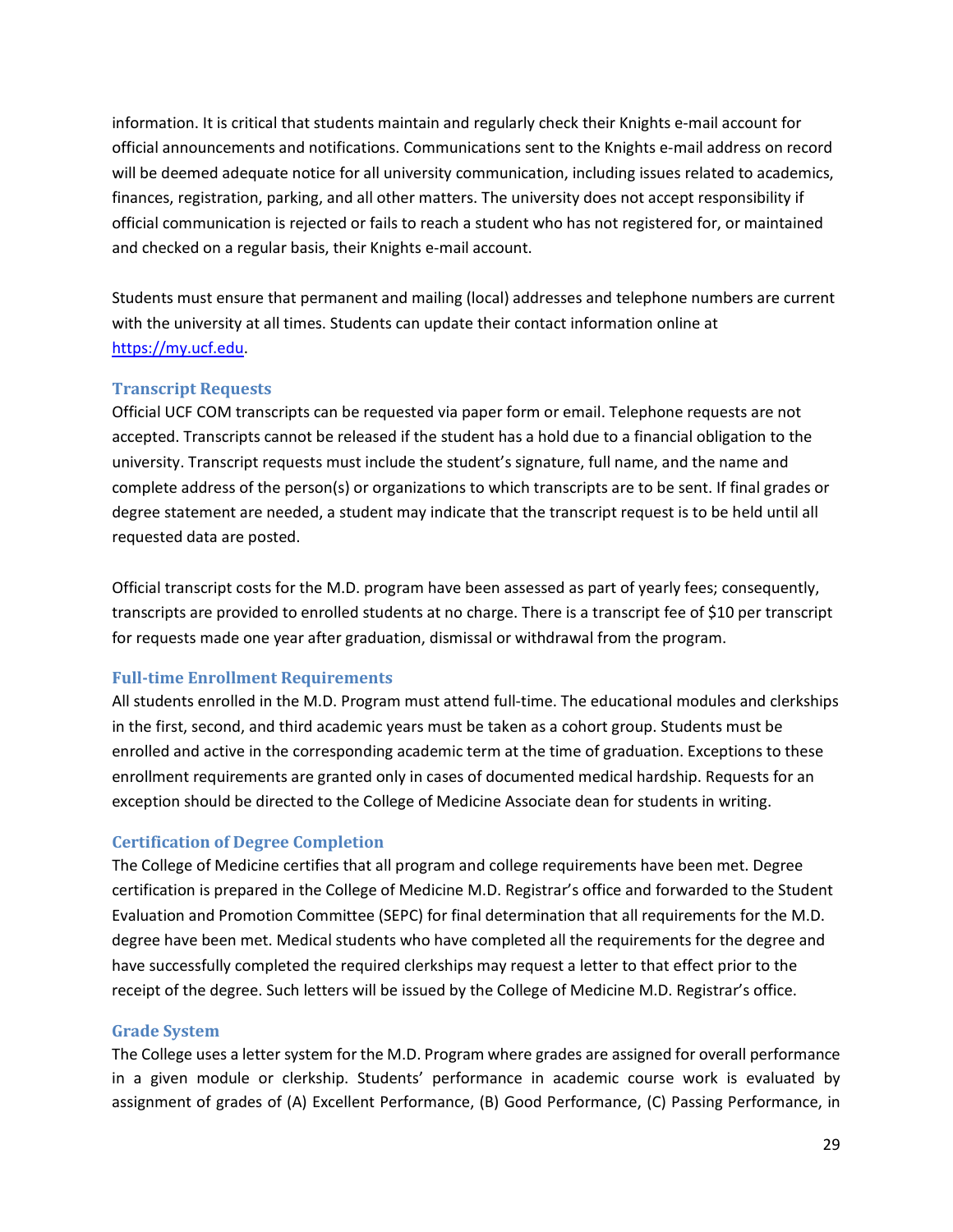order of excellence. The (F) grade (Unacceptable Performance) is given to students who fail a module/clerkship, who demonstrate inappropriate professional behaviors, or who fail to attend or participate in required course activities. Other grade actions include an (I) showing incomplete work, a (W) indicating that a student withdrew from the course, and a (T) used as a "temporary grade" for performance. Faculty may specify that some programs (selectives/electives/modules) can be graded using a (P) pass/ (F) fail or (H) honors grade designation. All grade options for the program are subject to approval by the M.D. Program Curriculum Committee.

The instructor assigns an I (incomplete grade) when a student is unable to complete a module or clerkship due to extenuating circumstances, and when all requirements can clearly be completed in a short time following the close of regular classes. In all circumstances where a student receives an (I), the student and faculty member must complete an agreement that specifies how and when the incomplete grade will be made up, which will be considered by the appropriate SEPC. All students receiving financial assistance (federal and institutional loans), will be cautioned that the terms of the assistance require that the (I) grade must be made up by the agreement date. Minimal competency in each module/clerkship is a composite score of 70 or above (A, B or C grade).

A (T) entry identifies students whose performance, although within the passing range, requires study and re-evaluation in one or more areas within the module/clerkship. A (T) is used as a "temporary grade" for module/clerkship grades when students have achieved an overall score that would indicate a passing grade, but they have shown weak or marginal performance in one or more of the traditional subject areas that are included in the overall module/clerkship. The overall performance of students receiving a (T) in lieu of a grade is reviewed by the SEPC with the module/clerkship director to determine how the student may improve their fund of knowledge in the identified subject area(s). The (T) grade is replaced by the final module/clerkship grade when remediation is successfully accomplished in knowledge, skills, attitudes and/or behavior. Unsuccessful remediation may result in a failing grade. Any incomplete academic work or work receiving a (T) grade must be completed within the prescribed period or the grade will be converted to an (F), or a (W) for students who have withdrawn or will be repeating the academic year.

Individual module or clerkship directors specify how performance on assigned work is related to this grading scale in the particular module or clerkship. The final grade assigned for the module/clerkship is recorded on the official transcript. However, because the pre-clerkship modules are integrated or organ system-based but involve a number of traditional basic science disciplines, module directors will also assess performance in those areas as well. Where appropriate, the module director will assign a (T) grade to indicate that the student's performance in one or more discipline areas falls in the conditional or unacceptable range. Similarly, clerkship directors may assign a (T) grade to indicate that a particular student's knowledge, skills, or professionalism is conditional or unacceptable in a particular area, even though the student's overall performance is excellent or good. Assigned (T) grades with annotations are used by the SEPC in its review of an individual student.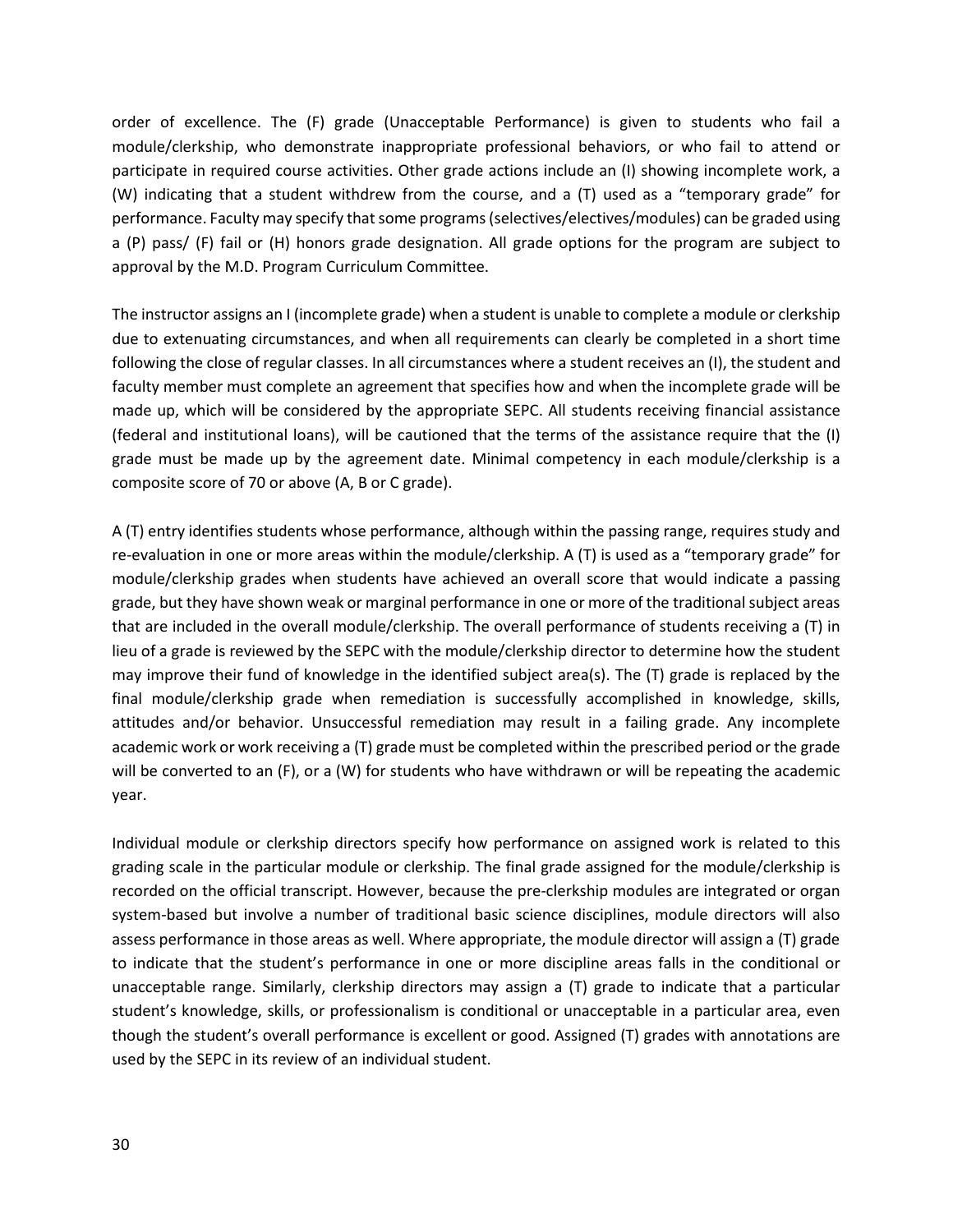A student may appeal his or her module or clerkship grade, or any component of the module or clerkship (e.g., exam grade, narrative evaluation, project, etc.) if he or she feels that the grade was assigned in a manner not in accordance with the module or clerkship statement of policy distributed at the beginning of the module or clerkship. This is not a process for appeal of established module or clerkship grading policies. The appeal is directed initially to the module or clerkship director and then to the assistant dean(s) for medical education for resolution. The associate dean for students must be copied on all communications regarding grade appeals.

If resolution of the issue is not made to the student's satisfaction, then an appeal is made in writing to the Office of Faculty and Academic Affairs stating the reasons for the appeal. After an appropriate hearing and review, the associate dean for faculty and academic affairs will recommend disposition of the appeal.

A student wishing to appeal to the College of Medicine dean concerning the recommendation must make a written request within 10 business days of receipt of written notification of the recommendation from the Office of Faculty and Academic Affairs. Acting as the university President's representative, the dean of the College of Medicine shall make a final decision on the matter within 15 business days of receipt of the student's request for review.

While some course directors will include grades i[n Webcourses](https://webcourses.ucf.edu/) during the course of a module or clerkship, the student should check the student portal [\(https://my.ucf.edu\)](https://my.ucf.edu/) for the final official letter grade.

# <span id="page-30-0"></span>**Classification of Modules/Courses 000-6999**

- **6000-6999. Advanced graduate level modules**. These modules are designed to build upon the beginning graduate level courses/modules and to deliver more advanced content and experiences.
- **7000-7999. Doctoral level courses**. These courses provide material at the most advanced graduate level.

# <span id="page-30-1"></span>**Florida's Statewide Course Numbering System**

Modules/courses in this handbook are identified by prefixes and numbers assigned by Florida's Statewide Course Numbering System (SCNS). This numbering system is used by all public postsecondary institutions in Florida and by numerous nonpublic institutions. Students and administrators can use the online Statewide Course Numbering System to obtain course descriptions. The information is at the SCNS website[: scns.fldoe.org.](http://scns.fldoe.org/)

# <span id="page-30-2"></span>**Validity of Submitted Documents**

If the college finds that an applicant has made a false or fraudulent statement or a deliberate omission on the application, residency affidavit, health report, or any accompanying document or statement, that applicant will be denied admission. If the student is enrolled when such fraud is discovered, the student is immediately withdrawn (with no refund), denied further enrollment and invalidated on credit and any degree based on such credit. Actions for this type of offense are handled administratively by the Office of Student Affairs after notification to the alleged violator and hearing by that office.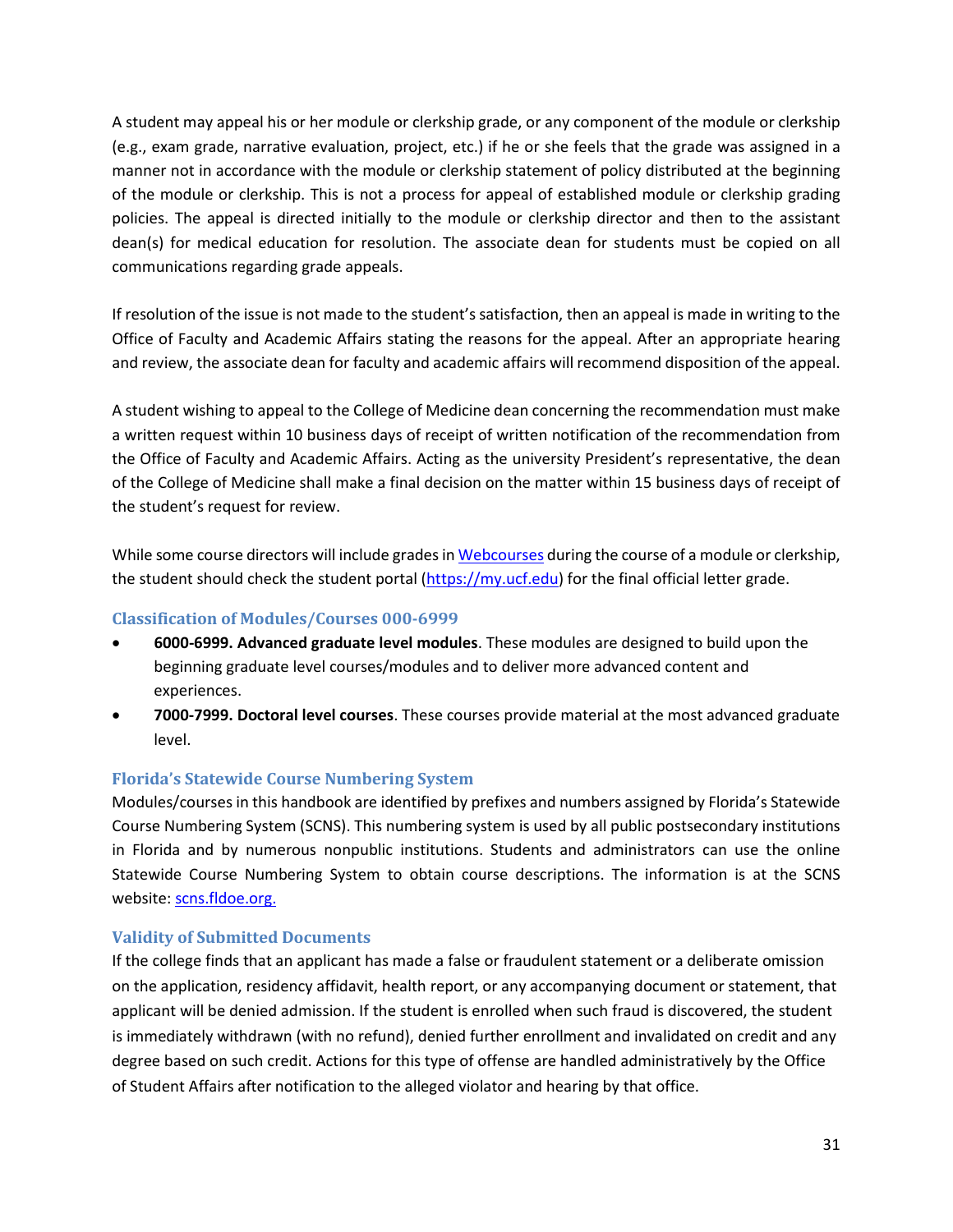### <span id="page-31-0"></span>**Leave of Absence**

Students who are unable to continue enrollment or complete required instructional modules or clerkships due to illness, maternity leave of absence, hardship or special circumstances must immediately contact the Office of Student Affairs of the College of Medicine. A student requesting a leave of absence must submit a letter outlining the reasons for the request and timetable for return to the Associate dean for students.

The Associate dean for students may approve a leave of absence for up to one calendar year. Any incomplete course work must be completed by the time specified in the letter to the student sent by the Associate dean for students. Leaves requested for a longer period are approved only in exceptional circumstances. Extension requests must be made in writing to the Student Evaluation and Promotion Committee before the expiration of the original leave of absence. Note that for purposes of deferring repayment of student loans during a school-approved leave of absence, federal regulations limit the leave to six months.

Students on approved College of Medicine leave of absence must notify the Office of Student Affairs of the College of Medicine in writing of his or her intent to re-enroll at least three months prior to the date they wish to return to medical studies. For leaves of absence of less than six months' duration, this notification must be at least six weeks prior to the date they wish to return to medical studies.

The M.D. Program at the College of Medicine does not permit auditing of modules. Modules are only available to students enrolled in the M.D. Program.

### <span id="page-31-1"></span>**Residency Reclassification** *for Tuition Purposes*

The College of Medicine Office of Admissions for the M.D. Program determines residency for tuition purposes for all newly admitted students at the College of Medicine. Thereafter, the College of Medicine M.D. Registrar's office reviews requests for changes in residency.

To request a residency review, the student must submit a completed "Residency Reclassification Request Form" and supporting documents to the College of Medicine M.D. registrar's office. This form is available either at the UCF registrar's office or online at [http://registrar.ucf.edu/.](http://registrar.ucf.edu/) The reclassification form must be accompanied by all documents that support the student's Florida residency claim. Residency reclassification requests are subject to Florida Statute 1009.21 (formerly 240.1201), Florida State Board of Education Administrative Code 6A-10.44 and State Board of Education rule 6C-7.005. In addition, university policy requires students requesting residency reclassification to provide documentation establishing that they have income or personal resources to meet financial obligations of attendance and living expenses. Contact the College of Medicine M.D. Registrar's office for additional information regarding all residency reclassification requirements.

When building a case for Florida residency *for tuition purposes*, the student may choose to submit documents from a variety of categories. Students may consult the College of Medicine M.D. registrar's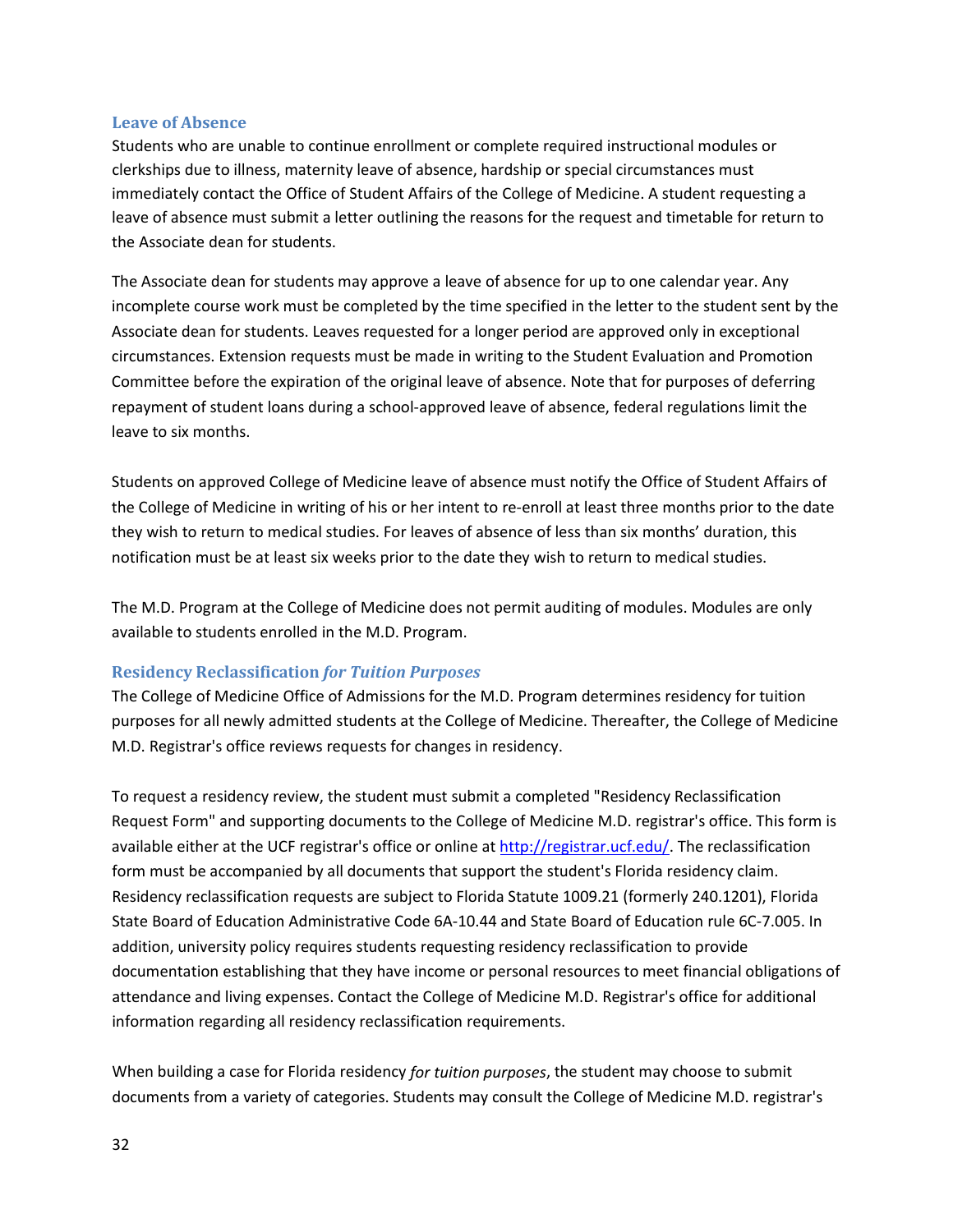office before submitting the reclassification request and supporting documents. The submission of documents in itself does not qualify the student for Florida residency *for tuition purposes*. The College of Medicine M.D. registrar's office will evaluate the submitted documents and available information and will render an eligibility determination. UCF is authorized to make discretionary judgments as to residency within the bounds of the law and in reaching this professional judgment will evaluate all documents submitted and information available. No single document shall be conclusive.

**Students seeking residency reclassification should understand that living in or attending college in Florida is not tantamount to establishing residency in Florida** *for tuition purposes***. The student who comes to Florida to enroll in a Florida post-secondary educational institution as an out-of-state resident and continuously enrolls in a Florida institution normally will not meet the Florida residency requirement for in-state tuition regardless of the length of time enrolled.** Living or attending school in Florida merely evidences physical presence. The student must provide documentation verifying that he or she has formed significant legal ties to the state of Florida. This documentation must establish that the Florida residence constitutes a bona fide domicile rather than serving the purpose of maintaining a mere temporary residence or abode incident to enrollment in an institution of higher education. Evidence establishing legal ties to states other than Florida may disqualify the student from Florida residency for tuition purposes. All determinative documents must be dated at least 12 months before the first day of class for the term in which residency is sought.

New and continuing students who believe that they qualify for Florida residency for tuition purposes must submit the request and all documents prior to the end of "Late Registration" for the term in which Florida residency is requested. Documentation received after the last day of "Late Registration" will not be used to determine residency for the current term. Approved residency reclassification **will not** be applied retroactively to previous terms.

The College of Medicine M.D. Registrar's office may require additional documentation beyond that initially submitted by the student or the claimant before it can render a reclassification eligibility determination and it will not complete its review of the residency reclassification application until both the student and the claimant have submitted all requested documents.

### <span id="page-32-0"></span>**Satisfactory Academic Progress**

M.D. students at UCF College of Medicine who receive Title IV aid must meet the following Standards for Satisfactory Academic Progress (SAP). Institutional aid also requires the attainment of these standards with exceptions determined by the Associate dean for students.

### **Background**

All M.D. students are enrolled full-time while in attendance at UCF College of Medicine. Students proceed through the four years of study with class levels delineated at M1, M2, M3 and M4. Medical students' academic, clinical and professional performance is reviewed by the Student Evaluation and Promotion Committee (SEPC) on a regular basis. During the Annual Evaluation, each student will be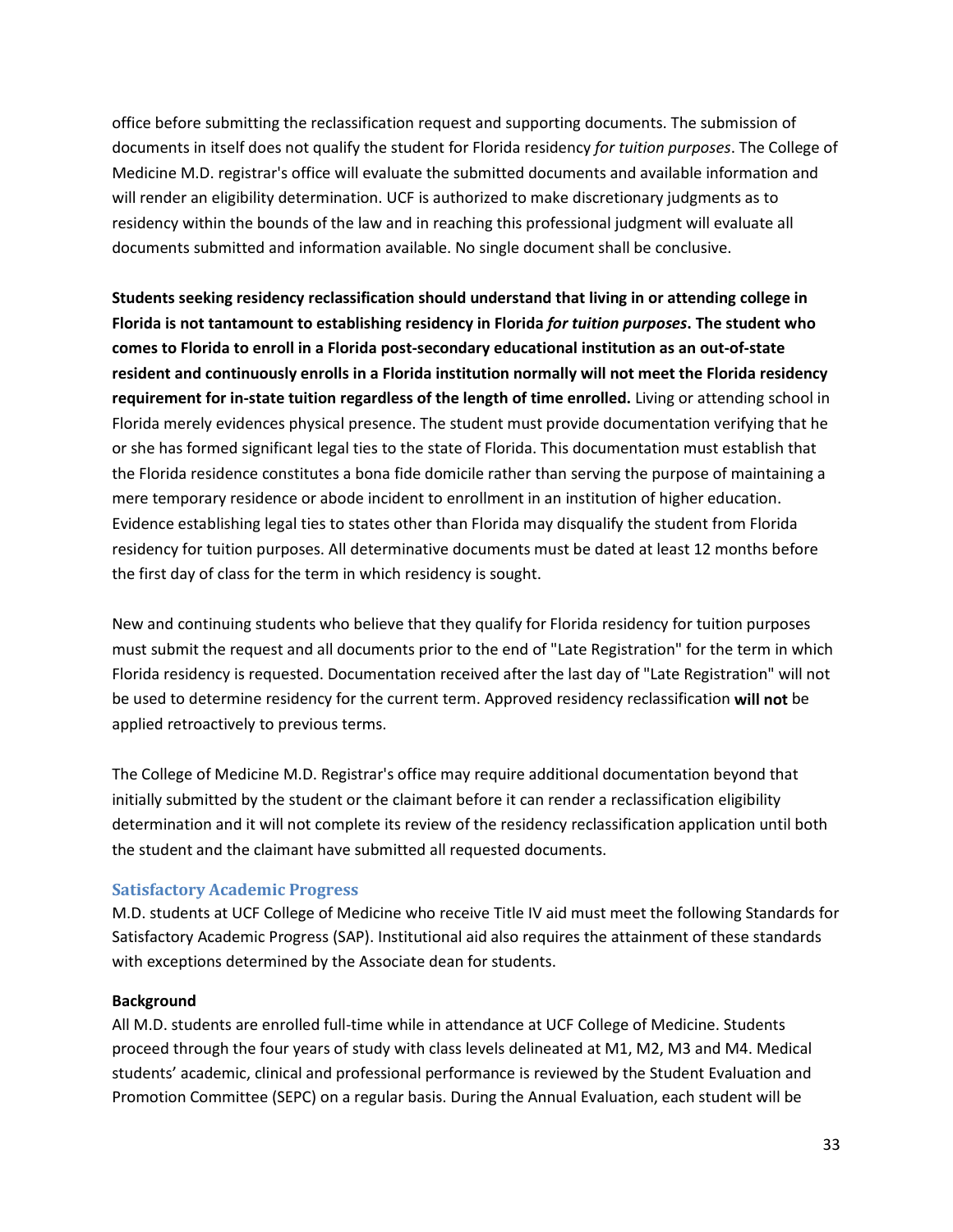reviewed to determine the student's preparedness for advancement to the next level of medical study. M.D. students do not receive calculated grade point averages. The outcome of each student's Annual Evaluation is shared by the Registrar with the Office of Student Financial Services (SFS). Academic progress for financial aid purposes occurs at the end of every academic year, coinciding with the SEPC Annual Evaluation. The M.D. program's academic term is equal to one academic year.

Students who do not meet SAP standards are notified via email and are invited in for a one-on-one session with the staff of Student Financial Services to review the policy and the student's status.

### **Quantitative Standards**

The maximum time frame to complete the four year medical school program is six years from the date that the student starts the program. The student must have completed two years successfully by the end of the fourth year of enrollment. If the student is not maintaining the required pace to complete the degree within six years, the student becomes ineligible for financial aid. Any exceptions due to extenuating circumstances must be granted by the Associate dean for students.

# **Qualitative Standards**

The SEPC evaluates students at the end of each academic year. In order to meet SAP, students must be deemed by the SEPC to meet satisfactory academic progress toward the program goals and objectives.

# **Appeals and Financial Aid Probation**

Students who become ineligible to receive aid will be notified in writing of their ineligibility status and have the right to submit an appeal for reinstatement of aid on the basis of injury, illness, death of a relative or other special circumstance. The appeal must include: the reasons why the student failed to make satisfactory academic progress and a statement explaining what has changed in the student's situation that will allow satisfactory academic progress at the next evaluation. Documentation to support the student's appeal must be attached. If it is determined that the student will be able to meet standards again after the subsequent payment period, or if an academic plan is developed that when followed will ensure the student will meet the standards by the end of a specific time, then the appeal may be approved so that the student can be placed on financial aid probation and receive Title IV aid.

Academic progress will be reviewed again at the end of the probationary year. Probationary students who meet academic progress standards will be released from probation and are eligible for Title IV aid. Probationary students who fail to meet academic progress standards at the end of the probationary year will not be eligible to receive Title IV aid in the following year.

# **Re-establishing Eligibility without an Appeal**

If a student is placed on SAP cancellation status and no appeal is approved, then he/she will not receive Title IV aid. The student may regain eligibility when the student has successfully been promoted to the next level by the SEPC.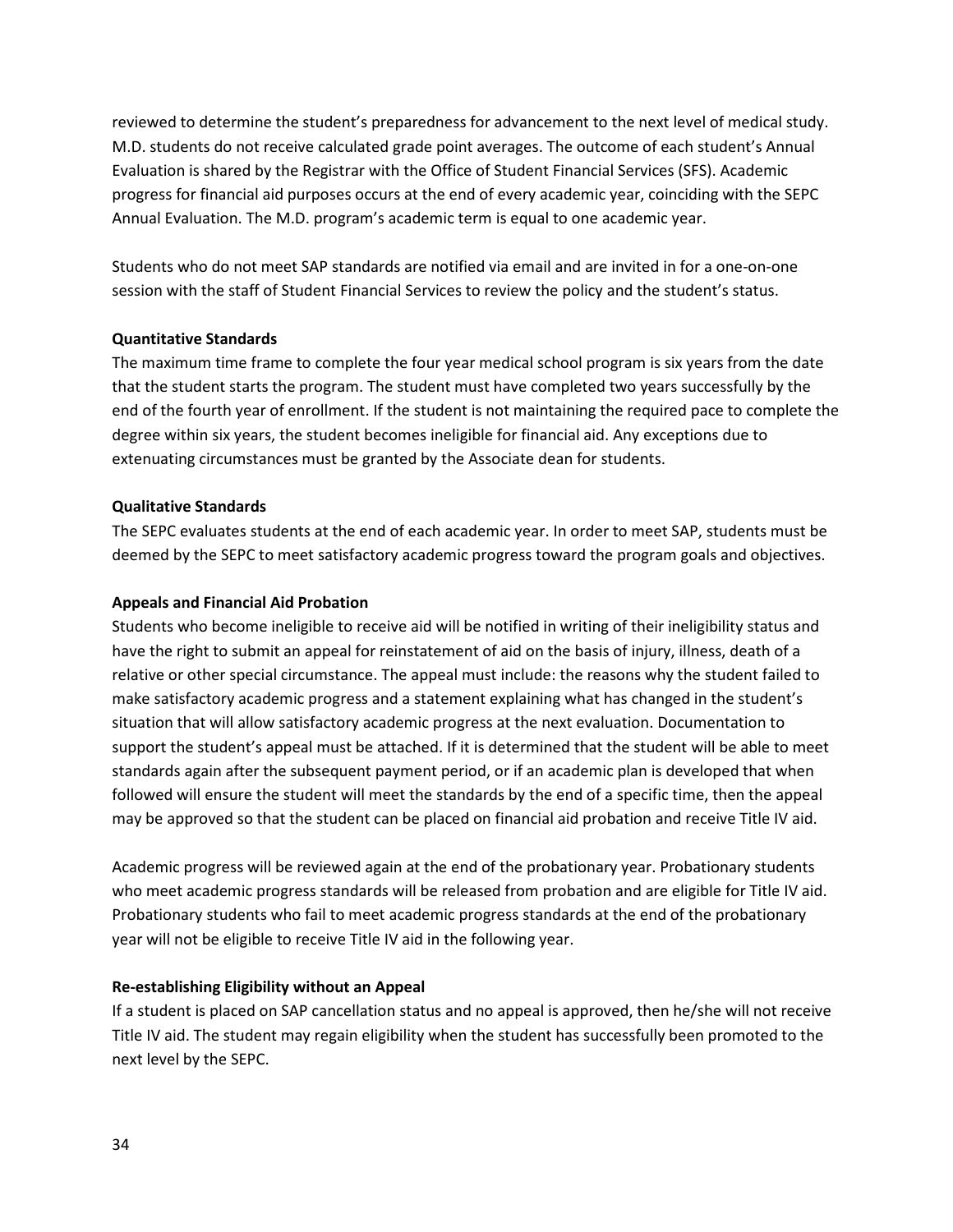If a student takes a leave of absence or withdraws and then returns to UCF College of Medicine, the student's SAP status will remain the same as when s/he left UCF. If the status is good or probationary, then the student can receive Title IV aid.

# <span id="page-34-0"></span>**Standards of Progress for Veteran Students-M.D. Program**

For those students who receive educational assistance benefits to Veterans and other eligible persons, the law requires that schools have and enforce standards of progress. More information may be found at [www.gibill.va.gov.](http://www.gibill.va.gov/)

# <span id="page-34-1"></span>**1. Unsatisfactory Performance**

Unsatisfactory performance may be subject to probation or dismissal from the College of Medicine.

# <span id="page-34-2"></span>**2. Academic Probation**

Students may be subject to probation or dismissal from the College of Medicine if they do not meet satisfactory academic progress requirements. The decision for academic probation or dismissal is made by the Student Evaluation and Promotion Committee (SEPC).

# <span id="page-34-3"></span>**3. Dismissal (Veteran Benefits)**

Benefits may be terminated for veteran students who are dismissed from the College of Medicine.

# <span id="page-34-4"></span>**Academic Policies**

# <span id="page-34-5"></span>**Grading Policy**

See the [Grade System](#page-28-3) section of this *Bulletin* for detailed information on the grading policy.

# <span id="page-34-6"></span>**Medical Student Advancement**

More detailed information on medical student advancement can be found under the "Advancement of Students" section in the M.D. Program Student Handbook.

### *Advancement Process*

The Student Evaluation and Promotion Committee (SEPC) regularly reviews the academic, clinical and professional performance of each medical student. Students are reviewed at each meeting of the committee. Students who are experiencing academic difficulty may be referred to the Director of Student Academic Support Services. The student's faculty advisor may also be notified.

The SEPC uses the following process for evaluation and advancement:

- I. The SEPC shall review the academic and clinical performance of each medical student and make recommendations regarding advancement, graduation, probation, dismissal, remediation, leaves of absence, and re-admission.
- II. The committee will review the performance of students in academic difficulty, those students demonstrating a potential for being in academic difficulty, and those students who have exhibited unprofessional behavior or non-compliance with other standards of performance. The committee may recommend an improvement plan, may develop more comprehensive longer-term remedial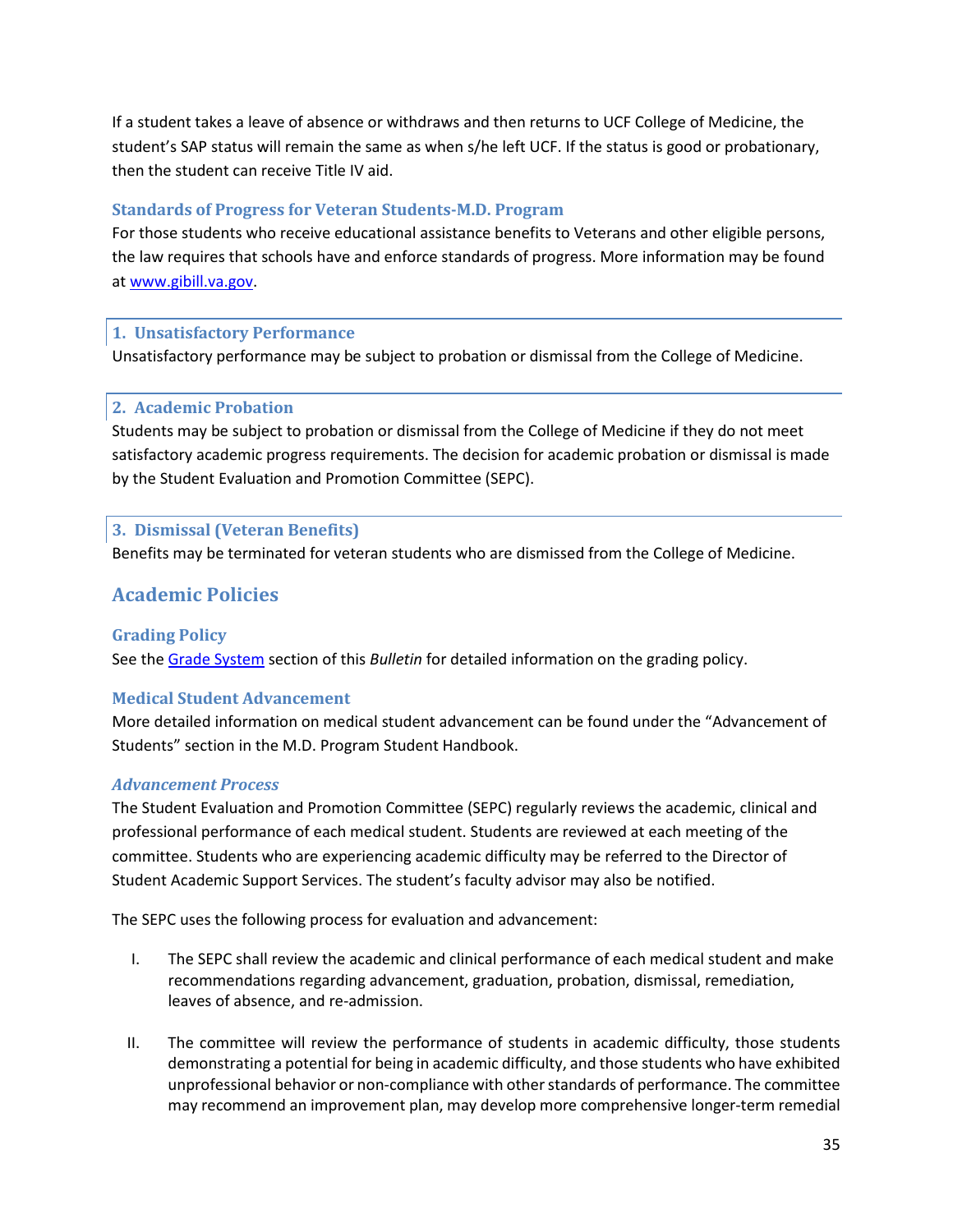plans for those students having difficulty, or implement appropriate disciplinary action, possibly including dismissal from the educational program.

- III. The committee will recognize the achievements of those students displaying exceptional or outstanding performance.
- IV. The committee chair will notify each student of the committee's recommendation regarding advancement or disciplinary action and provide the student with an opportunity to appeal that recommendation if they desire.
- V. The Dean has final authority regarding an appropriate course of action for each student.

Further information on the Student Evaluation and Promotion Committee (SEPC) may be found in the M.D. Program Student Handbook.

# *Annual Evaluation*

Each student is reviewed annually by the SEPC to determine the student's preparedness for advancement to the next level of medical study.

Students receiving all A, B, and C or P grades for all modules or clerkships in a given year are normally advanced to the next year of study or recommended for graduation.

Students with one or more annotations of T instead of assignment of final grade, or unsatisfactory professionalism, are reviewed by the committee to determine appropriate follow-up or action which could include no additional requirements; completion of a particular module or examination; repeating a particular module or clerkship; repeating a complete year; dismissal from the program, or other recommendations. The student may also be placed on a probationary status until required actions are completed.

Students with one or more F grades will be reviewed separately by the committee to determine their suitability for continuing in the medical education program. The committee may recommend remedial action requiring the student to retake a module/clerkship or repeat a year, or may recommend dismissal from the program.

# *Appeal of Advancement Recommendation*

A student may appeal the advancement recommendation by the SEPC if the student feels that the recommendation was not made in accordance with the advancement policy specified for the program or other requirements for continued enrollment or professionalism. The student may be advised by the Associate or assistant deans for students and College of Medicine M.D. Registrar regarding official policies. The written request for an appeal is directed initially to the chair of the SEPC for resolution by the committee and must be received by the chair of the committee via e-mail, with a copy to the Associate dean for students, within 10 business days following the student's receipt of written notification of the recommendation. If the issue is not fully resolved, then a written appeal stating the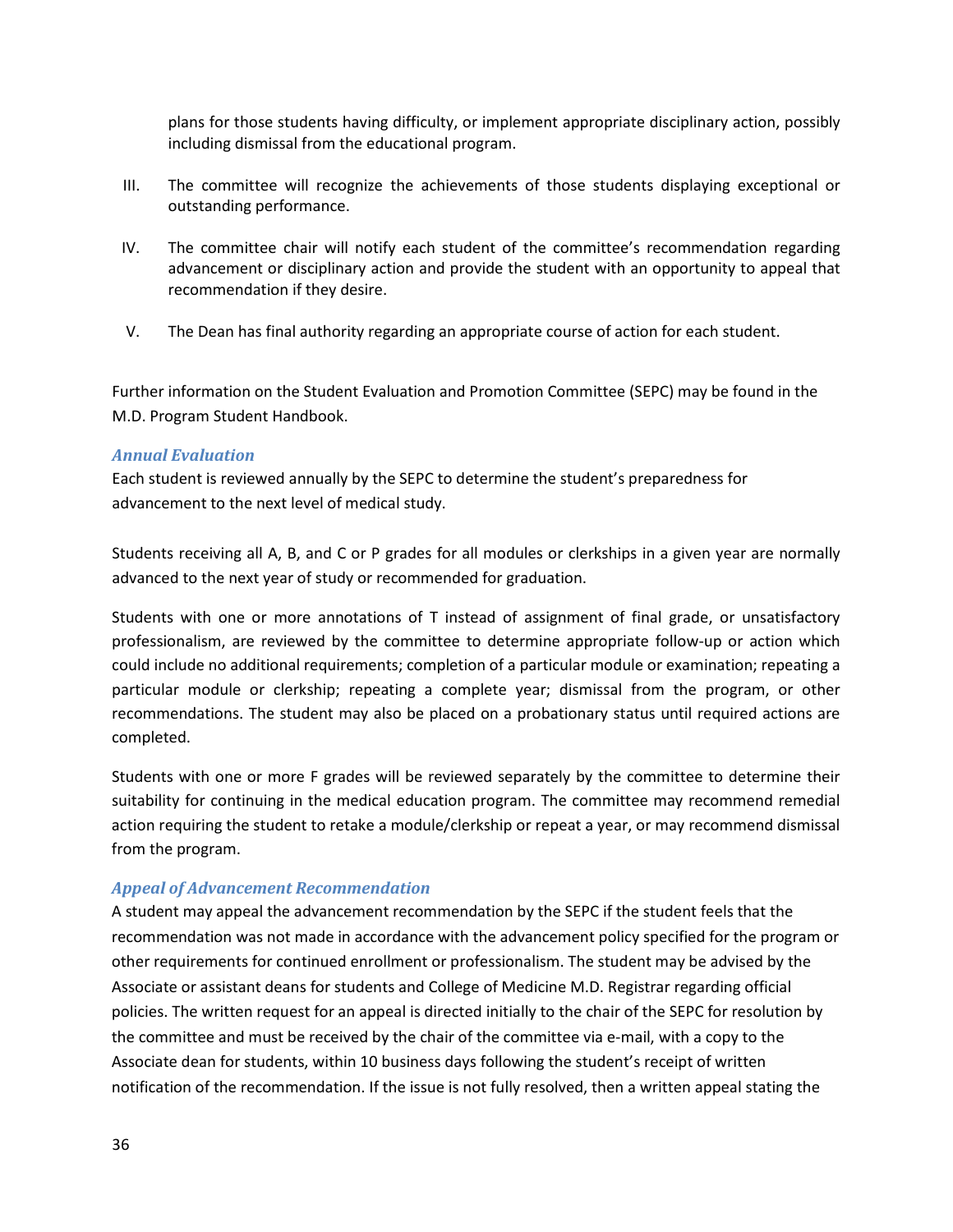specific reasons that support the appeal must be made in writing to the associate dean for Faculty and Academic Affairs within 10 business days after receiving notification of the SEPC recommendation regarding the appeal.

After an appropriate review, the associate dean for Faculty and Academic Affairs will recommend final disposition of the appeal. A student wishing to appeal to the Dean concerning the recommendation must make a written request within 10 business days of receipt of written notification of the recommendation from the associate dean for Faculty and Academic Affairs. Acting as the university president's representative, the Dean of the College of Medicine shall make a final decision on the matter within 15 business days of receipt of the student's written request for review.

In the event student progression is delayed, a student will be assigned to the present or adjusted year SEPC as is deemed appropriate by the present SEPC.

# <span id="page-36-0"></span>**Student Professional Conduct Council** *(Honor Council)*

Students are subject to the rules and regulations of the UCF College of Medicine's Student Handbook. The Student Professional Conduct Council (Honor Council) has as its duties the consideration of students where suitability for the practice of medicine needs to be evaluated.

In granting the M.D. degree, the faculty of the college endorses each student as being suitable for the practice of medicine. Students, where their suitability for practice is questioned due to behavioral, ethical, or other reasons, will be reviewed by the council. The council realizes that some behaviors may call for accommodation as a disability.

# <span id="page-36-1"></span>**M.D. Curriculum**

# <span id="page-36-2"></span>**Overview**

The College of Medicine's mission is to educate and inspire individuals to be exemplary physicians and scientists, leaders in medicine, scholars in discovery, and adopters of innovative technology to improve the health and well-being of all. This patient-centered mission is achieved by outstanding medical care and services, groundbreaking research, and leading edge medical and biomedical education in an environment enriched by diversity.

To that end, students accepted into this program spend time in a variety of clinical settings so that they come in regular contact with patients from diverse ethnic and sociologic backgrounds that manifest an equally diverse array of medical problems. Students are also given ample time to conduct individualized study and research.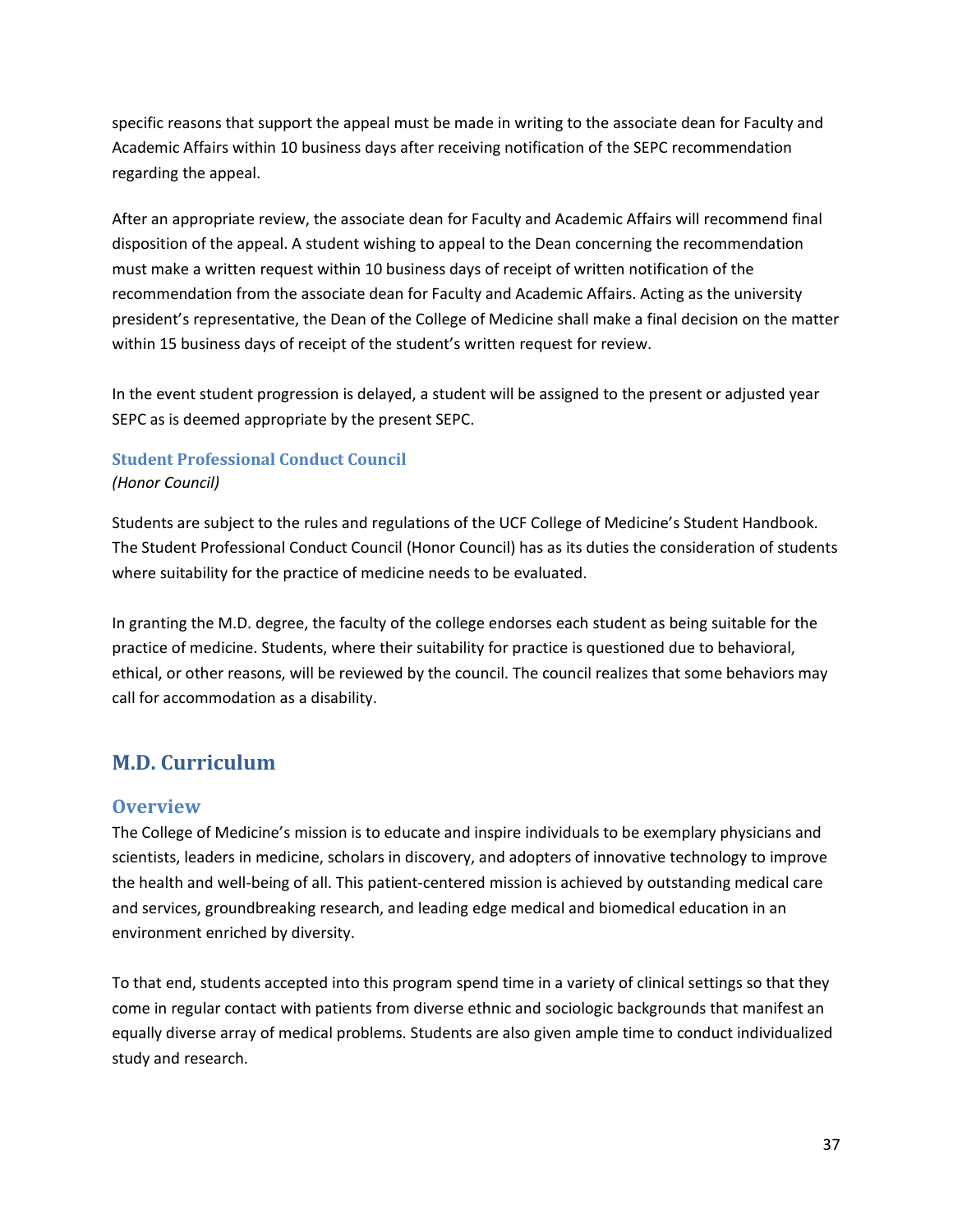# <span id="page-37-0"></span>**Objectives**

The general objectives of the educational program have been defined by the M.D. Program Curriculum Committee as the core competencies expected of all graduates from the College of Medicine.

The curriculum not only prepares physicians to practice medicine, but also incorporates several themes that begin in the first year and carry through until graduation. These themes address current problems with medical education that must be improved to produce physicians who can think independently and work as team members of health care groups.

# <span id="page-37-1"></span>**Program Objectives**

The college has defined a mission and a set of student learning outcomes and objectives at the program level. These learning objectives span six dimensions:

- Medical knowledge (6)
- Patient care (12)
- Systems-based practice (7)
- Practice-based learning and improvement (4)
- Ethics and professionalism (6)
- Interpersonal and communication skills (3)

These dimensions correspond to competency domains described by the Accreditation Council on Graduate Medical Education. The specific program learning objectives incorporate all of the objectives suggested by the Medical School Objectives Project of the AAMC as well as other outcomes and objectives identified by the faculty as particularly relevant for College of Medicine graduates.

More information on the program objectives can be found at [http://med.ucf.edu/academics/md](http://med.ucf.edu/academics/md-program/program-objectives/)[program/program-objectives/.](http://med.ucf.edu/academics/md-program/program-objectives/)

# <span id="page-37-2"></span>**Academic Calendar**

The M.D. Program's Academic Calendar is available at: [http://med.ucf.edu/administrative](http://med.ucf.edu/administrative-offices/student-affairs/registrar/student-information/academic-calendars/)[offices/student-affairs/registrar/student-information/academic-calendars/.](http://med.ucf.edu/administrative-offices/student-affairs/registrar/student-information/academic-calendars/) Please note that all dates are subject to change. The calendar is only available electronically. Holidays may be waived for students serving in clinical clerkships at the discretion of the clerkship directors.

# <span id="page-37-3"></span>**Four-Year Curriculum**

The UCF M.D. program curriculum fully integrates basic and clinical sciences across all four years. The first two years of the curriculum are structured into modules, with the first year focusing on a fundamental understanding of how the various basic science disciplines relate to the normal human body. The second year takes an organ system-based approach and applies the basic knowledge of the first year to the study of clinical disease, pathological processes, and treatment. In concert with these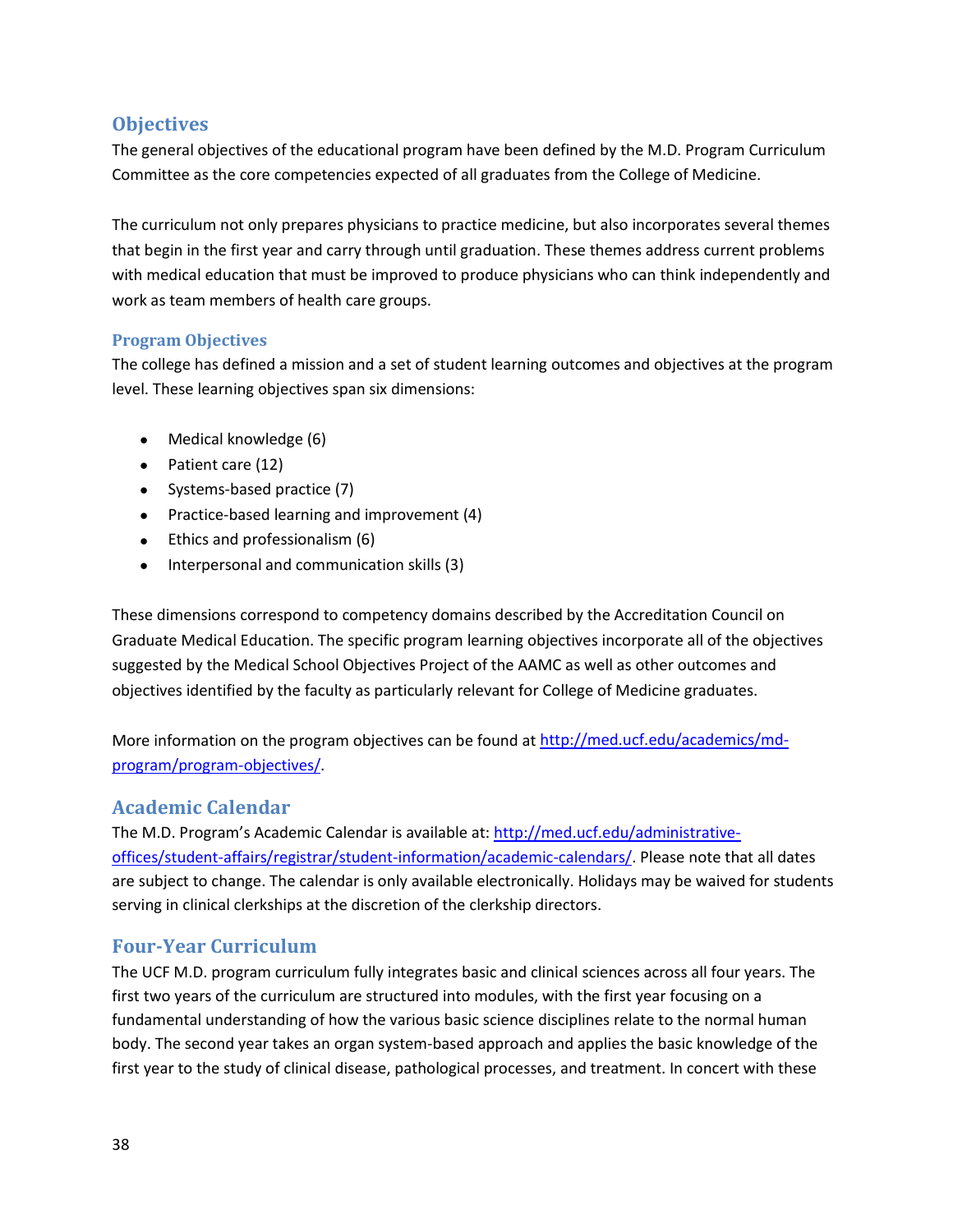aspects of medicine, the curriculum also covers psychosocial issues, cultural differences, communication skills, and physical diagnosis skills as they relate to the different topics in medicine.

The third and fourth years of the curriculum are devoted to clinical experience through clerkships, selectives, and electives. The clinical curriculum provides practical patient experiences complemented by basic science lectures, simulations, journal clubs, and conferences throughout the six core clerkships. Integrated throughout all four years of the M.D. program, Longitudinal Curricular Themes (LCT's) emphasize critical aspects of medicine and medical care that are not addressed in the basic core curriculum. The LCT's include Ethics and Medical Humanities; Gender-Based Medicine; Medical Informatics; Medical Nutrition; Geriatrics and Principles of Palliative Care; Culture, Health and Society; Interprofessional Health and Patient Safety. Each of these themes is highlighted when appropriate in the core curriculum and reinforced through a variety of interactive experiences.

The UCF M.D. program is not a credit-hour based curriculum. Credit hours are not used for the purpose of completion of the curriculum to graduate. Specific course requirements are reviewed by the College of Medicine registrar office in conjunction with the Student Evaluation and Promotion Committee (SEPC). Credit hours are not reported on transcripts, and there are no cumulative totals calculated.

Overall, the four year medical curriculum at UCF is designed to fully integrate basic science and clinical medicine, provide students with appreciation of cultural diversity and the need for sensitivity in treating patients, foster professionalism in all interactions, and ignite a passion for life-long learning.

The curriculum can be viewed online at [www.med.ucf.edu/academics.](http://www.med.ucf.edu/academics) The most up to date description of modules can be found at [http://med.ucf.edu/academics/md-program/program-modules/.](http://med.ucf.edu/academics/md-program/program-modules/)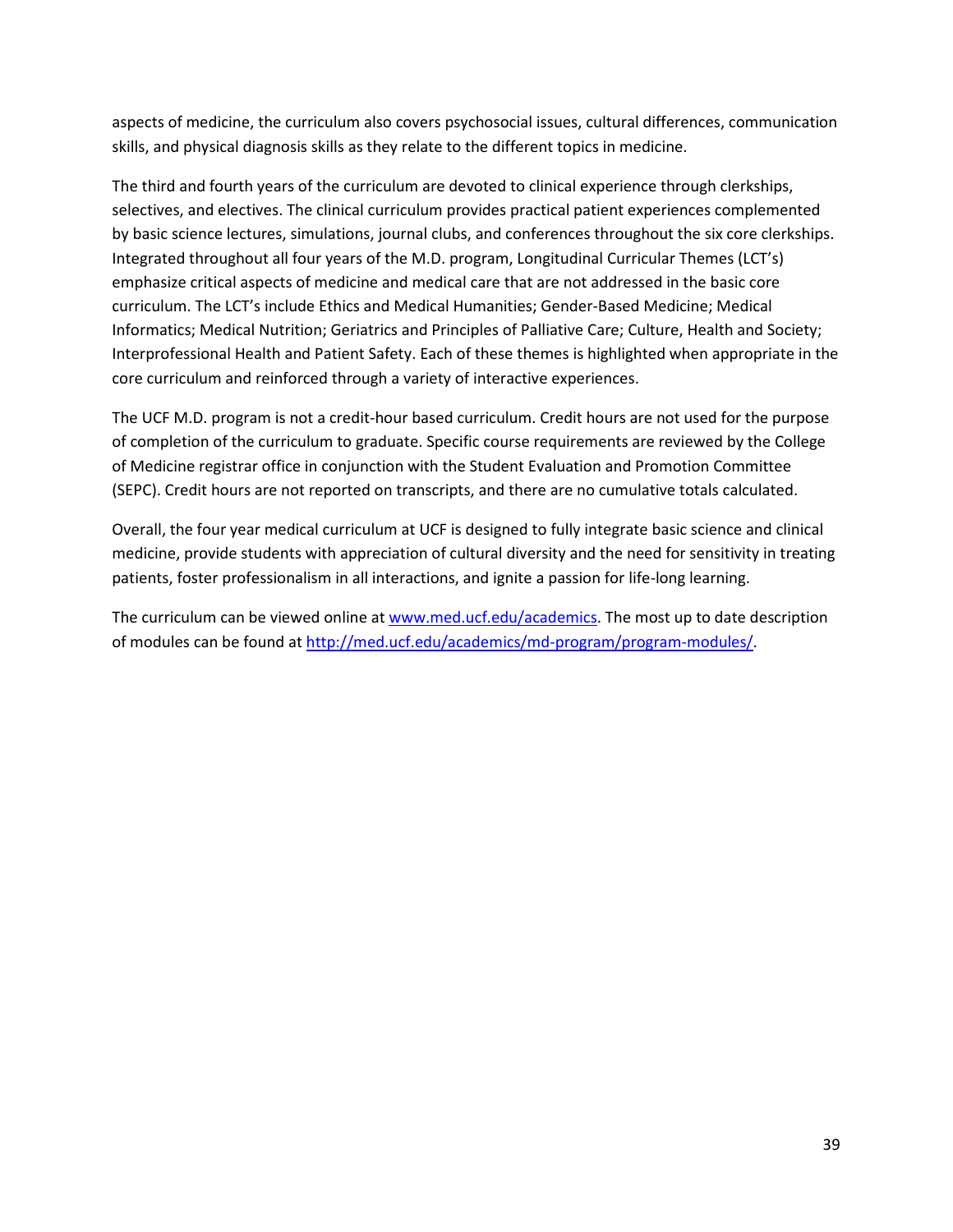|                                    |                                                             |                                                    | 군<br>다                        |                                                                 |                                            |                                                                                                                                |                                                           |                                        | COLLEGE OF MEDICINE M.D. EDUCATIONAL PROGRAM                                 |              |                                  |                                                                            |  |
|------------------------------------|-------------------------------------------------------------|----------------------------------------------------|-------------------------------|-----------------------------------------------------------------|--------------------------------------------|--------------------------------------------------------------------------------------------------------------------------------|-----------------------------------------------------------|----------------------------------------|------------------------------------------------------------------------------|--------------|----------------------------------|----------------------------------------------------------------------------|--|
| 言                                  | August                                                      | September                                          |                               | <b>October</b>                                                  | November                                   | <b>December</b>                                                                                                                | January                                                   | February                               | March                                                                        | April        | <b>May</b>                       | <u>lune</u>                                                                |  |
| E                                  |                                                             | Medical Genetics (8 weeks<br>Cellular Function and |                               |                                                                 |                                            | Structure and Function (16 weeks)                                                                                              |                                                           |                                        | Psychosocial Issues in Healthcare (11 weeks)<br>Health and Disease (9 weeks) |              | Hematology/Oncology<br>(4 weeks) |                                                                            |  |
|                                    |                                                             |                                                    |                               |                                                                 |                                            | Practice of Medicine including Community of Practice 1<br>Focused Inquiry and Research Experience 1                            |                                                           |                                        |                                                                              |              |                                  |                                                                            |  |
|                                    |                                                             |                                                    |                               |                                                                 |                                            |                                                                                                                                |                                                           |                                        |                                                                              |              |                                  |                                                                            |  |
|                                    |                                                             |                                                    |                               |                                                                 | Focused Inquiry and Research Experience II |                                                                                                                                |                                                           |                                        |                                                                              |              |                                  |                                                                            |  |
| <u>2</u>                           | <b>Pulmonary Systems</b><br>Cardiovascular and<br>(7 weeks) |                                                    |                               | <b>Endocrine and Reproductive</b><br>(6weeks)<br><b>Systems</b> |                                            | Practice of Medicine including Community of Practice II<br>Gastrointestinal and<br><b>Renal Systems</b><br>(6 weeks)           | Musculoskeletal<br>(3 weeks)<br><b>Systems</b><br>Skinand | <b>Brain and Behavior</b><br>(7 weeks) |                                                                              | USMLE STEP 1 | 2                                | Pediatrics Psychiatry<br>Int./Fam. Medicine<br>Neurology Ob/Gyn<br>Surgery |  |
|                                    |                                                             |                                                    |                               |                                                                 |                                            |                                                                                                                                |                                                           |                                        |                                                                              |              |                                  |                                                                            |  |
|                                    |                                                             |                                                    |                               |                                                                 |                                            | Internal/Family Medicine (12 weeks)<br>Neurology (6 weeks)<br>Psychiatry (6 weeks)<br>Pediatrics (6 weeks)<br>Ob/Gyn (6 weeks) |                                                           |                                        |                                                                              |              | Capstone                         | USMLE STEP2CS<br>(by December)<br>USMLE STEP 2 CK<br>(by August)<br>š      |  |
|                                    |                                                             |                                                    |                               |                                                                 |                                            | Surgery (12 weeks)                                                                                                             |                                                           |                                        |                                                                              |              |                                  |                                                                            |  |
|                                    |                                                             |                                                    |                               |                                                                 |                                            | Core-A1 (4 weeks)<br>Electives (28 weeks)                                                                                      |                                                           |                                        |                                                                              |              | uojtenpero<br>Capstone           | Residency Training<br>Graduates begin<br>as M.D.                           |  |
|                                    |                                                             |                                                    |                               |                                                                 |                                            | Optional (12 weeks)                                                                                                            |                                                           |                                        |                                                                              |              |                                  |                                                                            |  |
| Curricular Themes:<br>Longitudinal |                                                             | Culture, Health<br>& Society                       | <b>Humanities</b><br>Ethics & | <b>Medical</b>                                                  | <b>Gender Based</b><br>Medicine            | Geriatrics & Principles<br>of Palliative Care                                                                                  |                                                           | Interprofessional<br>Health            | <b>Medical Informatics</b>                                                   |              | <b>Medical Nutrition</b>         | Patient Safety                                                             |  |
| 4/8/16                             |                                                             |                                                    |                               |                                                                 |                                            |                                                                                                                                |                                                           |                                        |                                                                              |              |                                  | Please contact Liz Borges for use of or corrections to this document.      |  |
|                                    |                                                             |                                                    |                               |                                                                 |                                            |                                                                                                                                |                                                           |                                        |                                                                              |              |                                  |                                                                            |  |

# <span id="page-39-0"></span>**UCF College of Medicine MD Curriculum Schematic**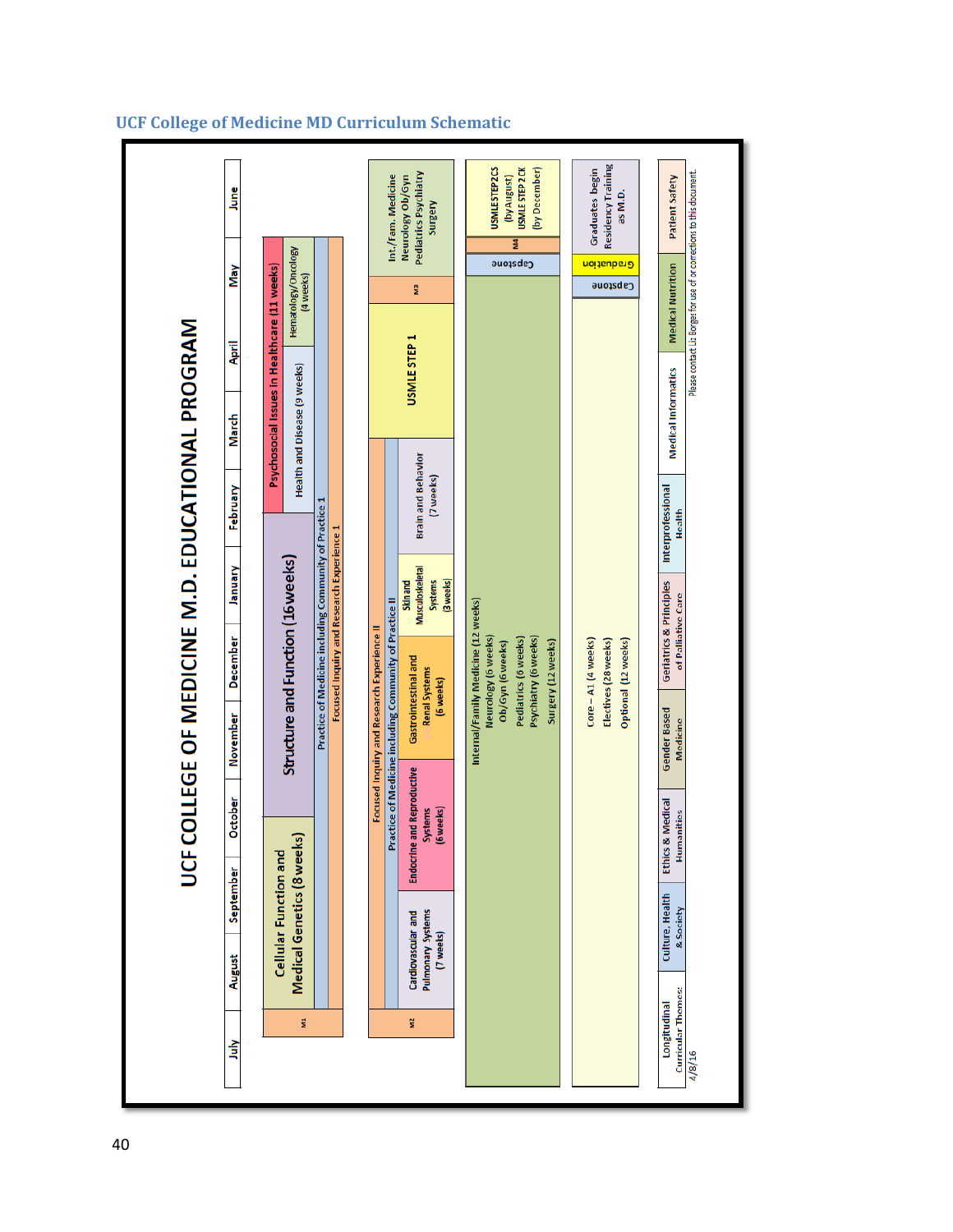# <span id="page-40-0"></span>**First-Year Curriculum (39 weeks)**

The first year begins with a White Coat Ceremony on the very first day of orientation. The purpose of this ceremony is to emphasize the responsibility that students are assuming to provide compassionate and ethical care for their patients.

# <span id="page-40-1"></span>**First Year Module Descriptions**

| <b>Cellular Function and Medical Genetics</b>                                                                                                                                                                                                                                                                                                                                                                                                                                                                                                                                                                                                                                                                                                                                                                                                                                                                                                                                                                                                                                                                                                                                                                                                                                          |
|----------------------------------------------------------------------------------------------------------------------------------------------------------------------------------------------------------------------------------------------------------------------------------------------------------------------------------------------------------------------------------------------------------------------------------------------------------------------------------------------------------------------------------------------------------------------------------------------------------------------------------------------------------------------------------------------------------------------------------------------------------------------------------------------------------------------------------------------------------------------------------------------------------------------------------------------------------------------------------------------------------------------------------------------------------------------------------------------------------------------------------------------------------------------------------------------------------------------------------------------------------------------------------------|
| (eight weeks; five credit hours)                                                                                                                                                                                                                                                                                                                                                                                                                                                                                                                                                                                                                                                                                                                                                                                                                                                                                                                                                                                                                                                                                                                                                                                                                                                       |
| Includes Biochemistry and Molecular Biology, Cell Biology, Genetics and Pre-clerkship Informatics                                                                                                                                                                                                                                                                                                                                                                                                                                                                                                                                                                                                                                                                                                                                                                                                                                                                                                                                                                                                                                                                                                                                                                                      |
| <b>Description</b>                                                                                                                                                                                                                                                                                                                                                                                                                                                                                                                                                                                                                                                                                                                                                                                                                                                                                                                                                                                                                                                                                                                                                                                                                                                                     |
| The objective of this module is to provide a better understanding of the biology and biological processes of healthy humans, and<br>pathological states, from the molecular to the cellular level. The 8 week module integrates the disciplines of biochemistry, molecular<br>biology, genetics, nutrition, pharmacology and cell biology. In this manner, students study the biomolecular structure of cellular<br>components, learn about their role in molecular biology and genetics, and observe their functions inside the whole cell or within the<br>cellular domain. As more molecules and cellular components are introduced, the relationship between molecular structure and its<br>influence on a compound's ability to interact with other biomolecules is examined. Weekly topics include interdisciplinary discussions of<br>nucleic acids, proteins, carbohydrates, lipids, steroids, hormones, nutrients and metabolism and cell biology. Positioned at the beginning<br>of the curriculum, this module provides the basic science foundations necessary for student success in the later modules.                                                                                                                                                                   |
| <b>Structure and Function</b>                                                                                                                                                                                                                                                                                                                                                                                                                                                                                                                                                                                                                                                                                                                                                                                                                                                                                                                                                                                                                                                                                                                                                                                                                                                          |
| (16 weeks; 11 credit hours)                                                                                                                                                                                                                                                                                                                                                                                                                                                                                                                                                                                                                                                                                                                                                                                                                                                                                                                                                                                                                                                                                                                                                                                                                                                            |
| Includes Anatomy, Embryology, Radiology, Physiology, Histology and Neurobiology                                                                                                                                                                                                                                                                                                                                                                                                                                                                                                                                                                                                                                                                                                                                                                                                                                                                                                                                                                                                                                                                                                                                                                                                        |
| <b>Description</b>                                                                                                                                                                                                                                                                                                                                                                                                                                                                                                                                                                                                                                                                                                                                                                                                                                                                                                                                                                                                                                                                                                                                                                                                                                                                     |
| This module is a multidisciplinary approach to fully integrate the disciplines of anatomy, physiology, histology, embryology, and<br>neuroscience. The module is designed to provide a basic understanding of the normal human body and development, with emphasis on<br>the dynamic relationships between structure and function. Students can apply their understanding of three-dimensional anatomy<br>knowledge to interpreting normal medical imaging. The module runs in parallel, and is integrated with the Practice of Medicine 1 module,<br>so that students have the opportunity to apply their understanding of the normal body immediately to the interpretation of medical<br>testing, diagnosis, treatment, and identification of abnormal findings and disease processes.                                                                                                                                                                                                                                                                                                                                                                                                                                                                                              |
| This 16-week module utilizes multiple learning modalities including case-based small group experiences, team-based learning, lectures,<br>laboratories (cadaver dissection, medical imaging, and histology). Small group case-based settings are designed to understanding and<br>applying the basic science concepts discussed in large group-experience and to enhance clinical problem-solving skills.                                                                                                                                                                                                                                                                                                                                                                                                                                                                                                                                                                                                                                                                                                                                                                                                                                                                              |
| <b>Health and Disease</b>                                                                                                                                                                                                                                                                                                                                                                                                                                                                                                                                                                                                                                                                                                                                                                                                                                                                                                                                                                                                                                                                                                                                                                                                                                                              |
| (nine weeks; five credit hours)                                                                                                                                                                                                                                                                                                                                                                                                                                                                                                                                                                                                                                                                                                                                                                                                                                                                                                                                                                                                                                                                                                                                                                                                                                                        |
| Includes Microbiology and Virology, Introduction to Pathology and Immunology                                                                                                                                                                                                                                                                                                                                                                                                                                                                                                                                                                                                                                                                                                                                                                                                                                                                                                                                                                                                                                                                                                                                                                                                           |
| <b>Description</b>                                                                                                                                                                                                                                                                                                                                                                                                                                                                                                                                                                                                                                                                                                                                                                                                                                                                                                                                                                                                                                                                                                                                                                                                                                                                     |
| Health and disease is the final nine-week module of the integrated first-year curriculum. It provides the student with a thorough grounding<br>in three major subject areas: microbiology, pharmacology, and immunology. The module also provides an introduction to some basic<br>aspects of pathology. The most significant bacterial, viral, fungal, and parasitic infectious diseases are covered in detail, with emphasis on<br>epidemiology, typical clinical presentation, biological characteristics and pathogenic mechanisms of causative agents, immune responses<br>to infection, and treatment with antimicrobial pharmaceuticals. Students are also introduced to the major classes of antimicrobial drugs<br>and their modes of action at the cellular and molecular levels. The infectious diseases are organized primarily by organ system in order to<br>present information as it would be encountered in clinical practice. A combination of didactic lectures, large-group case-based discussion<br>sessions, small-group discussion sessions, and supplemental materials is used to deliver the content and to facilitate varying learning<br>styles. Formative feedback is provided throughout the module in the form of weekly quizzes and practice questions. |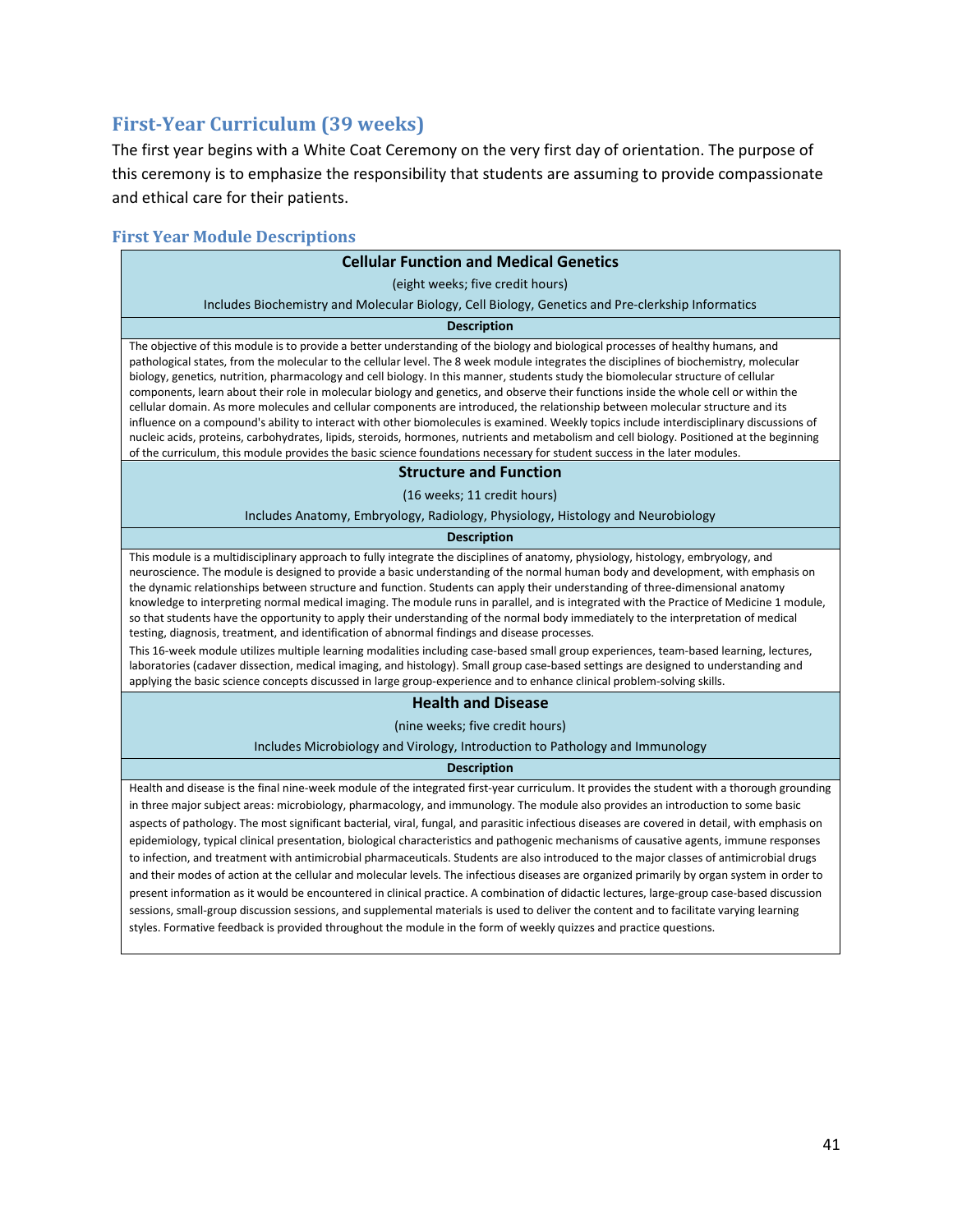### **Hematology and Oncology**

(four weeks; four credit hours)

#### **Description**

Hematology and Oncology is an integrated overview of major hematologic diseases and basic neoplasia. The topics include hemostasis, anemias, nonneoplastic blood disorders, basic neoplasia, carcinogenesis, cancer genetics, and hematologic malignancies. Pathology, pharmacology, laboratory and clinical medicine disciplines are included, and an emphasis is placed on disease classification, differential diagnosis, and current treatment strategies. This module includes active lectures, laboratories, and case based learning. Students will learn how to apply discipline knowledge to hematologic and oncologic diseases so that they will be prepared to manage patients in clinical clerkships and beyond.

#### **Practice of Medicine including Community of Practice I**

(38 weeks; seven credit hours)

#### **Description**

The Practice of Medicine and Community of Practice comprise a year-long instructional module which prepares students for the clinical aspects of medicine. Specific areas of instruction include interpersonal communication skills, physical examination and medical documentation skills. These skills are mastered with an emphasis on patient-focused, compassionate and professional behavior and are taught in the larger context of multicultural medicine, medical ethics, gender specific medicine and other related socioeconomic aspects. Some of the longitudinal curricular themes are presented. Students develop and enhance their skills utilizing multiple modalities including small group interaction, simulations, and standardized patients. The Community of Practice is a longitudinal experience within the Practice of Medicine which provides a structured interaction with the Central Florida medical community with an emphasis on clinical as well as business aspects of medicine. The module will run in parallel with M-1 modules and reflect clinical concepts introduced in these integrated modules.

#### **Psychosocial Issues in Healthcare**

(11 weeks; four credit hours)

#### **Description**

Psychosocial Issues in Health care is an 11-week module delivered at the end of the M-1 year. The goal of this module is to provide students with an understanding of the role of psychosocial factors in illness and its treatment. Students are exposed to a range of issues that affect how they diagnose, treat, and interact with patients and their families. Students also learn about wellness and preventative medicine, along with strategies for assessing and improving adherence with treatment recommendations. A focus of this module is on development and refinement of communication skills, particularly when interacting with patients whose values, beliefs, and experiences differ from those of the student. Other topics include human development, death and dying, the role of stress in illness, professional boundaries, sexuality, domestic violence and child/elder abuse, and alcohol misuse. This module will be taught through team-based learning, which provides students with the opportunity to apply their knowledge in challenging clinical cases, facilitating their mastery of the material, improving their communication skills, and enhancing their ability to function as a member of the health care team.

### **Focused Inquiry and Research Experience**

(38 weeks; five credit hours)

#### **Description**

The central purpose of this module is to allow each student to independently pursue an area of passion that brought him or her to medical school. Students receive training, tools, and mentorship enabling them to successfully conduct a rigorous, independent, and scholarly research project. The project may be in any area of interest related to medicine and where a Research Mentor can be identified and a rigorous scholarly design can be applied. In addition to the Research Mentor, the student is assigned a Faculty Research Advisor whois a member of the Focused Inquiry and Research Experience (FIRE) Committee that oversees the progress and final research project. Students prepare a proposal and may be asked to present during the mini-conference at the end of the year.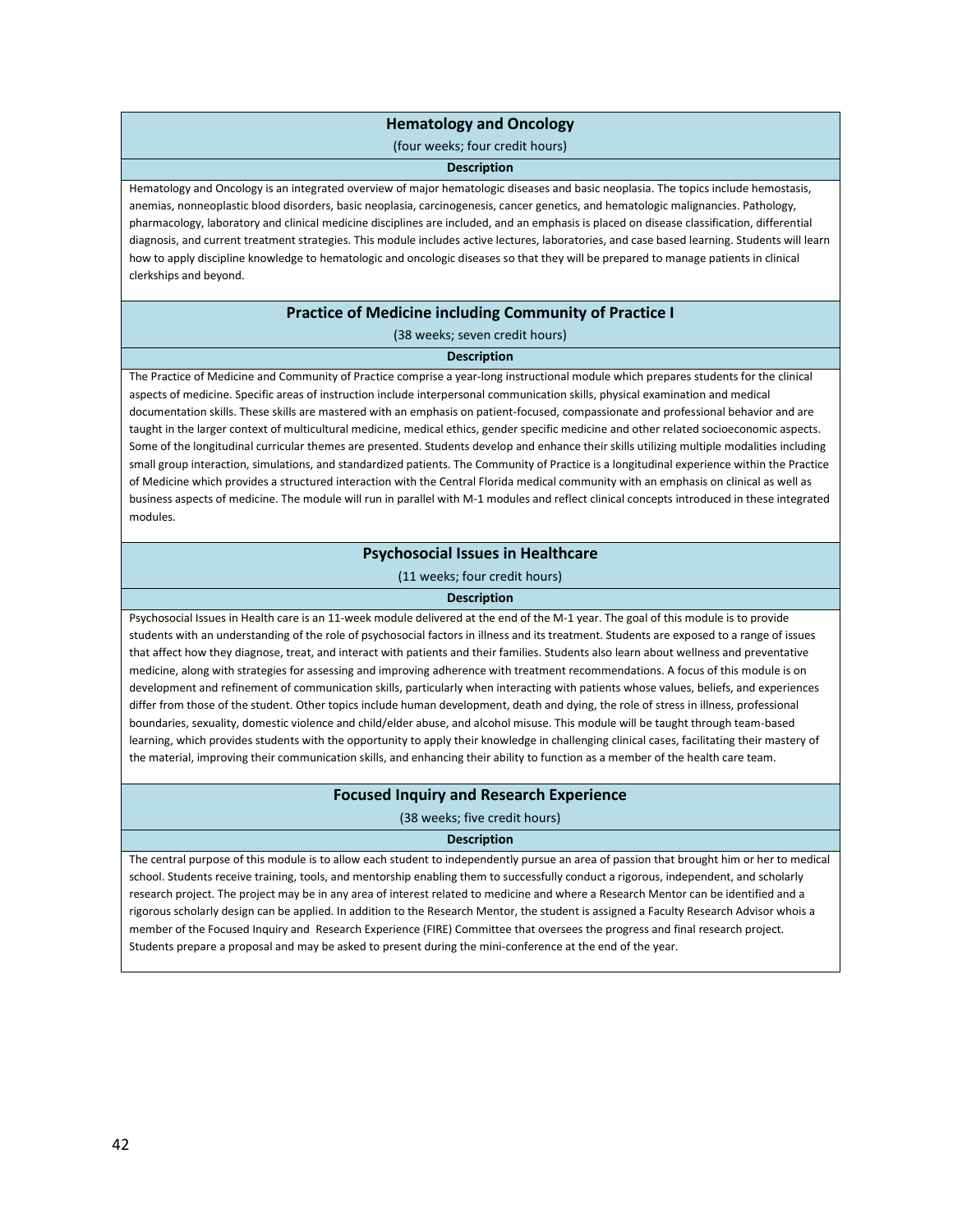# <span id="page-42-0"></span>**Second-Year Curriculum (32 weeks)**

The majority of the second-year instructional modules teach medical problem-solving. The essence of this capability is the ability to obtain diagnostic information, apply that knowledge against the technical basic science knowledge and other relevant skills and determine how to use that information to approach the observed medical condition.

# <span id="page-42-1"></span>**Second Year Module Descriptions**

| <b>Cardiovascular and Pulmonary Systems</b>                                                                                                                                                                                                                                       |
|-----------------------------------------------------------------------------------------------------------------------------------------------------------------------------------------------------------------------------------------------------------------------------------|
| (seven weeks; five credit hours)                                                                                                                                                                                                                                                  |
| <b>Description</b>                                                                                                                                                                                                                                                                |
| The Cardiovascular and Pulmonary Systems module is designed to serve as an introduction to the disease processes which affect the                                                                                                                                                 |
| cardiovascular and pulmonary systems. This module builds upon an understanding of the structure and function of the cardiovascular and<br>pulmonary systems, and enables students to integrate basic science and clinical concepts related to these systems, with emphasis on the |
| pathology, pathophysiology, diagnosis and treatment of patients with cardiovascular and pulmonary diseases. Appropriate examples of                                                                                                                                               |
| medical imaging and diagnostic techniques are introduced, including pulmonary function testing and basic ECG recording and<br>interpretation.                                                                                                                                     |

### **Endocrine and Reproductive Systems**

(six weeks; five credit hours)

#### **Description**

The Endocrine and Reproductive Systems block in the 2nd year at UCF provides an overview of Endocrine, Reproductive and Genitourinary disorders, focusing on major disease classification and terminology, signs and symptoms, methods of diagnosis, and differential diagnosis as supported by evidence-based medicine. Basic science and clinical concepts from the first year are applied to the understanding and treatment of disease of these systems. This module focuses on molecular and cellular pathology, clinical, pathologic, and laboratory findings, as well as treatment and management of patients with common metabolic and endocrine disorders such as diabetes mellitus, growth and pubertal development, endocrine and hormonal causes of hypertension, pancreas, parathyroid, thyroid, adrenal and neuroendocrine disorders. In addition, this module covers the pathophysiology and pathology of nutritional inadequacies or excesses, their clinical manifestations, prevention and treatment.

#### **Gastrointestinal and Renal Systems**

(six weeks; five credit hours)

#### **Description**

The Gastrointestinal and Renal Systems module focuses on diseases of the gastrointestinal tract, including the hepatobiliary system, and nephrology, including diseases of the urinary tract. These areas focus on the pathology, pathophysiology, signs and symptoms, diagnostic methods, and drugs used for the treatment of GI and urinary tract diseases. The basic science and clinical concepts of Year 1 are expanded to include the pathology and pathophysiology, as well as the pharmacological treatments of diseases of these systems. This module emphasizes the molecular and cellular pathology, clinical, pathologic, and laboratory findings, treatment and management of patients with GI, hepatic, and genitourinary disorders.

#### **Skin and Musculoskeletal Systems**

(three weeks; four credit hours)

#### **Description**

The Skin and Musculoskeletal Systems module is focused on the pathology, diagnosis and treatment of disorders of the skin and the musculoskeletal systems. Students build on basic science and clinical concepts from year 1 to understand common presenting complaints, diagnostic techniques, and treatment methods for cutaneous and musculoskeletal disorders. This module emphasizes the molecular and cellular pathology, clinical, pathologic, and laboratory findings, treatment and management of patients with diseases of the skin and musculoskeletal system. Treatment methods include pharmacological, physical, and surgical modalities.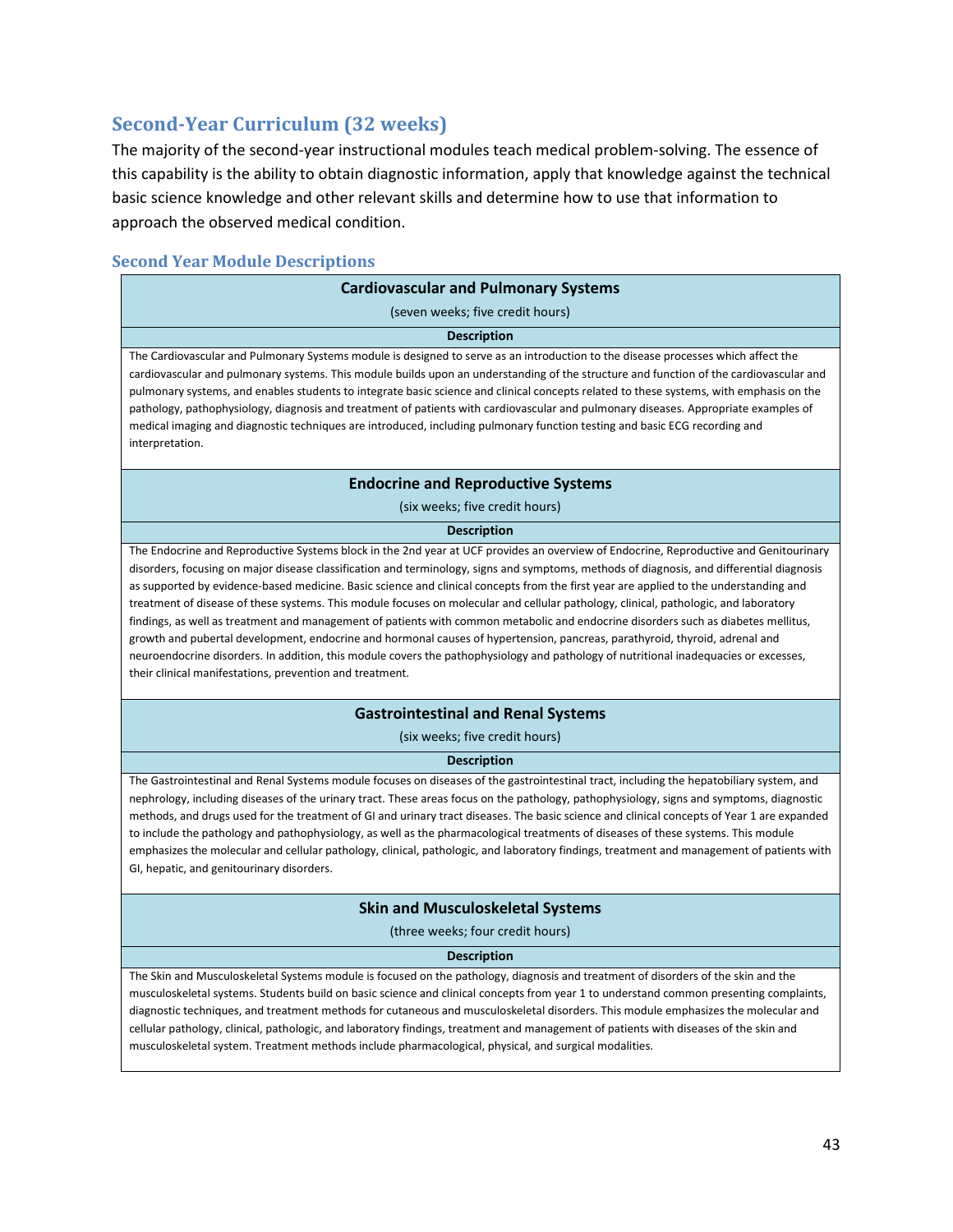#### **Brain and Behavior**

#### (seven weeks; six credit hours)

#### **Description**

The Neuroscience module emphasizes the molecular basis and pathophysiological processes of common neurological disorders. The module focuses on basic and common neurologic issues, integrated with an understanding of their effects on other physiologic systems. The module includes an overview of neuroanatomy and neurophysiology, with correlation to disorders of the central and peripheral nervous system. This module offers an in-depth understanding of the molecular basis of neurologic disorders, pathology, pathophysiology, diagnosis and treatment. Inclusive in the study of nervous system disorders is the study of developmental and psychiatric disorders along with their pathology, diagnosis and treatment.

#### **Practice of Medicine including Community of Practice II**

(31 weeks; eight credit hours)

#### **Description**

The goal of the Practice of Medicine continuum is to help students develop the essential knowledge and skills to optimally participate and learn in clerkship-level clinical care environments.

Practice of Medicine-2 is a year long module, integrated with the organ systems (S) modules, which teaches advanced clinic skills and stresses the development of clinical reasoning. The module builds upon physical examination and medical interviewing skills learned in the first year module. Key areas of learning include advanced oral presentation and medical documentation skills, development of basic clinical decision-making and application of selected diagnostic tests. Integration with the Systems modules highlights the link between foundational knowledge and clinical practice while promoting intellectual curiosity, self-directed learning and clinical reasoning skills.

The module instructional activities incorporate a variety of modalities to promote experiential learning and skill acquisition. These include interactive presentations, small group sessions, student-directed independent learning tasks and Clinical Skills and Simulator Center (CSSC) exercises. The CSSC provides the setting for student encounters with Standardized Patients (SPs), high-fidelity simulators and task trainers as well as web-based activities for the learning, practice and assessment of clinical skills.

The Community of Practice component, a longitudinal clinical experience, is integrated within the module as students continue to work with preceptors throughout the Central Florida medical community, expanding their experiences in a clinical setting. Longitudinal Curricular Themes (LCT) are interwoven throughout the course with the aim to help students appreciate the complexity and interdisciplinary nature of caring for patients.

#### **Focused Inquiry and Research Experience**

(30 weeks; five credit hours)

#### **Description**

During year 2 of the "Keep the Dream Alive" module, students complete their projects initiated during year 1 and present them to faculty and peers during a mini-conference highlighting their work. It is expected that projects result in a scholarly presentation or publication. The conference is scheduled so that both first-year and second-year students can attend, providing opportunity for second-year students to serve as role models for their classmates. Projects and research may extend into the third and fourth years, and for students continuing their research, additional opportunities for presentation are available.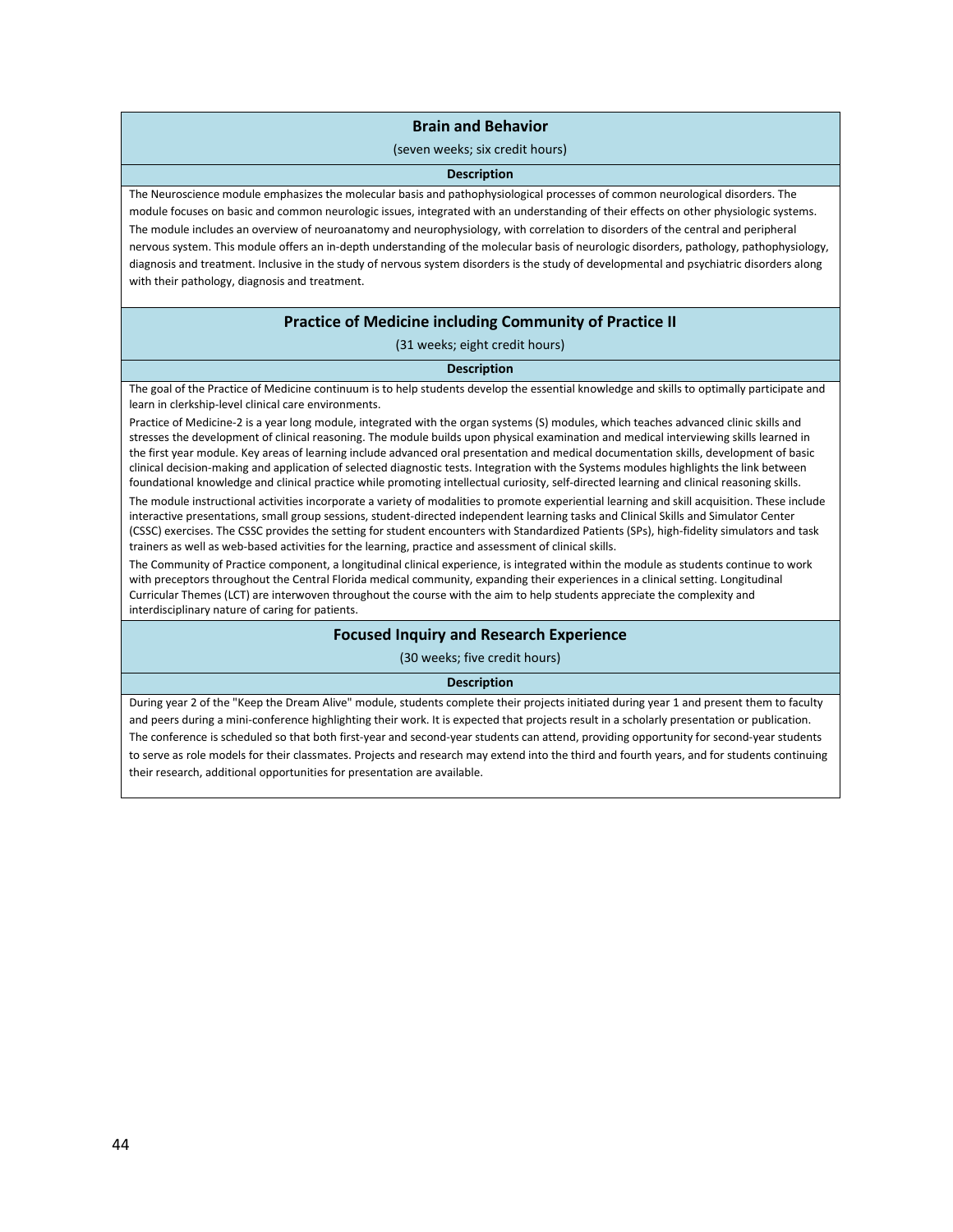# <span id="page-44-0"></span>**Third-Year Curriculum (49 weeks; credit hours as noted below)**

Following a one-week orientation to the third year, students rotate through a set of required Core Clerkships in Internal and Family Medicine, Surgery and Surgical Selectives, Pediatrics, Obstetrics and Gynecology, Psychiatry and Neurology.

| Required Third-Year Core Clerkships | Weeks | Credit<br><b>Hours</b> |
|-------------------------------------|-------|------------------------|
| Internal and Family Medicine        | 12    | 16                     |
| Neurology                           | 6     | 8                      |
| Obstetrics and Gynecology           | 6     | 8                      |
| Pediatrics                          | 6     | 8                      |
| Psychiatry                          | 6     | 8                      |
| Surgery and Surgical Selectives     | 12    | 16                     |

# <span id="page-44-1"></span>**Third-Year Core Clerkship Descriptions**

### **Internal and Family Medicine (16 credit hours)**

#### **Description**

During this clerkship, students participate and demonstrate competence in humanistic and evidence-based inpatient and outpatient care of patients with common medical disorders. Students also learn appropriate health promotion and health screening for adult patients. Students learn to work as part of a medical team in all settings and will understand the roles of the interdisciplinary patient care team. Learning activities include preceptor-supervised clinical experience, clerkship-specific didactics, use of standardized patients and medical simulations and self-directed learning utilizing information technology. The clerkship has specified the types of patients and clinical conditions students need to encounter, and the physical examination skills and testing and procedural skills that students need to master.

### **Neurology (8 credit hours)**

#### **Description**

Between 10% and 15% of primary care visits may involve complaints referable to the nervous system. Neurologic problems may account for up to 1 in 5 hospital admissions. Stroke is the third leading cause of death in the U.S., and is the single most common cause of longterm disability, and Alzheimer's disease is a growing public health problem. For these and other reasons, education of non-specialists in diagnosis, treatment, and prevention of neurologic disease is essential to integrated health care delivery. The goal of the Neurology clerkship is to formulate a diagnosis, begin an appropriate diagnostic evaluation, and initiate a rational treatment plan for common neurologic conditions. The clerkship accomplishes these aims by application of clinical neuroscience to the neurologic history and examination. Inpatient and outpatient experiences expose students to the full spectrum of neurologic disease.

### **Obstetrics and Gynecology (8 credit hours)**

#### **Description**

While on the Obstetrics and Gynecology clerkship, the student is considered an integral part of the clinical team and has the opportunity for a broad range of clinical experiences in the Labor and Delivery suite, operating room, ambulatory clinics and inpatient hospital services. Didactic sessions including lectures, clinical skills workshops and case study seminars supplement the core clinical experience. Students come away from the clerkship with an understanding of the role of the obstetrician/gynecologist as a primary health care provider for women of all ages, the importance of the gynecologic history and physical examination in the overall assessment of the health of women, and the major significance of competent obstetrical and gynecologic care in public health and preventive medicine.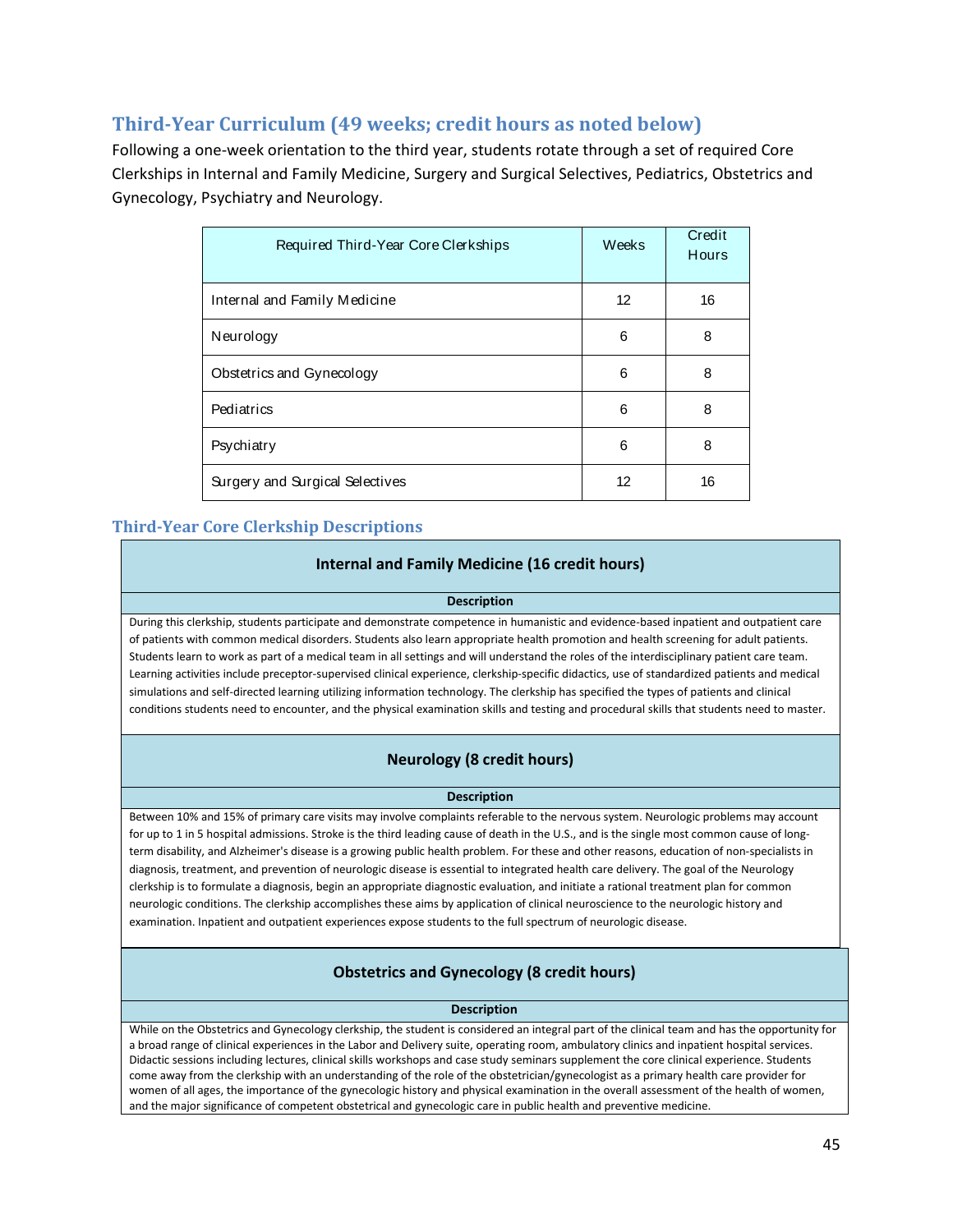### **Pediatrics (8 credit hours)**

#### **Description**

This clerkship introduces third-year medical students to the basic principles of general pediatrics. Through both inpatient and outpatient encounters with children across the age range of pediatric, from neonates through young adulthood, the student receives exposure to the clinical care of children. The learner participates in the newborn nursery and outpatient health supervision visits where the fundamental concepts of the pediatric interview and physical exam, growth and development, anticipatory guidance, primary prevention, screening, and vaccination are presented. Clinical experience with acute/chronic illness visits afford the learner exposure to common pediatric complaints and symptoms as well as common pediatric diagnoses. Participation in the inpatient component of this course solidifies students' pediatric skills of data gathering, data synthesis, the development of problem lists and working diagnoses, and formulating therapeutic plans while being a member of a health care team providing family-centered care to children.

### **Psychiatry (8 credit hours)**

#### **Description**

During this clerkship, students participate in evidence-based and patient-centered inpatient and outpatient care of patients with psychiatric disorders. Learning activities include preceptor-supervised clinical experience, clerkship-specific didactics, use of standardized patients, and self-directed learning utilizing information technology. The clerkship has specified the types of patients and clinical conditions students need to encounter, and the physical/mental examination skills, and testing and procedural skills that students need to master.

### **Surgery and Surgical Selectives (16 credit hours)**

#### **Description**

The Surgical Clerkship introduces the student to the workup, diagnosis, treatment and follow-up of a wide variety of surgical diseases. Evidence-based practices are emphasized. The student spends 6 weeks on a general surgery core rotation such as general or oncologic surgery, pediatric surgery or trauma surgery and the remaining 6 weeks on two surgical selectives, in specialties such as anesthesiology; colorectal surgery; ophthalmology; orthopedic surgery; plastics and wound healing; transplant; thoracic surgery; urology; and vascular surgery. Students are responsible for the evaluation and workup of patients in the emergency room and wards as well as in the outpatient setting. Participation in daily inpatient multidisciplinary ward rounds is emphasized as well as active participation in a wide array of bedside surgical procedures and major operative interventions under general anesthesia. In-hospital call is a requirement. The student is also responsible for regular attendance at weekly didactic conferences; grand rounds; journal clubs; morbidity and mortality conferences; and simulator/animal lab experiences.

The third year concludes with a one week capstone experience and an Objective Structured Clinical Examination (OSCE) which must be passed before the student begins the fourth year.

The goals of the M3 Capstone experience are to provide:

- 1. Active learning of longitudinal curricular topics in order to foster consolidation of learning and to assist in preparation for USMLE Step 2 CK and CS:
	- Biomedical Ethics
	- Biostatistics
	- Epidemiology
	- Evidenced-Based Medicine and Critical Appraisal of the Literature
	- Critical Thinking in approaching Research Abstracts & Pharmaceutical Ad Questions
	- Patient Safety, Root Causes and Systems Analysis
	- Meeting with Clinical Skills and Simulation Center faculty
- 2. A forum to cover issues related to career development in the M4 year and Residency: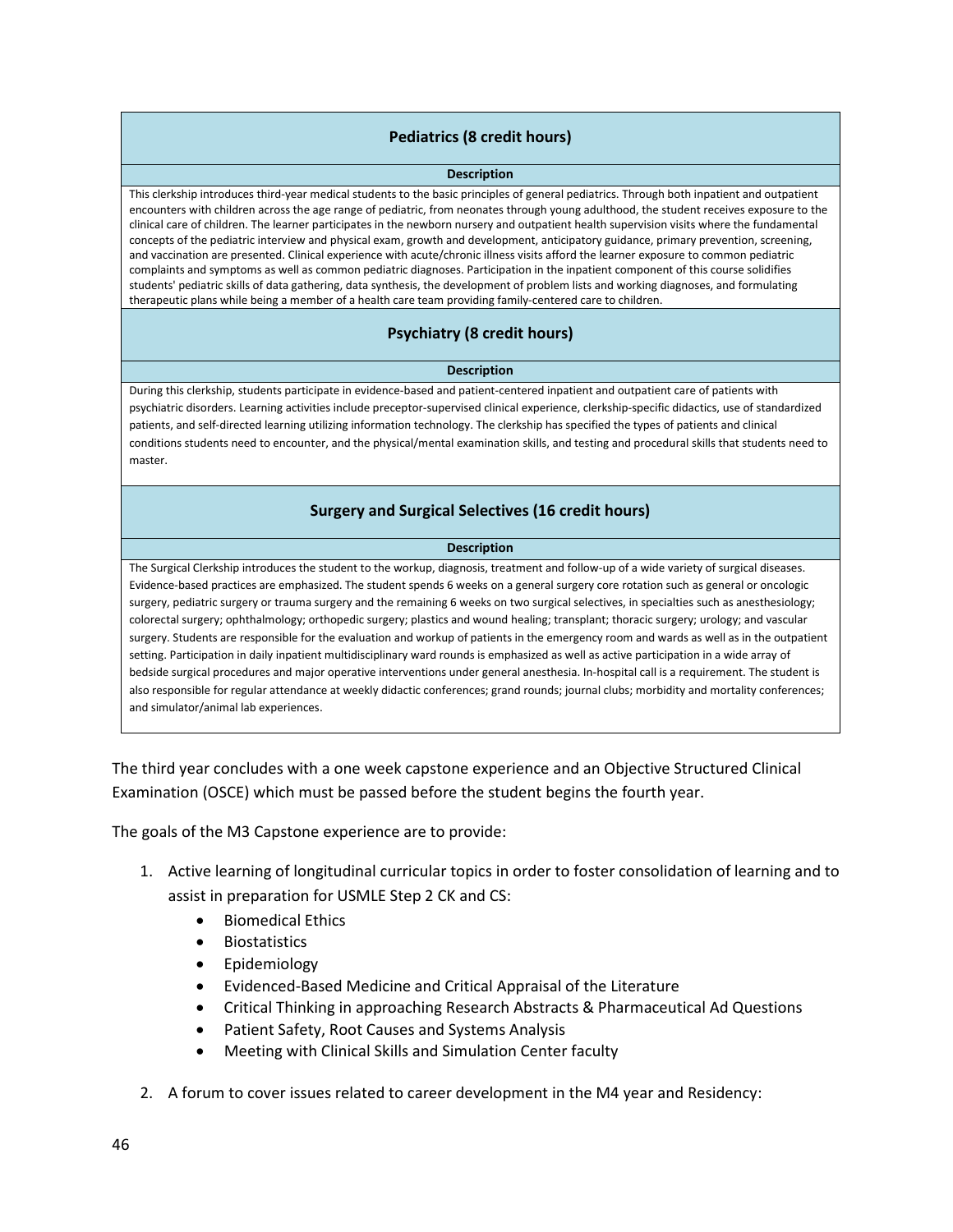- Student Affairs: Getting into Residency: Everything You Need to Know, including a breakout session with faculty/residents from core specialties to discuss the M4 year and residency applications
- Student Affairs: Financial Aid, Planning and Budgeting
- Interactive group session with rising M3 and rising M4 students
- COM student self-assessment of progress toward attainment of EPAs
- International Electives during the M4 year, including necessary language and cultural competency skills
- 3. Provide administrative time for student completion of COM tasks:
	- Completion of training in FERPA, HIPPA, and BBP
	- Completion of credentialing for training at affiliated institutions
	- Mask Fitting
	- PPD completion.

# <span id="page-46-0"></span>**Fourth-Year Curriculum (37 weeks, including elective courses; 6 credit hours each)**

The fourth year is divided into eleven, four-week blocks. All students rotate through four weeks of an Acting Internship. Of the remaining ten blocks of the year, seven are devoted to electives where students can gain additional clinical experiences locally or nationally. The year ends with a capstone experience that provides the following:

- 1. A forum for active learning of curricular topics critical to success in Residency:
	- Ethics and Legal Issues in Residency
	- Understanding Medicare, and Physician Guidelines for prevention of Medicare fraud
	- Understanding and prevention of Medical Malpractice
	- Study Strategies for USMLE Step 3
	- Student Affairs: Transition to Residency
	- Student Affairs: Financial Planning, Debt Management, and Federal Loan Counseling
	- Student Affairs: Alumni issues.
- 2. Provide Specialty-Specific "Boot Camps" for "hands-on", active review of clinical knowledge and skills:
	- Psychiatry
	- OB-GYN
	- Pediatrics
	- Surgery
	- Internal Medicine/Family Medicine
	- Emergency Medicine
- 3. Provide administrative time for student completion of COM tasks: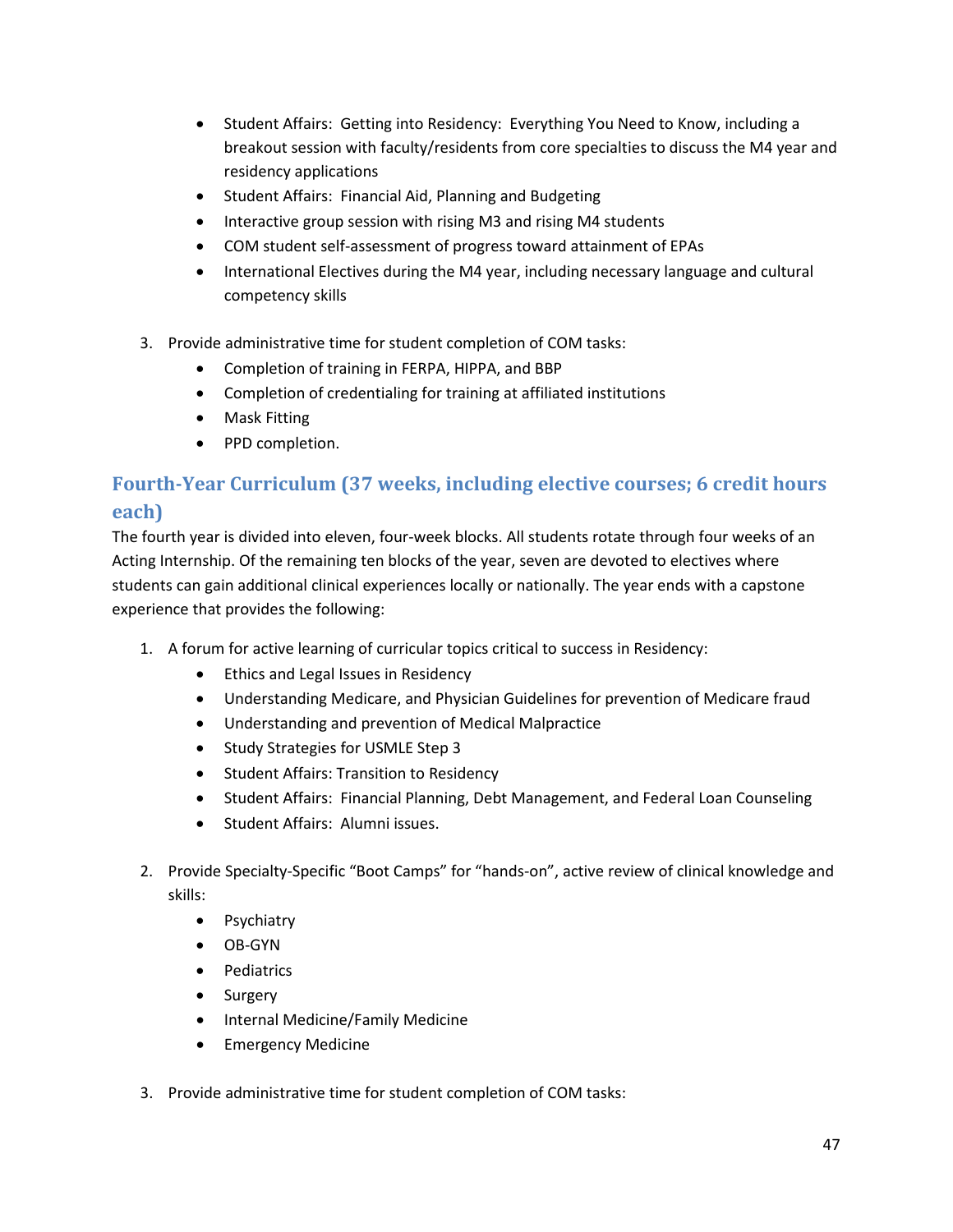- Completion of AAMC Graduation Questionnaire
- COM student self-assessment of progress toward attainment of EPAs

The remaining three blocks can be used for another elective, independent study, further research or residency interviews.

| Fourth-Year Clerkships               | Weeks |
|--------------------------------------|-------|
|                                      |       |
|                                      |       |
|                                      |       |
| Any Core Acting-Internship           | 4     |
|                                      |       |
|                                      |       |
|                                      |       |
| Electives                            | 28    |
|                                      |       |
|                                      |       |
|                                      |       |
| Optional Elective/ Make-up/ Vacation | 12    |
|                                      |       |
|                                      |       |
|                                      |       |

<span id="page-47-0"></span>**\*Students may conduct research during the elective program.**

# **Graduation Requirements**

# <span id="page-47-1"></span>**Minimum Requirements for Advancement**

- <span id="page-47-2"></span>**I. Year One to Year Two**: For promotion, a student must obtain a passing grade in all required modules that comprise the M1 curriculum of the College of Medicine.
- <span id="page-47-3"></span>**II. Year Two to Year Three:** For promotion, a student must have obtained a passing grade in all required modules that comprise the M2 curriculum of the medical school. Students must also take and pass the United States Medical Licensing Examination (USMLE) Step 1 for promotion to M3. Step 1 must be taken prior to the start of the M3 academic year unless an exception is made by the Student Evaluation and Promotions Committee (SEPC).
- <span id="page-47-4"></span>**III. Year Three to Year Four:** The curriculum in Years 3 and 4 are considered a continuum. As such, there is not an official promotion to the M4 year. Students with deficiencies in clerkship performance or on the Comprehensive Objective Structured Clinical Exam (OSCE) may have special requirements for remediation, or may be required to repeat all or part of the M3 year. Students must obtain a passing grade in all required clerkships and must meet all requirements of the Years 3 and 4 curriculum to be considered for graduation. Students must take and pass the USMLE Step 2 CK in order to graduate. Students must take USMLE Step 2 CS in order to graduate.

More detailed information on policies and procedures related to medical student advancement can be found under the "Medical Student Advancement" section in the M.D. Program Student Handbook.

# <span id="page-47-5"></span>**Requirements for Graduation**

- I. A student must have obtained a passing grade (C or better) in all modules or clerkships and required educational activities of the established curriculum of the College of Medicine leading to the M.D. degree.
- II. In the future, when transfer students are admitted with advanced standing from other LCME approved schools, they must complete, at a minimum, the last two years of the curriculum at the University of Central Florida College of Medicine.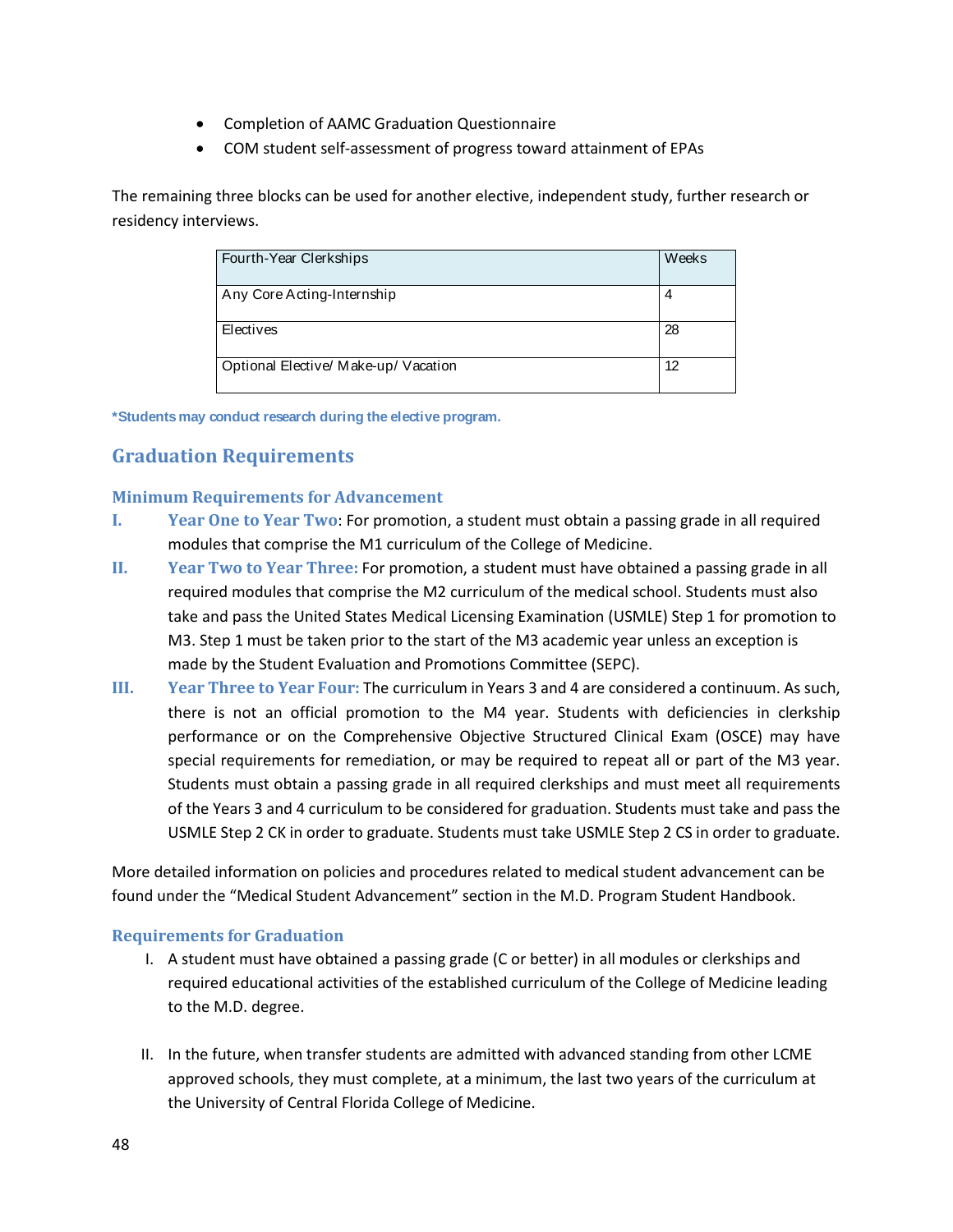- III. All students must take the United States Medical Licensing Examination (USMLE) Step 1 and pass at the national standard in order to be promoted to year three. This examination is usually taken by all students in April or May following the second-year studies. Students must take and pass the USMLE Step 2 CK in order to graduate. Students must take USMLE Step 2 CS in order to graduate. Students are required to take the Step 2 CS examination by no later than August 31 in the fourth year or within 3 months of completion of the third year core clerkships. The Step 2 CK examination must be completed by no later than December 31 in the fourth year, but it is recommended that students complete it earlier if possible.
- IV. Students must have satisfactorily passed and completed the third and fourth year curriculum.
- V. The student must not have a financial obligation to the University.
- VI. The student must have satisfactorily demonstrated the professional attitudes and values expected of physicians.

Each student is reviewed during the fourth year by the SEPC to determine the student's suitability for graduation. In conducting that review, the committee examines the student's performance in the preclinical areas, clinical performance in the clerkships, and professionalism exhibited throughout the program of study and during the capstone experience. In addition, the committee verifies that any required examinations have been completed. Students are certified for graduation with the M.D. degree upon approval by the SEPC.

# <span id="page-48-0"></span>**Dual Degree Programs**

Dual degree programs lead to two different degree citations on the transcript and two separate diplomas. These may combine master's programs, doctoral programs, and professional degree programs. The purpose of a dual degree program is to allow students to undertake complementary programs of graduate study simultaneously through streamlined curricular arrangements that allow dual credit for a specified set of courses.

Students will be admitted to dual degree programs by two separate admissions committees and must fulfill all requirements for both programs to earn these separate degrees. Specific information on academic requirements for the following program can be found at <http://www.graduatecatalog.ucf.edu/>

### <span id="page-48-1"></span>**MD/PhD Program**

The College of Medicine offers an integrated MD/PhD curriculum that enables students to fulfill all requirements and earn the Doctor of Medicine and the Doctor of Philosophy in as few as six years. Students in the integrated MD/PhD Track in Biomedical Sciences must be accepted in the College of Medicine MD program and begin working on their PhD research project during the first two years of medical school. Students interested in pursuing a combined MD/PhD degree must apply and be accepted into the medical school and the Biomedical Sciences PhD program.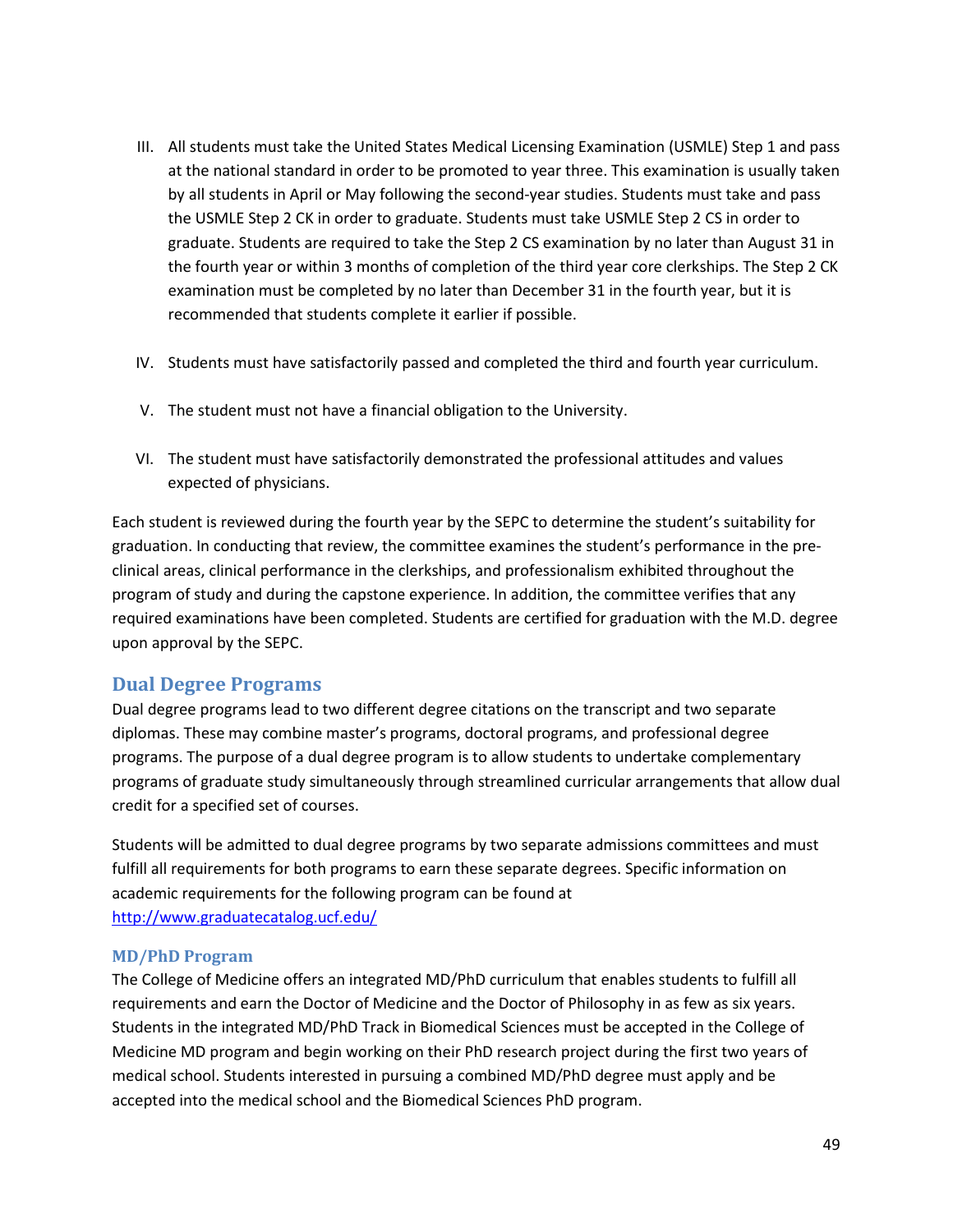### <span id="page-49-0"></span>**MD/MBA Program**

The MD/MBA program is designed to educate the next generation of leaders for our health care system. The program's innovative curriculum equips program participants with the analytical tools, latest business techniques and effective problem-solving and decision making skills needed to succeed in today's competitive medical field.

### <span id="page-49-1"></span>**Master of Science in Hospitality and Tourism Management (MD Track)**

The Master of Science in Hospitality and Tourism Management enables students to build on their strengths and interests; broadens their knowledge of the industry; sharpens their management skills; and incorporates their professional and extracurricular experiences. Students enrolled in the MD track will witness and experience adoptable elements to effect a cultural change in the practice of medicine vis-a-vis the concept of hospitality and service-oriented business models.

# <span id="page-49-2"></span>**Assessment of the Curriculum**

As part of the curriculum development, the M.D. Program Curriculum Committee has identified specific learning outcomes and objectives for each instructional module. These module outcomes and objectives are mapped to the program outcomes and objectives. Formative methods of evaluation are incorporated throughout each module of study using multiple assessment approaches appropriate to the module. In addition, there are one or more summative evaluations during each module.

The M.D. Program Curriculum Committee compiles student performance information from examinations, USMLE exam results, NBME subject or shelf exam results and faculty and student evaluations and uses this information to assess the curriculum. The assessment reviews learning outcomes and measures student performance on the outcomes on an annual basis, and the M.D. Program Curriculum Committee uses this information to improve the program. Another important tool that is helpful in curricular decision-making is the AAMC Graduation Questionnaire, a questionnaire for all graduating M.D. students in the United States. Results will be used to assess particular courses and the M.D. Program in general.

The following indicators will be used to determine educational program effectiveness:

- Results of USMLE or other national examinations
- Student scores on internally developed examinations
- Performance-based assessment of clinical skills (e.g., OSCEs)
- Student responses on AAMC Medical School Graduation Questionnaire
- Student evaluation of modules and clerkships
- Student advancement and graduation rates
- NRMP results
- Specialty choice of graduates
- Assessment of residency performance of graduates
- Licensure rates of graduates
- Specialty certification rates